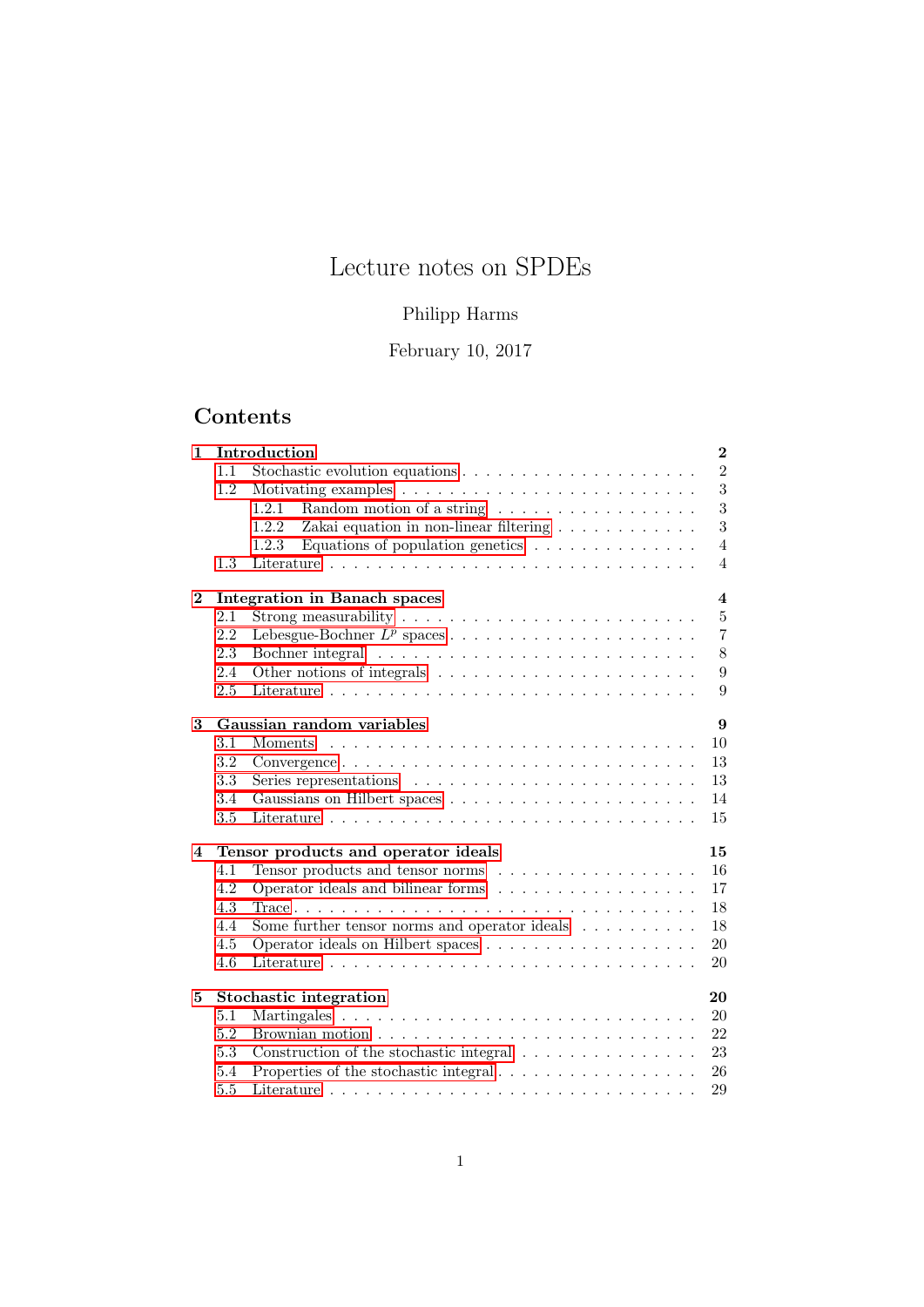| 6 | Stochastic evolution equations with Lipschitz coefficients |                                                                         |    |  |  |
|---|------------------------------------------------------------|-------------------------------------------------------------------------|----|--|--|
|   | 6.1                                                        |                                                                         | 30 |  |  |
|   | 6.2                                                        |                                                                         | 32 |  |  |
|   | 6.3                                                        | Existence of continuous modifications                                   | 36 |  |  |
|   | 6.4                                                        |                                                                         | 38 |  |  |
| 7 | 38<br>Heath-Jarrow-Morton equation                         |                                                                         |    |  |  |
|   | 7.1                                                        |                                                                         | 38 |  |  |
|   | 7.2                                                        |                                                                         | 38 |  |  |
|   | 7.3                                                        |                                                                         | 40 |  |  |
|   | 7.4                                                        |                                                                         | 42 |  |  |
|   | 7.5                                                        |                                                                         | 44 |  |  |
| 8 | Stochastic evolution equations with unbounded coefficients |                                                                         | 44 |  |  |
|   | 8.1                                                        |                                                                         | 44 |  |  |
|   | 8.2                                                        | Smoothing effect of the semigroup $\dots \dots \dots \dots \dots \dots$ | 45 |  |  |
|   | 8.3                                                        |                                                                         | 46 |  |  |
|   | 8.4                                                        |                                                                         | 48 |  |  |
| 9 | Stochastic heat equation                                   |                                                                         |    |  |  |
|   | 9.1                                                        |                                                                         | 48 |  |  |
|   | 9.2                                                        |                                                                         | 50 |  |  |
|   |                                                            | 10 Stochastic wave equation                                             | 50 |  |  |
|   |                                                            |                                                                         | 50 |  |  |
|   |                                                            |                                                                         | 51 |  |  |
|   |                                                            |                                                                         | 52 |  |  |
|   |                                                            | 11 Stochastic Schrödinger equation                                      | 52 |  |  |
|   |                                                            |                                                                         | 52 |  |  |
|   |                                                            |                                                                         | 53 |  |  |
|   |                                                            |                                                                         | 55 |  |  |
|   |                                                            | 12 Stochastic linearized Korteweg-de Vries equation                     | 55 |  |  |
|   |                                                            | 12.1 History of the Korteweg-de Vries equation                          | 55 |  |  |
|   |                                                            |                                                                         | 55 |  |  |
|   |                                                            |                                                                         | 56 |  |  |
|   |                                                            |                                                                         |    |  |  |

# <span id="page-1-0"></span>1 Introduction

## <span id="page-1-1"></span>1.1 Stochastic evolution equations

These lectures concentrate on stochastic partial differential equations (SPDEs) of evolutionary type. These are equations of the general form

$$
dX_t = A(t, X_t)dt + B(t, X_t)dW_t,
$$

where  $X$ ,  $A$ , and  $B$  are processes with values in some Banach space, and  $W$  is Brownian motion on a Hilbert space.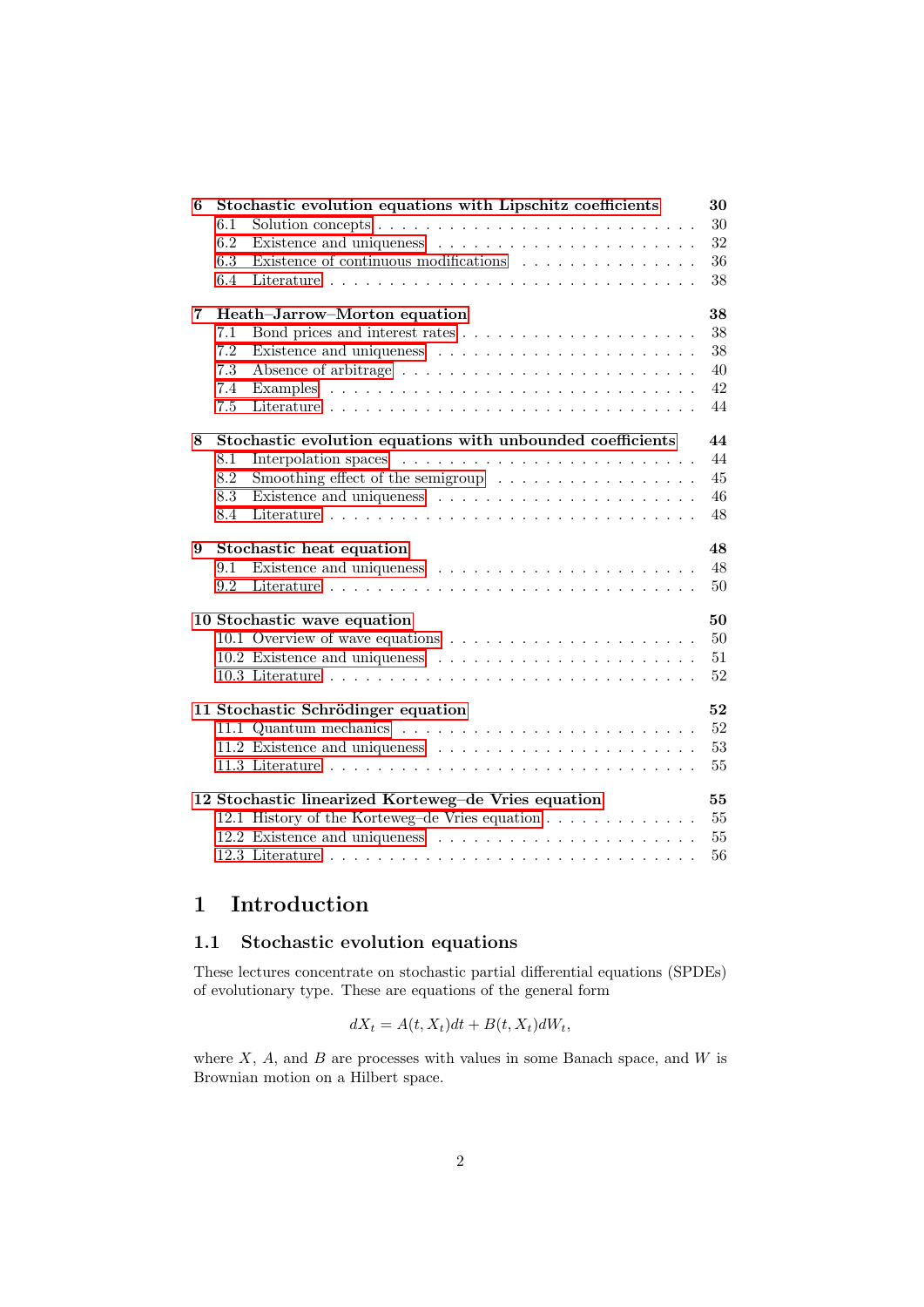#### <span id="page-2-0"></span>1.2 Motivating examples

#### <span id="page-2-1"></span>1.2.1 Random motion of a string

A random evolution of a string in  $\mathbb{R}^d$  can be modeled as a process X with values in  $E := C([0,1]; \mathbb{R}^d)$  solving

$$
dX_t(u) = \left(\Delta X_t(u) + f(X_t(u))\right)dt + b(X_t(u))dW_t(u),
$$

where the Laplace operator  $\Delta$  models elastic forces within the string, the function  $f: \mathbb{R}^d \to \mathbb{R}^d$  models an external forcing field acting on the string, the function  $b: \mathbb{R}^d \to \mathbb{R}^d$  models the intensity of a random external force, and W is a cylindrical Wiener process on  $L^2([0,1])$  with the identity covariance operator. This equation is the limit of the following system of  $N = 1/h$  interacting particles at positions  $u_i \in [0, 1]$ :

$$
dX_t(u_i) = \left(\frac{1}{2}\frac{X_t(u_{i-1}) - 2X_t(u_i) + X_t(u_{i+1})}{h^2} + f(X(u_i))\right)dt + \sqrt{h}b(X(u_i))dW_t^i,
$$

where  $W^1, \ldots, W^N$  are independent scalar Brownian motions.

Many other examples of a similar flavor can be constructed by adding noise to physically motivated deterministic evolution equations such as Navier–Stokes, Korteweg de Vries, Schödinger, etc.

#### <span id="page-2-2"></span>1.2.2 Zakai equation in non-linear filtering

There is an unobserved process  $U$  and an observed process  $Y$  given by

$$
dU_t = b(U_t)dt + \sigma(U_t)dW_t^1,
$$
  

$$
dY_t = h(U_t)dt + dW_t^2,
$$

where all coefficients are in  $C_b^{\infty}(\mathbb{R})$ . Then U is a Markov process with generator

$$
Af(u) = b(u)\frac{\partial f(u)}{\partial u} + \frac{1}{2} \left(\sigma(u)\sigma(u)^\top\right) \frac{\partial^2 f(u)}{\partial u^2}.
$$

Under an ellipticity assumption on  $\sigma\sigma^{\top}$  and a regularity assumption on the law of  $U_0$ , the conditional law of  $U_t$  given  $\{Y_s, s \in [0, t]\}$  can be expressed in terms of an unnormalized density  $X_t$  with respect to the Legesgue measure, which solves

$$
dX_t(u) = A^*X_t(u)dt + h(u)X_t(u)dY_t,
$$

where  $X_t$  takes values in a Sobolev space  $E = H^k(\mathbb{R})$ ,  $A^*$  is the (formal) adjoint of A, and Y is Brownian motion under an equivalent probability measure. This stochastic evolution equation is studied in [\[Roz90\]](#page-56-0).

The SPDE treatment has two advantages: first, it allows one to deduce and study regularity properties of the density, and second, it allows one to make use of numerical schemes for SPDEs.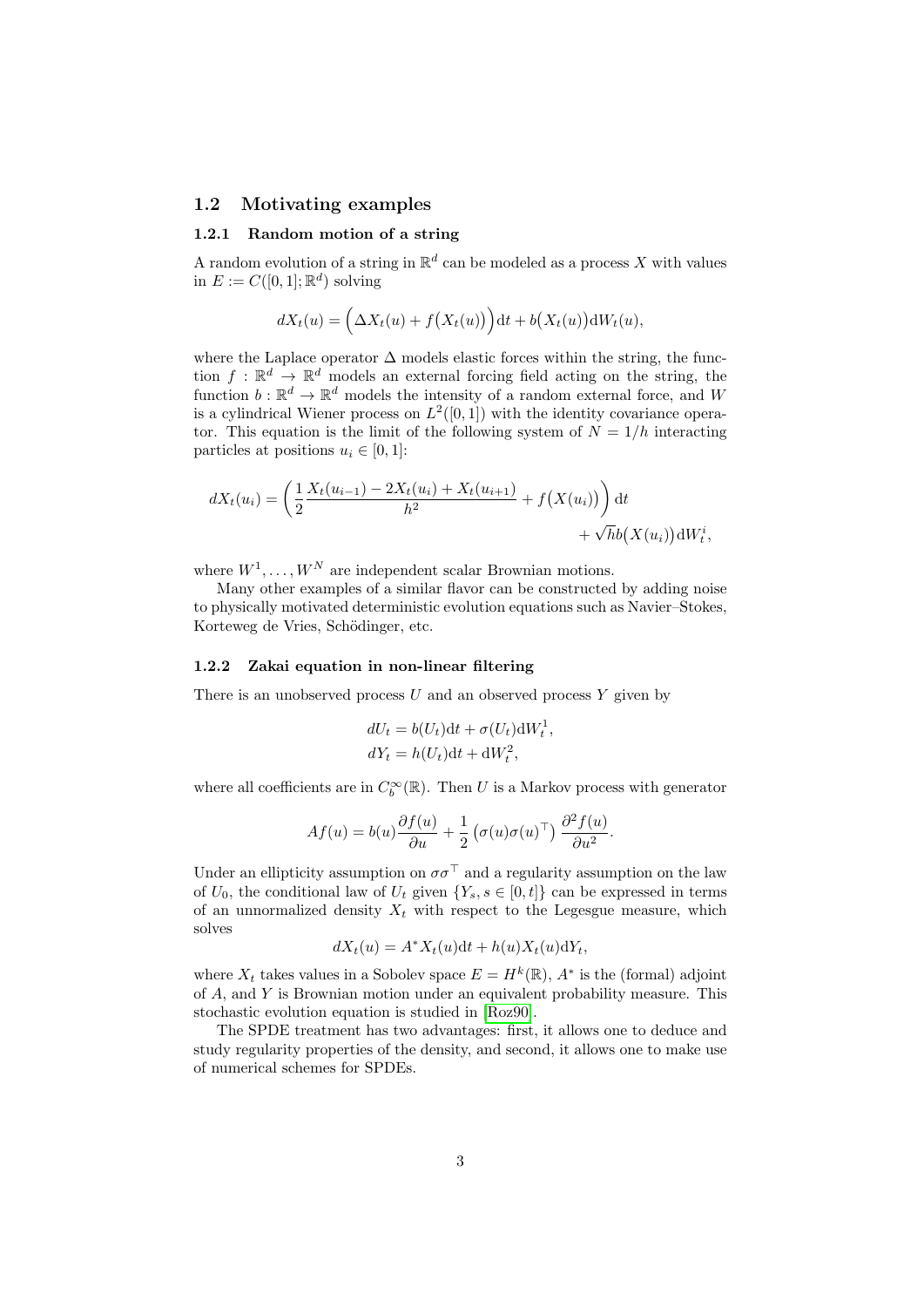#### <span id="page-3-0"></span>1.2.3 Equations of population genetics

Let  $X(t, u)$  denote the density of a population at time t and location  $u \in \mathbb{R}^d$ . A model for unnormalized densities is the Dawson process

$$
dX(t, u) = a\Delta X(t, u)dt + b\sqrt{X^+(t, u)}dW_t(u),
$$

and a model for normalized densities is the Fleming–Viot process

$$
dX(t, u) = (\Delta X(t, u) + aX(t, u) - b)dt + b\sqrt{\frac{1}{2}X^{+}(t, u)(1 - X^{+}(t, u))}dW_t(u),
$$

In these equations X is a process with values in  $L^2(\mathbb{R}^d)$ , a and b are positive  $constants$ , and  $W$  is cylindrical Brownian motion on some Hilbert space. The motivation behind these equations is a similar limiting procedure as in the example involving a random string.

**1 Reflection.** What processes does one get if the state space  $\mathbb{R}^d$  of u is replaced by a finite set  $\{u_1, \ldots, u_N\}$ ?

• CIR and Jacobi processes with interaction in the drift, if  $\Delta$  is discretized as in the random string example.

Measure-valued processes can be used in many other applications such as stochastic portfolio theory, interest rate models with credit risk, energy delivery prices, etc.

#### <span id="page-3-1"></span>1.3 Literature

We will use the following books and lecture notes as our main sources:

- G. Da Prato and J. Zabczyk. Stochastic equations in infinite dimensions. Cambridge university press, 2014
- J. Van Neerven. Stochastic evolution equations. ISEM lecture notes. 2007–2008
- A. Jentzen. Stochastic Partial Differential Equations: Analysis and Numerical Approximations. Lecture Notes, ETH Zürich. 2016
- C. Prévôt and M. Röckner. A concise course on stochastic partial differential equations. Vol. 1905. Springer, 2007

The motivating examples are taken from [\[DZ14\]](#page-56-1).

## <span id="page-3-2"></span>2 Integration in Banach spaces

**2 Reflection.** Our aim is to define  $\int f d\mu$  for measures  $\mu$  on  $(A, \mathcal{A})$  and functions  $f: A \to E$ , where E is a Banach space. What structural properties of the function space do we need?

- Functions can be approximated by simple functions.
- The space is closed under addition and scalar multiplication.

These issues will be addressed in the sequel.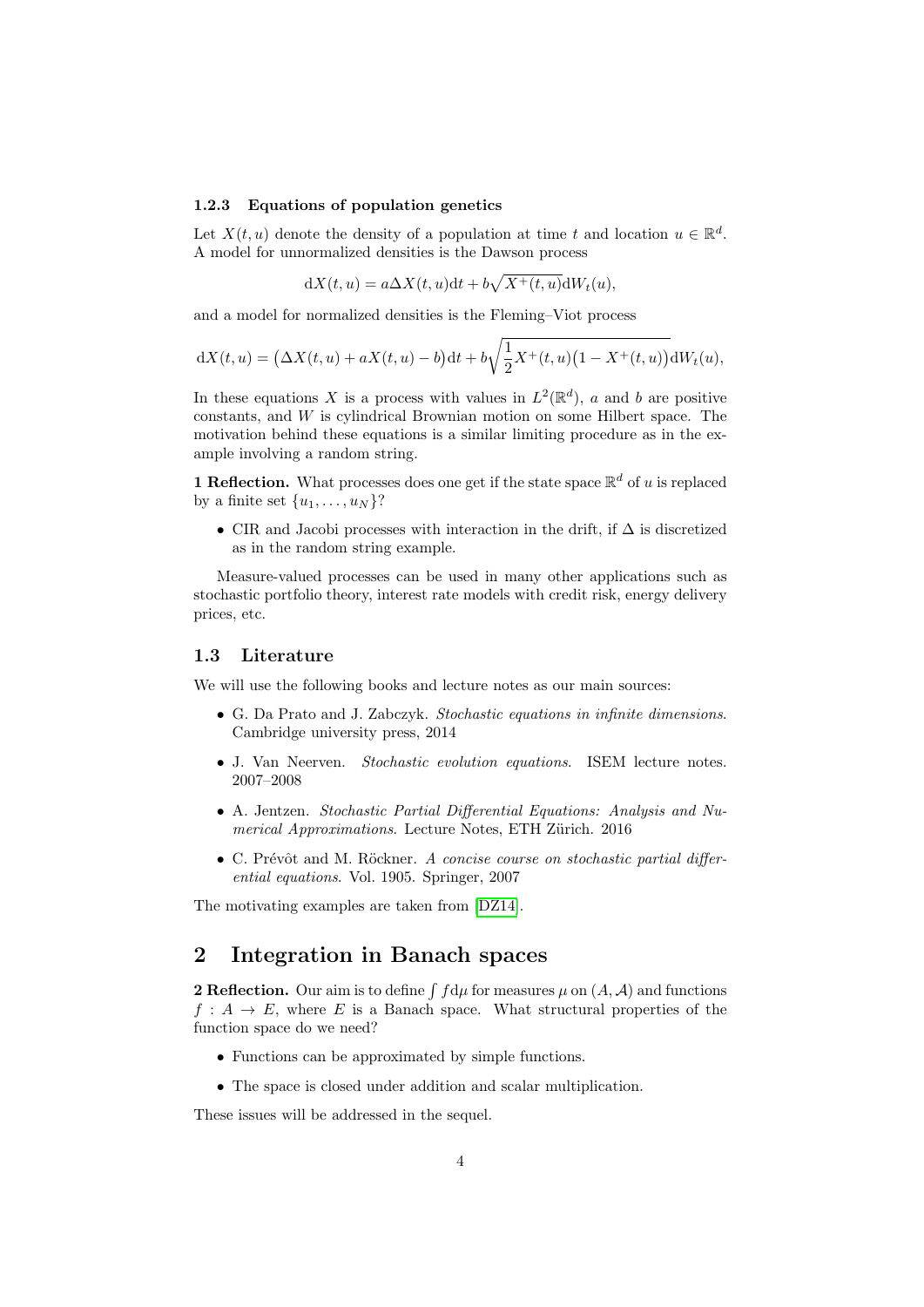#### <span id="page-4-0"></span>2.1 Strong measurability

**3 Setting.** Let  $(A, \mathcal{A}, \mu)$  be a finite measure space, let E and F be Banach spaces, and let  $f, g : A \to E$ .

#### 4 Definition.

- f is called *measurable* if  $f^{-1}(B) \in \mathcal{A}$ , for all  $B \in \mathcal{B}(E)$ .
- f is called *weakly measurable* if  $\langle f, x^* \rangle$  is measurable, for each  $x \in E^*$ .
- $f$  is called *simple* if it is measurable and the range of  $f$  is finite.
- f is called *strongly measurable* if it is measurable and the range of f is separable.

**5 Reflection.** Is there a  $\sigma$ -algebra on A such that f is strongly measurable iff f is measurable with respect to this  $\sigma$ -algebra?

• No. Indeed, it is easy to see that the  $\sigma$ -algebra generated by the strongly measurable functions is all of A.

<span id="page-4-1"></span>6 Theorem (Pettis measurability theorem). The following are equivalent:

- <span id="page-4-4"></span> $(i)$  f is strongly measurable;
- <span id="page-4-5"></span> $(ii)$  f is weakly measurable and has separable range;
- <span id="page-4-6"></span>(iii)  $f$  is the point-wise limit of a sequence of simple functions;
- <span id="page-4-7"></span> $(iv)$  f is the point-wise limit of a sequence of strongly measurable functions.

7 Reflection. What can go wrong if f is only measurable instead of strongly measurable?

- If f is a measurable function with non-separable range, then  $f$  cannot be approximated by simple functions. This follows from [Theorem 6.](#page-4-1)
- If f and g are measurable, it does not necessarily follow that  $f + g$  is measurable:

$$
\mathcal{A} \xrightarrow{(f,g)} \mathcal{B}(E) \otimes \mathcal{B}(E) \xleftarrow{I} \mathcal{B}(E \times E) \xrightarrow{+} \mathcal{B}(E)
$$

Writing  $I = (\pi_1, \pi_2)$  for the identity and noting that the projections  $\pi_1, \pi_2 : E \times E \to E$  are continuous, one sees that the mapping I in the above diagram is measurable. Thus,  $\mathcal{B}(E) \otimes \mathcal{B}(E) \subseteq \mathcal{B}(E \times E)$ . If the inclusion is strict,  $f + q$  might not be measurable (see [\[Els11,](#page-56-2) III.5.9–11] and [\[Gra16\]](#page-56-3) for a discussion).

The proof of [Theorem 6](#page-4-1) requires some auxiliary lemmas.

<span id="page-4-8"></span>8 Lemma. The following are equivalent:

- <span id="page-4-2"></span> $(i)$  f is measurable;
- <span id="page-4-3"></span>(ii) f is the pointwise limit of measurable functions.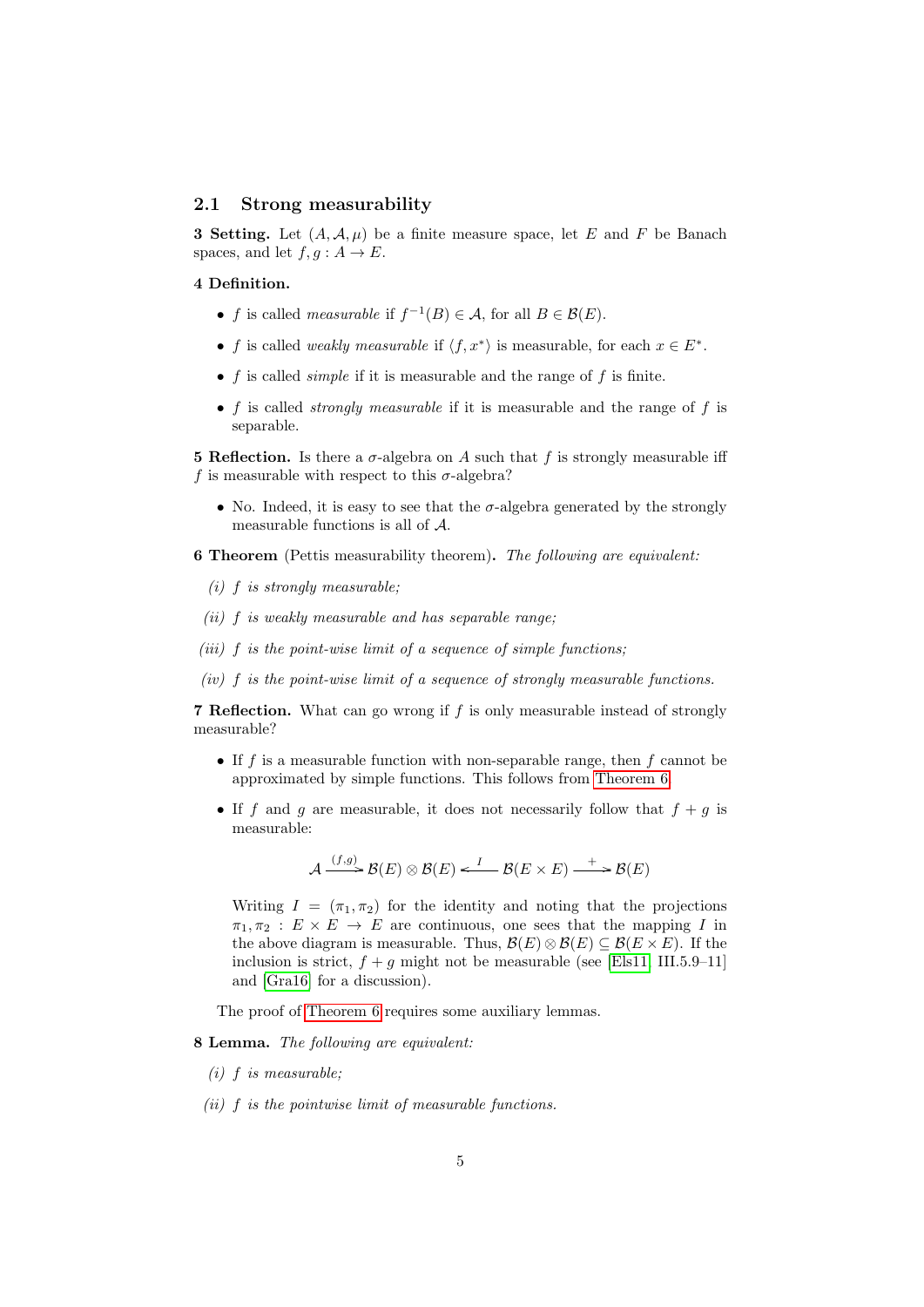*Proof.* [\(i\)](#page-4-2)  $\Rightarrow$  [\(ii\)](#page-4-3) is trivial. [\(ii\)](#page-4-3)  $\Rightarrow$  [\(i\).](#page-4-2) Let  $\phi \in C(E)$ . Then  $\phi \circ f$  is the pointwise limit of  $\phi \circ f_n$ . Thus,  $\phi \circ f$  is measurable, as can be seen from

$$
\{\phi \circ f \ge c\} = \left\{\lim_{n \to \infty} \phi \circ f_n \ge c\right\} = \left\{\limsup_{n \to \infty} \phi \circ f_n \ge c\right\}
$$

$$
= \left\{\lim_{n \to \infty} \sup_{m \ge n} \phi \circ f_m \ge c\right\} = \bigcap_{n \ge 0} \left\{\sup_{m \ge n} \phi \circ f_m \ge c\right\} \in \mathcal{A}.
$$

Thus, f is Baire measurable, i.e., measurable with respect to the initial  $\sigma$ algebra with respect to continuous functions on  $E$ . On metric spaces, the Baire and Borel algebras coincide. To see this, note that any open set  $B$  can be written as  $\phi^{-1}(\{0\})$ , where  $\phi \in C(E)$  is given by  $\phi(x) = \text{dist}(x, B^c)$ .  $\Box$ 

<span id="page-5-3"></span>9 Lemma. The following properties hold:

- <span id="page-5-0"></span>(i) If E is separable, then each subset  $A \subseteq E$  is separable.
- <span id="page-5-1"></span>(ii) If  $A \subseteq E$  is separable, then the closure of A is separable.
- <span id="page-5-2"></span>(iii) If  $A \subseteq E$  is separable, then the linear span of A is separable.

*Proof.* [\(i\):](#page-5-0) Let  $x_n, n \in \mathbb{N}$ , be a dense sequence in E. Then there is a sequence  $y_n$  in A such that

$$
||y_n - x_n|| \le 2^{-n} + \inf_{y \in A} ||y - x_n||.
$$

Then the sequence  $y_n$  is dense in A because one has for each  $x \in A$ 

$$
\inf_{n \in \mathbb{N}} \|x - y_n\| \le \inf_{n \in \mathbb{N}} \left( \|x - x_n\| + \|x_n - y_n\| \right)
$$
  
\n
$$
\le \inf_{n \in \mathbb{N}} \left( \|x - x_n\| + 2^{-n} + \inf_{y \in A} \|y - x_n\| \right)
$$
  
\n
$$
\le \inf_{n \in \mathbb{N}} \left( 2\|x - x_n\| + 2^{-n} \right) = 0.
$$

This shows [\(i\).](#page-5-0) [\(ii\)](#page-5-1) and [\(iii\)](#page-5-2) are trivial.

<span id="page-5-4"></span>**10 Lemma.** If E is separable, then there exists a norming sequence  $x_n^* \in E^*$ , i.e., for every  $x \in E$  one has

 $\Box$ 

$$
||x|| = \sup_n |\langle x, x_n^* \rangle|.
$$

*Proof.* Let  $x_n$  be a dense sequence in E, and let  $\epsilon_n$  be a sequence of positive numbers converging to zero. For each  $n$ ,

$$
||x_n|| = \sup_{||x|| \le 1} |\langle x_n, x^* \rangle|.
$$

Therefore, there is a unit vector in  $x_n^* \in E^*$  such that

$$
(1 - \epsilon_n) ||x_n|| \le |\langle x_n, x_n^* \rangle|.
$$

We claim that the sequence  $x_n^*$  is norming. To see this, let  $x \in E$  and let  $x_{n_k}$ be a subsequence converging to  $x$ . Then

$$
(1 - \epsilon_{n_k})||x|| \le (1 - \epsilon_{n_k})(||x_{n_k}|| + ||x - x_{n_k}||)
$$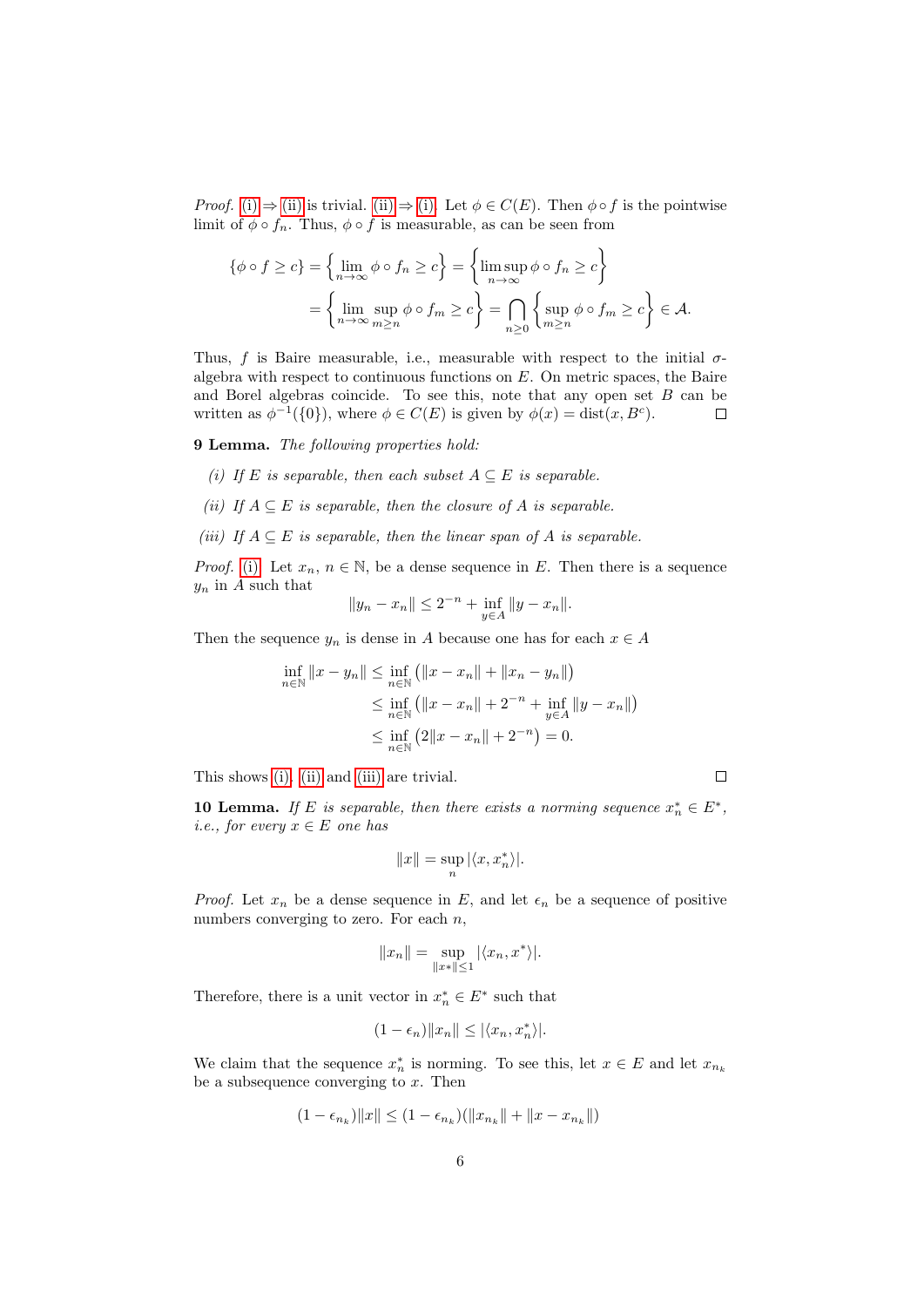$$
\leq |\langle x_{n_k}, x_{n_k}^* \rangle| + (1 - \epsilon_{n_k}) ||x - x_{n_k}||
$$
  

$$
\leq |\langle x, x_{n_k}^* \rangle| + (2 - \epsilon_{n_k}) ||x - x_{n_k}||
$$

Taking the limes superior yields

$$
||x|| \le \limsup_{k \to \infty} |\langle x, x_{n_k}^* \rangle| \le \sup_n |\langle x, x_n^* \rangle|.
$$

*Proof of [Theorem 6.](#page-4-1)* [\(i\)](#page-4-4)  $\Rightarrow$  [\(ii\)](#page-4-5) is trivial.

[\(ii\)](#page-4-5)  $\Rightarrow$  [\(iii\).](#page-4-6) Let f be weakly measurable with separable range. Then the set  $E_0 = \text{span } f(A)$  is separable by [Lemma 9.](#page-5-3) Let  $x_i$  be a dense sequence in  $E_0$ , and let  $x_j^* \in E_0^*$  be the norming sequence provided by [Lemma 10.](#page-5-4) For each n let  $f_n$  be the function mapping  $a \in A$  to the point in  $\{x_1, \ldots, x_n\}$  which is closest to  $f(a)$ ; if several points  $x_i$  have the same distance to  $f(a)$ , choose the point  $x_i$  with the lowest index *i*. Note that

$$
D_n(a) := ||f(a) - x_n|| = \sup_k |\langle f(a) - x_n, x_k^* \rangle|
$$

is measurable in  $a$ , for each  $n$ . Therefore,

$$
f_n^{-1}(x_k) = \left(\bigcap_{l=1}^{k-1} \{D_k < D_l\}\right) \cap \left(\bigcap_{l=1}^n \{D_k \le D_l\}\right) \in \mathcal{A}.
$$

Thus,  $f_n$  is measurable. Moreover,  $f_n$  has finite range, and the sequence  $f_n$ converges pointwise to  $f$ . This shows [\(ii\).](#page-4-5)

 $(iii) \Rightarrow (iv)$  $(iii) \Rightarrow (iv)$  $(iii) \Rightarrow (iv)$  is trivial.

 $(iv) \Rightarrow (i)$  $(iv) \Rightarrow (i)$ . Let  $g_n$  be a sequence of strongly measurable functions converging pointwise to a function  $f$ . Then  $f$  is measurable by [Lemma 8.](#page-4-8) Moreover, the range of f is contained in the set closure of the set  $\bigcup_{n\in\mathbb{N}}g_n(A)$ , which is separable by [Lemma 9.](#page-5-3) This proves [\(iv\).](#page-4-7)  $\Box$ 

## <span id="page-6-0"></span>2.2 Lebesgue-Bochner  $L^p$  spaces

11 Definition. We call two functions  $f, \tilde{f}$  versions of each other if  $f = g$  holds  $\mu$ -almost everywhere; this defines an equivalence relation to be used in the sequel. For  $0 \leq p < \infty$  we define  $L^p(A; E)$  as the set of all equivalence classes of functions  $f : A \to E$  having a strongly measurable version  $\tilde{f}$  and satisfying

$$
||f||_{L^p(A;E)} := \left(\int_A ||\tilde{f}||^p\right)^{1/p} < \infty.
$$

The topology on  $L^0(A; E)$  is that of convergence in measure. Moreover, we define  $L^{\infty}(A; E)$  as the set of all equivalence classes of functions  $f : A \to E$ having a strongly measurable version and satisfying

$$
||f||_{L^{\infty}(A;E)} := \inf \{ r \ge 0 : \mu(||f|| \ge r) = 0 \} < \infty.
$$

<span id="page-6-1"></span>**12 Theorem.** For each  $1 \leq p \leq \infty$  the space  $L^p(A; E)$  is a Banach space. For  $1 \leq p < \infty$  the simple functions are dense in  $L^p(A;E)$ .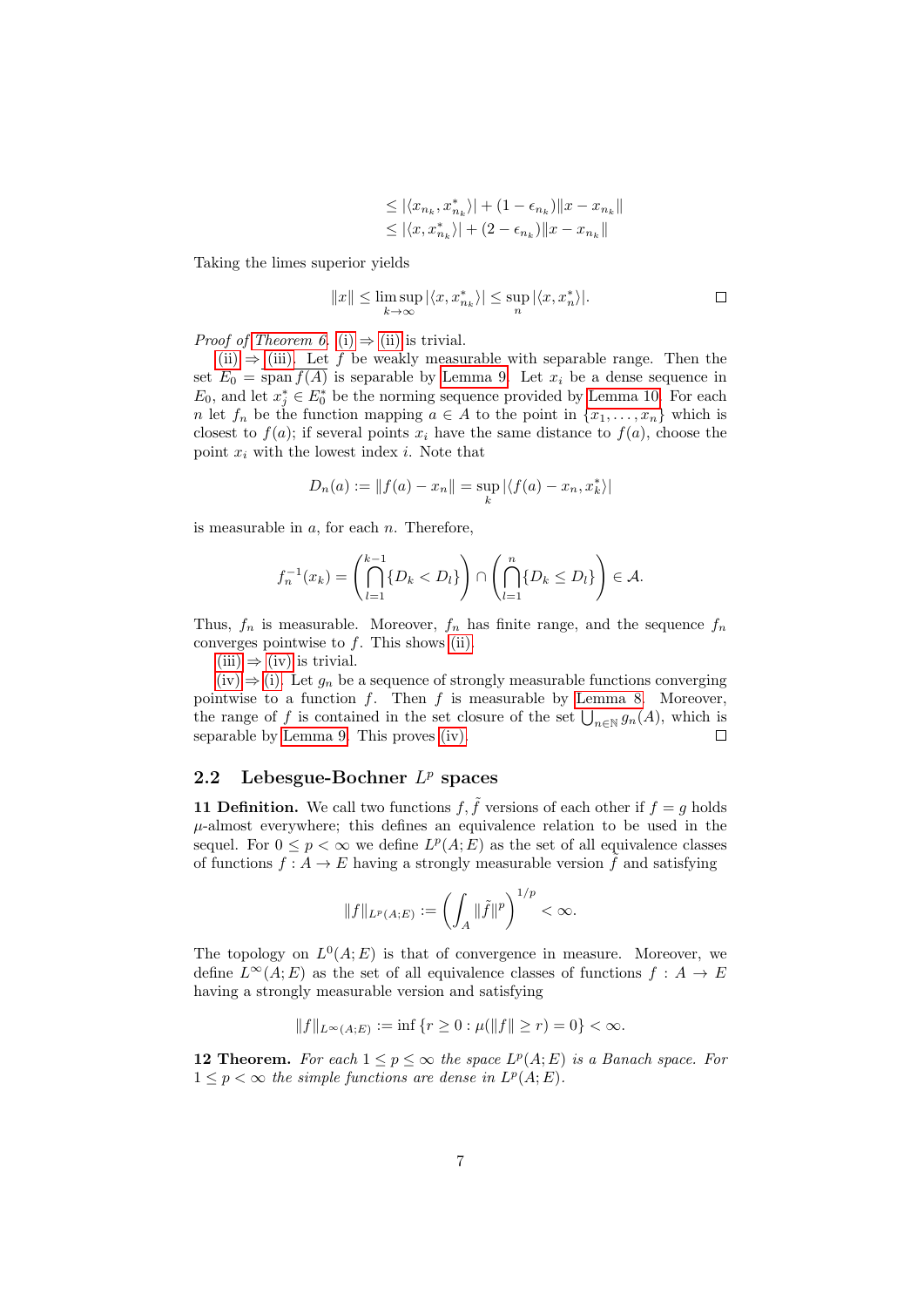*Proof.* Let f, g be strongly measurable, let F be a Banach space, and let  $\phi \in$  $C(E; F)$ . Then [Theorem 6.](#page-4-1)[\(iii\)](#page-4-6) implies that  $(f, g) : A \to E \times E$  and  $\phi \circ f$  are strongly measurable. In particular,  $f + g$  and  $\lambda f$  are strongly measurable, for each  $\lambda \in \mathbb{R}$ .

The remaining part works as in the finite-dimensional case: one verifies that  $\|\cdot\|_{L^p}$  is a norm and that  $L^p$  is complete under this norm. The approximations constructed in [Theorem 6](#page-4-1) converge uniformly outside of sets of arbitrarily small measure by Egorov's theorem. This proves the density of simple functions. See [\[Lan93,](#page-56-4) Chapters VI and VII] for full proofs.  $\Box$ 

#### <span id="page-7-0"></span>2.3 Bochner integral

<span id="page-7-1"></span>**13 Definition.** For each simple function  $f = \sum_{n=1}^{N} 1\!\!1_{A_n} x_n$  set

$$
\int_A f d\mu := \sum_{n=1}^N \mu(A_n) x_n.
$$

14 Theorem. There is a unique bounded linear operator

$$
\int_A d\mu : L^1(A; E) \to E
$$

extending the linear mapping in [Definition 13](#page-7-1) such that for each  $f \in L^1(A; E)$ ,

$$
\left\| \int_A f \, \mathrm{d}\mu \right\| \le \int_A \|f\| \, \mathrm{d}\mu =: \|f\|_{L^1(A;E)}.
$$

This operator is called the Bochner integral.

Proof. The inequality is easy to see for simple functions:

$$
\left\| \int_A f d\mu \right\| = \left\| \sum_{n=1}^N \mu(A_n) x_n \right\| \le \sum_{n=1}^N \mu(A_n) \|x_n\| = \int_A \|f\| d\mu.
$$

It implies that the integral in [Definition 13](#page-7-1) is a bounded operator with operator norm  $\leq 1$ . The set of simple functions is dense in  $L^1(A; E)$  by [Theorem 12.](#page-6-1) Therefore, the integral has a unique extension to  $L^1(A; E)$  with the same operator norm. П

15 Reflection. Is there a dominated convergence theorem for Bochner integrals, and how would you prove it?

• If  $f_n \to f$  a.s. and  $||f_n|| \leq g \in L^1(\mu)$ , then  $\int ||f_n - f|| d\mu \to 0$  by the scalar dominated convergence theorem, and  $\int (f_n - f) d\mu \to 0$  by the continuity of the integral.

16 Reflection. What are some examples of separable and non-separable Banach spaces?

- If  $(A, \mathcal{A}, \mu)$  is countably generated and E is separable, then  $L^p(\mu; E)$  is separable for each  $p \in [1,\infty)$ , but  $L^{\infty}(\mu; E)$  is in general not separable.
- $L(E; F)$  is in general not separable, even if E and F are separable Hilbert spaces. See exercises.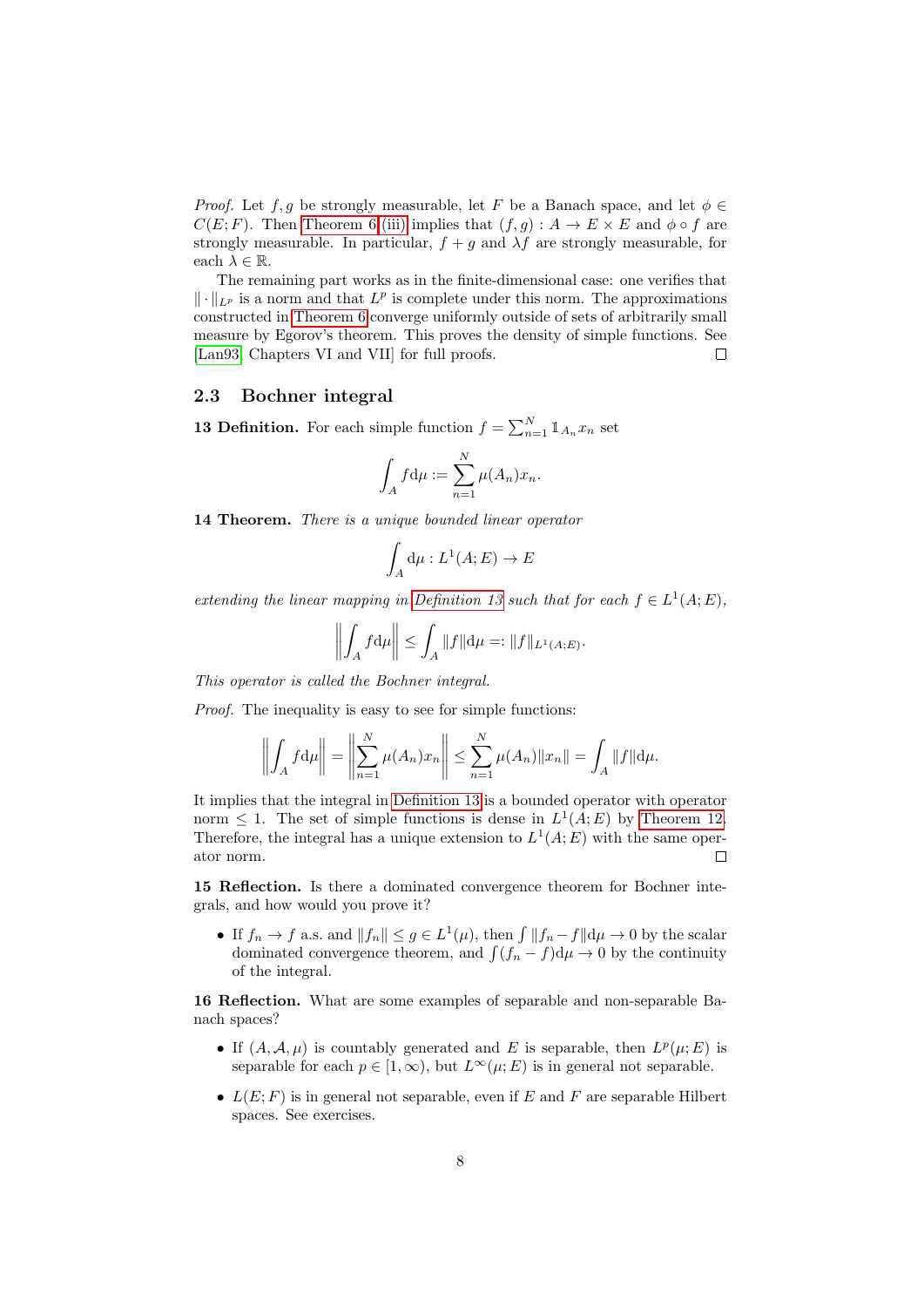- If K is a compact topological space, then  $C(K)$  is separable. If K is a locally compact Polish space, then  $C_0(K)$  is separable, but  $C(K)$  is in general not separable.
- For any Polish space E,  $D(\mathbb{R}_+; E)$  with  $\|\cdot\|_{\infty}$  is a non-separable Banach space, and  $D(\mathbb{R}_+; E)$  with the Skorokhod  $J_1$  metric is a Polish space, but addition is discontinuous.
- There are non-separable Hilbert spaces, but they do not appear often in practice.

## <span id="page-8-0"></span>2.4 Other notions of integrals

**17 Definition.** Let  $f : A \to E$  be weakly measurable.

• The Pettis integral of f over A, if it exists, is an element  $x \in E$  satisfying

$$
\langle x, x' \rangle = \int \langle f, x' \rangle d\mu, \qquad \forall x' \in E'.
$$

Let  $PI_1(A; E)$  be the space of Pettis-integrable functions, and let  $\hat{PI}_1(A; E)$ be the completion of this space with respect to the norm

$$
||f||_{PI_1(A;E)} = \sup \left\{ \int_A |\langle f, x^* \rangle| d\mu : x^* \in E^*, ||x^*|| \le 1 \right\}.
$$

- The *Gelfand integral* is another name for the Pettis integral in the case where  $E$  is the dual of a Banach space and carries the weak- $*$  topology.
- The Dunford integral of f over A, if it exists, is an element  $x'' \in E''$ satisfying

$$
\langle x'', x' \rangle = \int \langle f, x' \rangle d\mu, \qquad \forall x' \in E'.
$$

18 Remark. One always has

Bochner integrability  $\Rightarrow$  Pettis integrability  $\Rightarrow$  Dunford integrability.

In general these implications are strict: there are functions which are Dunford but not Pettis integrable [\[Rya02,](#page-56-5) p. 52] and functions which are Pettis but not Bochner integrable [\[Rya02,](#page-56-5) p. 53].

## <span id="page-8-1"></span>2.5 Literature

Most of this section is taken from [\[Van08\]](#page-56-6) and [\[Jen16\]](#page-56-7). Integration of Banachspace valued functions is treated in detail in [\[Lan93\]](#page-56-4) and [\[AB06\]](#page-55-1).

## <span id="page-8-2"></span>3 Gaussian random variables

19 Setting. Let  $(\Omega, \mathcal{F}, \mathbb{P})$  be a probability space, let E be a Banach space, and let  $X : \Omega \to E$  be strongly measurable. More generally, all random variables are assumed to have a strongly measurable version.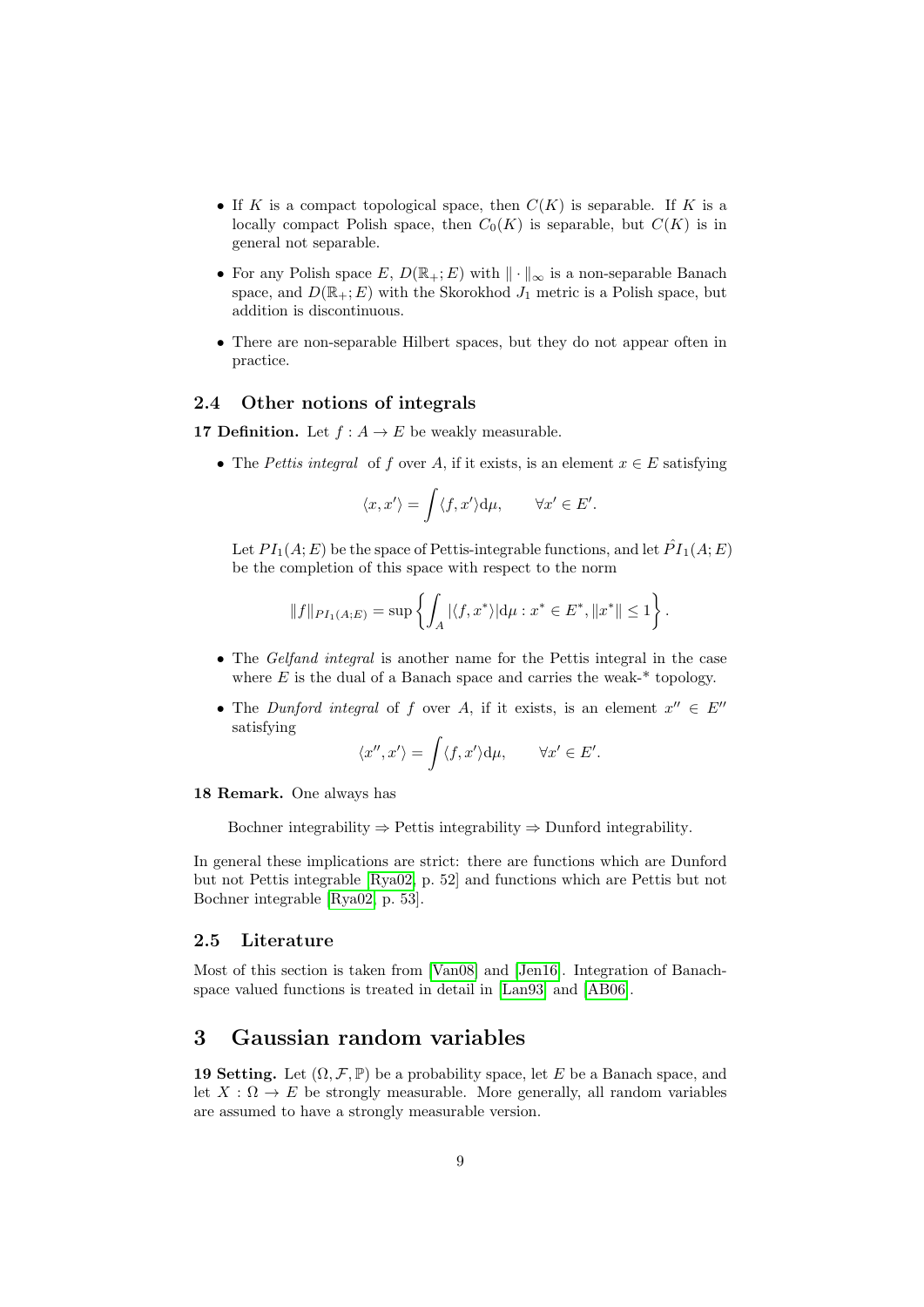20 Reflection. Our aim is to define Gaussian random variables with values in a Banach space. What are our options?

- Densities are not helpful because there is no Lebesgue measure on the Banach space.
- We could require all finite-dimensional projections to be Gaussian.
- We could require all one-dimensional projections to be Gaussian. (This turns out to be equivalent.)
- We could use some limiting procedure, where we build up vector-valued Gaussians from scalar ones.

**21 Definition.** X is called centered Gaussian if for every  $x^* \in E^*$  there exists  $q \geq 0$  such that

$$
\mathbb{E}\left[\exp\left(-i\xi\langle X,x^*\rangle\right)\right] = \exp\left(-\frac{1}{2}\xi^2q\right), \qquad \xi \in \mathbb{R}.
$$

**22 Reflection.** Can we write  $\langle X, x^* \rangle \sim N(0, \sigma^2)$  for some  $\sigma$ ?

- If  $q = 0$  then  $\langle X, x^* \rangle \sim \delta_0$ ;
- If  $q > 0$  then  $\langle X, x^* \rangle \sim N(0, q)$ , i.e.,  $q = \sigma^2$ .

#### <span id="page-9-0"></span>3.1 Moments

<span id="page-9-1"></span>**23 Theorem** (Moments). Let  $X$  be centered Gaussian.

<span id="page-9-2"></span>(i) Covariance: the law of  $X$  is determined uniquely by the bilinear form

 $q(x_1^*, x_2^*) = \mathbb{E}[\langle X, x_1^* \rangle \langle X, x_2^* \rangle], \quad x_1^*, x_2^* \in E^*.$ 

<span id="page-9-4"></span>(ii) Fernique's theorem: there exists  $\beta > 0$  such that

$$
\mathbb{E}\left[\exp\left(\beta \|X\|^2\right)\right]<\infty.
$$

<span id="page-9-5"></span>(iii) Covariance operator: there exists  $Q \in L(E^*, E)$  such that

$$
q(x_1^*, x_2^*) = \langle Qx_1^*, x_2^* \rangle.
$$

<span id="page-9-6"></span>(iv) Kahane-Khintchine inequality: for all  $p, q \in [1, \infty)$  there is a universal constant  $K_{p,q}$  such that  $||X||_{L^p(\Omega;E)} \le K_{p,q}||X||_{L^q(\Omega;E)}$ .

We need some auxiliary lemmas.

<span id="page-9-3"></span>24 Lemma (Injectivity of the Fourier transform). If

$$
\mathbb{E}\left[\exp\left(-i\langle X_1,x^*\rangle\right)\right] = \mathbb{E}\left[\exp\left(-i\langle X_2,x^*\rangle\right)\right], \qquad x^*\in E^*,
$$

then  $X_1$  is identically distributed to  $X_2$ .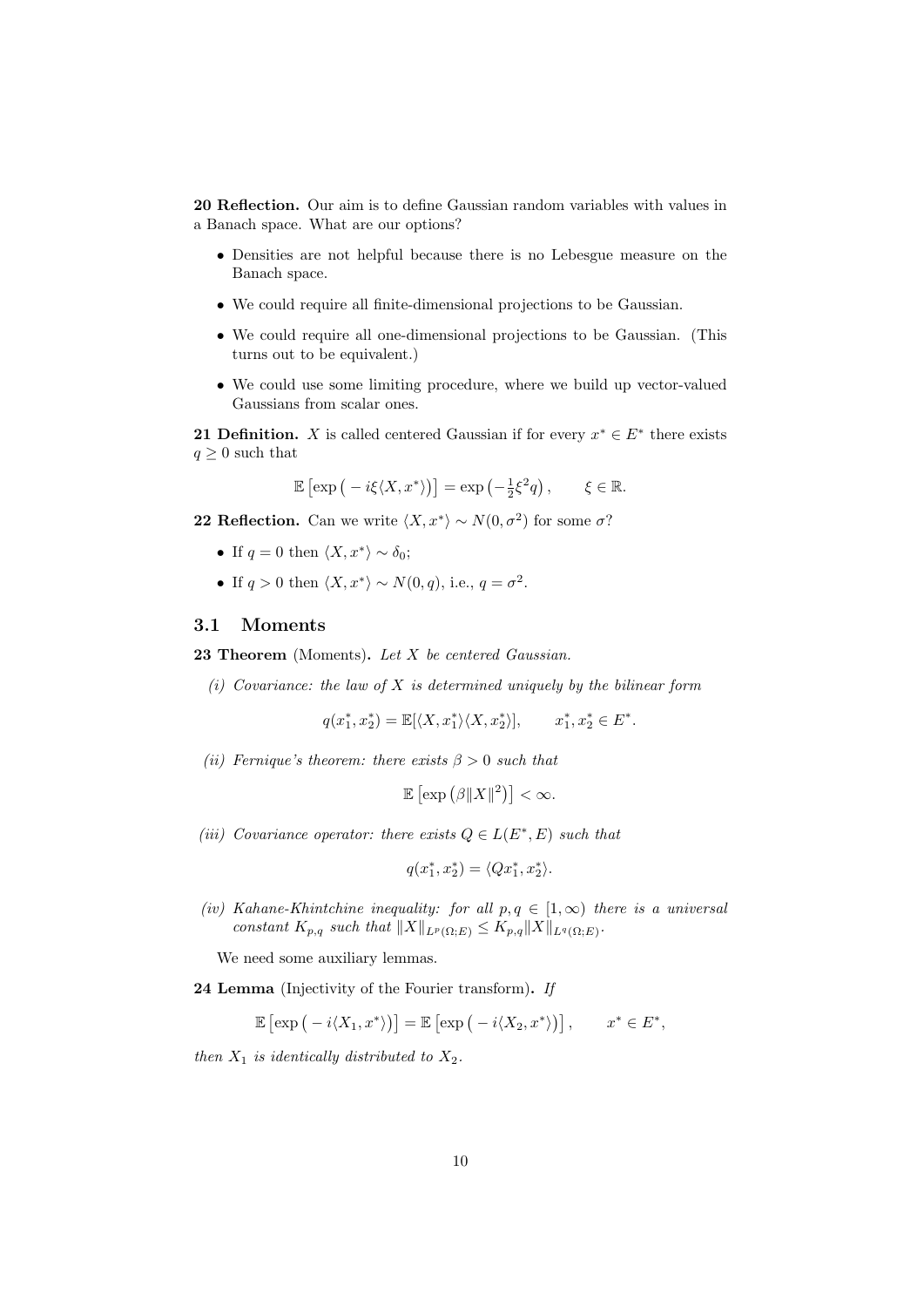*Proof.* As  $X_1$  and  $X_2$  have strongly measurable versions, there is no loss of generality in assuming  $E$  to be separable. Denote by  $Cyl(E)$  the algebra of cylinder sets on E, i.e., the initial algebra with respect to  $E^*$ . The laws of  $X_1$ and  $X_2$  agree on  $Cyl(E)$  because the Fourier-transform on the space of measures on  $\mathbb{R}^n$  is injective. (It is even bijective on the much larger space of tempered distributions.) By Dynkin's Lemma it remains to show  $\sigma(Cyl(E)) = \mathcal{B}(E)$ . As  $\mathcal{B}(E)$  is generated by open sets, it is sufficient to show that open sets are contained in  $\sigma$ (Cyl(E)). As open sets are countable unions of closed balls, it is sufficient to show that closed balls are contained in  $\sigma(Cyl(E))$ . This can be seen by taking a norming sequence  $x^* \in E^*$  and writing

$$
B_R(x_0) = \bigcap_{n \in \mathbb{N}} \{x : |\langle x - x_0, x_n^* \rangle| \le R\} \in \sigma(Cyl(E)).
$$

<span id="page-10-0"></span>**25 Lemma** (Rotations). If  $X_1$  and  $X_2$  are iid centered Gaussian, then  $Y_1 :=$  $(X_1+X_2)/\sqrt{2}$  and  $Y_2:=(X_1-X_2)/\sqrt{2}$  are iid and have the same distribution as  $X_1$  and  $X_2$ .

*Proof.* We check that  $(X_1, X_2)$  and  $(Y_1, Y_2)$  have the same Fourier transforms. Setting  $q(x^*) = \mathbb{E}[\langle X_1, x^* \rangle^2]$  we have

$$
\mathbb{E}\left[\exp\left(-i\langle Y_1, x_1^*\rangle - i\langle Y_2, x_2^*\rangle\right)\right]
$$
\n
$$
= \mathbb{E}\left[\exp\left(-i\langle X_1 + X_2, x_1^*\rangle/\sqrt{2} - i\langle X_1 - X_2, x_2^*\rangle/\sqrt{2}\right)\right]
$$
\n
$$
= \mathbb{E}\left[\exp\left(-i\langle X_1, x_1^* + x_2^*\rangle/\sqrt{2}\right)\right] \mathbb{E}\left[\exp\left(-i\langle X_2, x_1^* - x_2^*\rangle/\sqrt{2}\right)\right]
$$
\n
$$
= \exp\left(-\frac{1}{4}q(x_1^* + x_2^*)\right)\exp\left(-\frac{1}{4}q(x_1^* - x_2^*)\right)
$$
\n
$$
= \exp\left(-\frac{1}{2}q(x_1^*) - \frac{1}{2}q(x_2^*)\right) = \mathbb{E}\left[\exp\left(-i\langle X_1, x_1^*\rangle - i\langle X_2, x_2^*\rangle\right)\right]. \quad \Box
$$

Proof of [Theorem 23.](#page-9-1)

[\(i\):](#page-9-2) This follows from [Lemma 24.](#page-9-3)

[\(ii\):](#page-9-4) We follow [\[Van08,](#page-56-6) Theorem 4.3]. By the triangle inequality, one has for each  $x, y \in E$  that

$$
\min\{\|x\|, \|y\|\} \ge \frac{1}{2} (||x+y|| - ||x-y||).
$$

Therefore, one has for each  $0 < s \leq t$  that

$$
(\|x-y\| \le \sqrt{2}s, \|x+y\| \ge \sqrt{2}t) \Rightarrow (\|x\| \ge (t-s)/\sqrt{2}, \|y\| \ge (t-s)/\sqrt{2}).
$$

Let  $Y$  be an iid copy of  $X$ , possibly on an extended probability space. By [Lemma 25](#page-10-0) we have for each  $s, t > 0$  that

$$
\mathbb{P}\left[\|X\| \le s\right] \mathbb{P}\left[\|Y\| > t\right] = \mathbb{P}\left[\|(X - Y)/\sqrt{2}\| \le s, \|(X + Y)/\sqrt{2}\| > t\right]
$$
  

$$
\le \mathbb{P}\left[\|X\| > (t - s)/\sqrt{2}, \|Y\| > (t - s)/\sqrt{2}\right] = \mathbb{P}\left[\|X\| > (t - s)/\sqrt{2}\right]^2.
$$

Choose  $r > 0$  such that  $\mathbb{P}[\|X\| \le r] \ge 2/3$ . For each  $n \in \mathbb{N}$  set

$$
t_0 = r
$$
,  $t_{n+1} = r + \sqrt{2}t_n$ ,  $\alpha_n = \frac{\mathbb{P}[\|X\| > t_n]}{\mathbb{P}[\|X\| \le r]}.$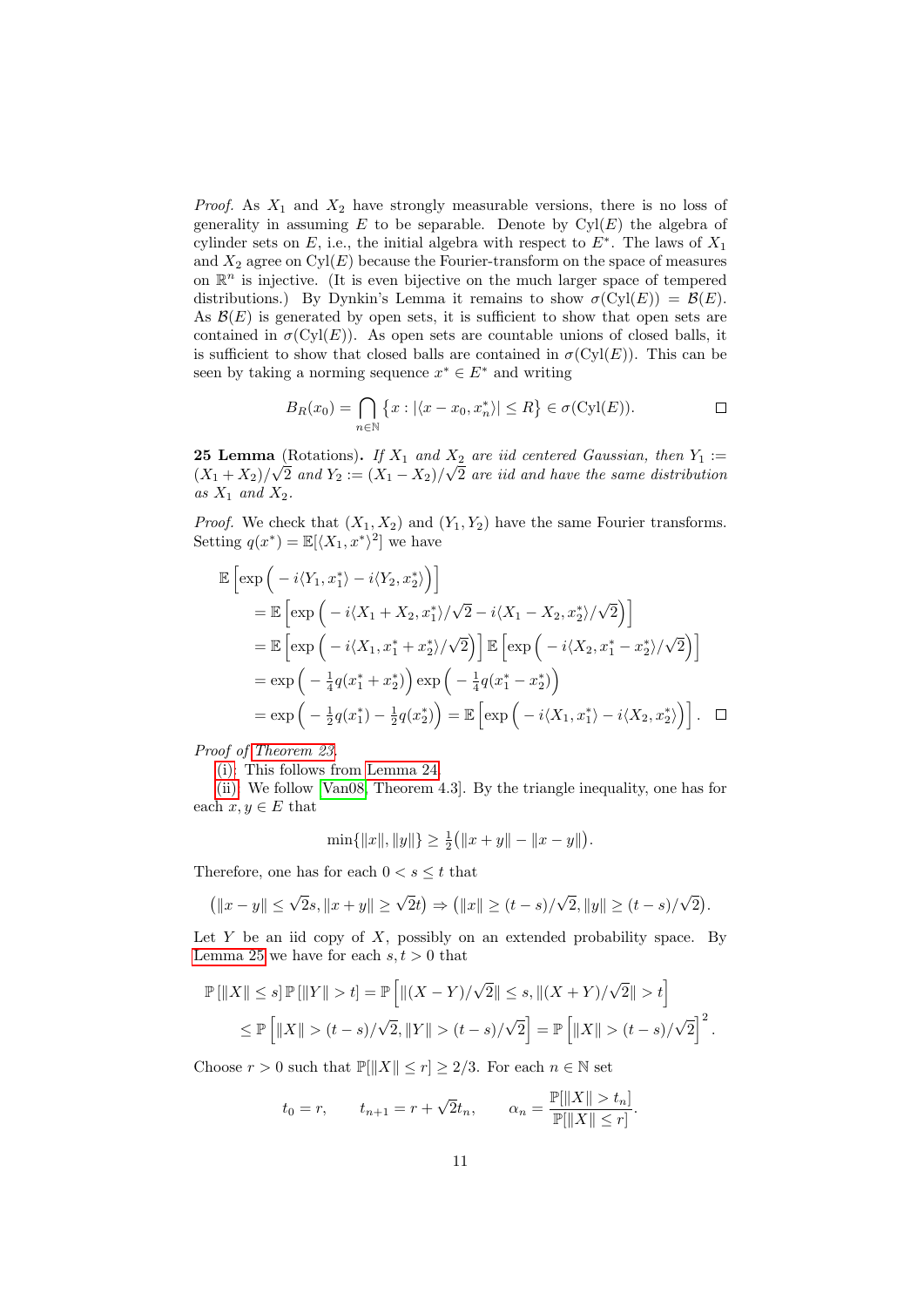The above inequality with  $s = r$  and  $t = t_n$  yields

$$
\alpha_n \leq \alpha_{n-1}^2 \leq \cdots \leq \alpha_0^{2^n} \leq \left(\frac{1-\frac{2}{3}}{\frac{2}{3}}\right)^{2^n} = 2^{-2^n}.
$$

Moreover, one can check that explicitly,

$$
t_n = \left(1 + \sqrt{2} + \dots + (\sqrt{2})^n\right)r = \frac{(\sqrt{2})^{n+1} - 1}{\sqrt{2} - 1}r \le (\sqrt{2})^{n+4}r.
$$

Set  $\gamma = (\log 2)/2^6$ . For any  $t \ge r$  and  $n \in \mathbb{N}$  such that  $r \in [t_n, t_{n+1}),$ 

$$
\mathbb{P}[\|X\| > t] \le \mathbb{P}[\|X\| > t_n] \le 2^{-2^n} \le 2^{-(t_{n+1}/r)^2/32}
$$
  
=  $\exp(-2\gamma t_{n+1}^2/r^2) \le \exp(-2\gamma t^2/r^2).$ 

Integration by parts shows that for each  $\beta \leq \gamma/r^2$ 

<span id="page-11-0"></span>
$$
\mathbb{E}[\exp(\beta||X||^2)] \leq \mathbb{E}[\exp(\gamma||X||^2/r^2)]
$$
  
\n
$$
= \mathbb{P}[||X|| \leq r] \exp(\gamma) + \int_r^{\infty} \mathbb{P}[||X|| > t] d(\exp(\gamma t^2/r^2))
$$
  
\n
$$
\leq \exp(\gamma) + \int_r^{\infty} \exp(-2\gamma t^2/r^2) d(\exp(\gamma t^2/r^2))
$$
  
\n
$$
= \exp(\gamma) + \int_1^{\infty} \exp(-2\gamma s^2) d(\exp(\gamma s^2))
$$
  
\n
$$
= \exp(\gamma) + 2\gamma \int_1^{\infty} s \exp(-\gamma s^2) ds =: K < \infty.
$$

[\(iii\):](#page-9-5) The operator

$$
Q: E^* \to E, \qquad x^* \mapsto \mathbb{E}[\langle X, x^* \rangle X],
$$

has the desired properties because  $X \in L^2(\Omega; E)$ .

[\(iv\):](#page-9-6) By Jensen's inequality suffices to show that  $\|\cdot\|_{L^{2n}(\Omega;E)} \leq K_{2n,1}\|\cdot\|$  $||_{L^1(\Omega;E)}$  for each  $n \in \mathbb{N}$ . Set  $r = 3||X||_{L^1(\Omega;E)}$ . By Chebychev,

$$
\mathbb{P}[\|X\| \le r] = 1 - \mathbb{P}[\|X\| > r] \ge 1 - \mathbb{E}[\|X\|]/r \ge 2/3.
$$

Therefore, the choice of  $r$  is admissible in the proof of Fernique's theorem, and we get from [\(1\)](#page-11-0) that  $\mathbb{E}[\exp(\gamma/r^2 ||X||^2)] \leq K$ . For each  $x \in \mathbb{R}_+$  one has

$$
e^{\gamma\frac{x^2}{r^2}}\geq \frac{\gamma^n}{n!}\frac{x^{2n}}{r^{2n}},\qquad x^{2n}\leq r^{2n}n!\gamma^{-n}e^{\gamma/r^2x^2}.
$$

Therefore,

$$
||X||_{L^{2n}(\Omega;E)} \le r \left( n! \gamma^{-n} r^{2n} \mathbb{E} \left[ e^{\gamma/r^2 ||X||^2} \right] \right)^{1/(2n)}
$$
  

$$
\le ||X||_{L^1(\Omega;E)} \underbrace{3 \left( n! \gamma^{-n} r^{2n} K \right)^{1/(2n)}}_{K_{2n,1}}.
$$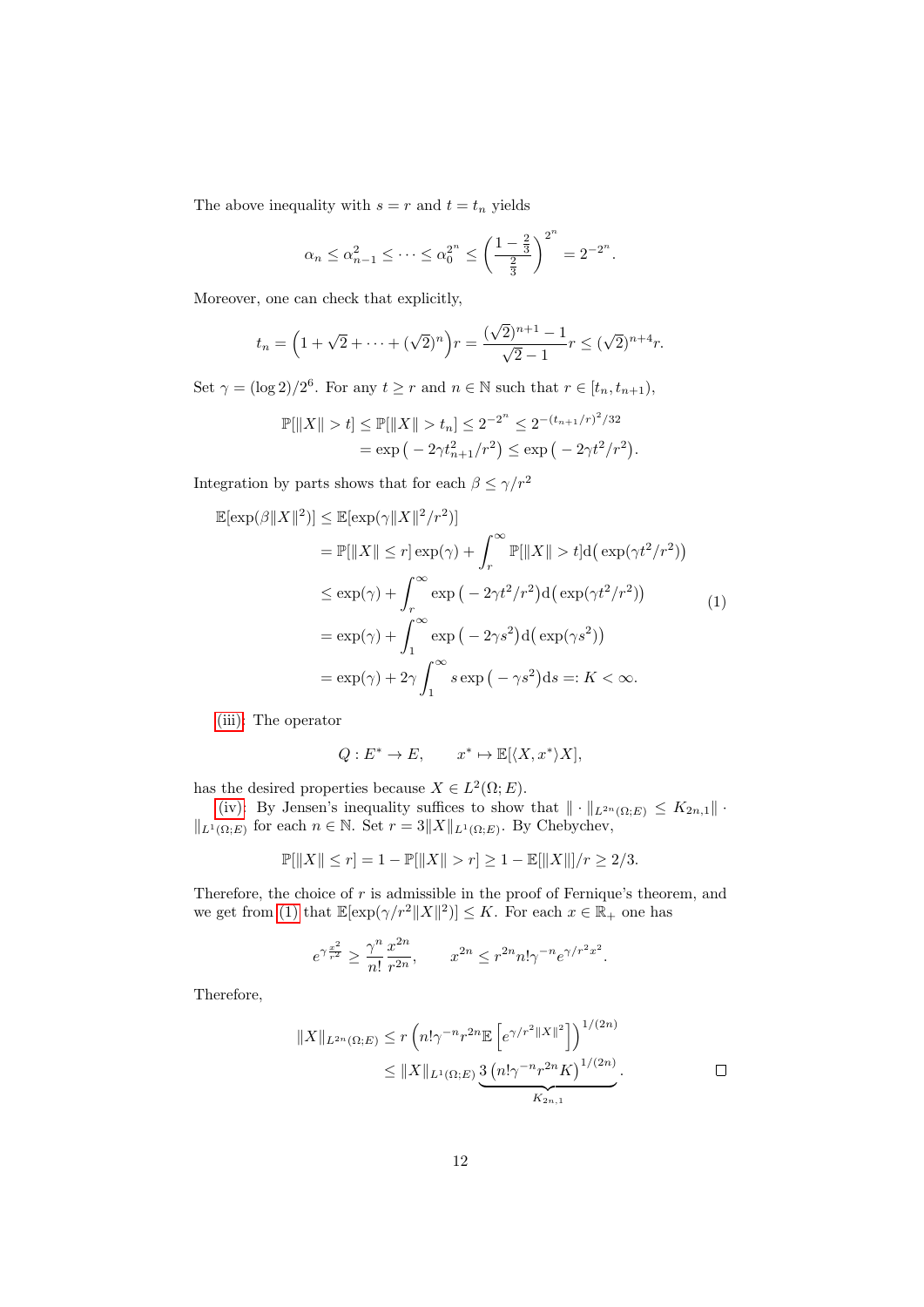#### <span id="page-12-0"></span>3.2 Convergence

<span id="page-12-5"></span>**26 Theorem** (Convergence). Let  $X_n$  be centered Gaussian E-valued random variables in  $E$ , let  $Y_n$  be symmetric independent  $E$ -valued random variables, let  $S_n = \sum_{i=1}^n Y_i$ , and let S and X be E-valued random variables.

<span id="page-12-2"></span> $(i)$  Itō-Nisio theorem: the following are equivalent:

- for all  $x^* \in E^*$  we have  $\langle S_n, x^* \rangle \to \langle S, x^* \rangle$  almost surely;
- for all  $x^* \in E^*$  we have  $\langle S_n, x^* \rangle \to \langle S, x^* \rangle$  in probability;
- $S_n \to S$  almost surely;
- $S_n \to S$  in probability.

If 
$$
S \in L^p(\Omega; E)
$$
 for some  $p \in [1, \infty)$  then  $S_n \to S$  in  $L^p(\Omega; E)$ .

<span id="page-12-3"></span>(ii) If  $\langle X_n, x^* \rangle \to \langle X, x^* \rangle$  in probability for each  $x^*$ , then X is Gaussian.

<span id="page-12-4"></span>(iii) If 
$$
X_n \to X
$$
 in probability, then  $X_n \to X$  in  $L^p(\Omega; E)$  for each  $p \in [1, \infty)$ .

Proof. [\(i\):](#page-12-2) See [\[Van08,](#page-56-6) Theorem 2.17].

[\(ii\):](#page-12-3) If for each  $x^* \in E^*$ ,  $\langle X_n, x^* \rangle \to \langle X, x^* \rangle$  in probability, then a subsequence converges almost surely, then by dominated convergence

$$
\mathbb{E}[\exp(-i\xi \langle X, x^* \rangle)] = \lim_{n \to \infty} \mathbb{E}[\exp(-i\xi \langle X_n, x^* \rangle)] = \lim_{n \to \infty} \exp(-\frac{1}{2}\xi^2 \langle Q_n x^*, x^* \rangle)
$$
  
=  $\exp(-\frac{1}{2}\xi^2 q(x^*)),$ 

 $\Box$ 

where  $q(x^*) := \lim_{n \to \infty} \langle Q_n x^*, x^* \rangle$  exists because left-hand side converges. [\(iii\):](#page-12-4) See [\[Van08,](#page-56-6) Theorem 4.15].

#### <span id="page-12-1"></span>3.3 Series representations

<span id="page-12-6"></span>**27 Definition.** Let  $X$  be centered Gaussian. A reproducing kernel Hilbert space of X is a Hilbert space H together with continuous embedding  $i : H \to E$ such that

$$
\mathbb{E}[\langle X, x^* \rangle \langle X, y^* \rangle] = \langle i^* x^*, i^* y^* \rangle, \qquad x^*, y^* \in E^*.
$$

**28 Lemma.** Let  $X$  be centered Gaussian with covariance operator  $Q$ . The following are reproducing kernel Hilbert spaces of X:

- $H_X$  is the closure of the subspace  $\{X, x^*\} : x^* \in E^*\}$  of  $L^2(\Omega)$ , and  $i_X(\langle X, x^* \rangle) = \mathbb{E}[\langle X, x^* \rangle X].$
- $H_Q$  is the completion of  $ran(Q)$  with respect to the scalar product  $\langle Qx^*, Qy^* \rangle_{H_Q} := \langle Qx^*, y^* \rangle_{E, E^*}, \text{ and } i_Q(Qx^*) = Qx^*.$
- Assume that E is a Hilbert space, and set  $\Sigma = Q^{1/2}$ .  $H_{\Sigma}$  is the range of  $\Sigma$  with  $\langle \cdot, \cdot \rangle_{H_{\Sigma}} = \langle \Sigma^{-1} \cdot, \Sigma^{-1} \cdot \rangle$ , where  $\Sigma^{-1}$  is the pseudo-inverse of  $\Sigma$ , and  $i_{\Sigma}(\Sigma x) = \Sigma x.$

The spaces are separable and isomorphic, and  $i_X(H_X) = i_Q(H_Q) = i_\Sigma(H_\Sigma)$ .

## 29 Remark.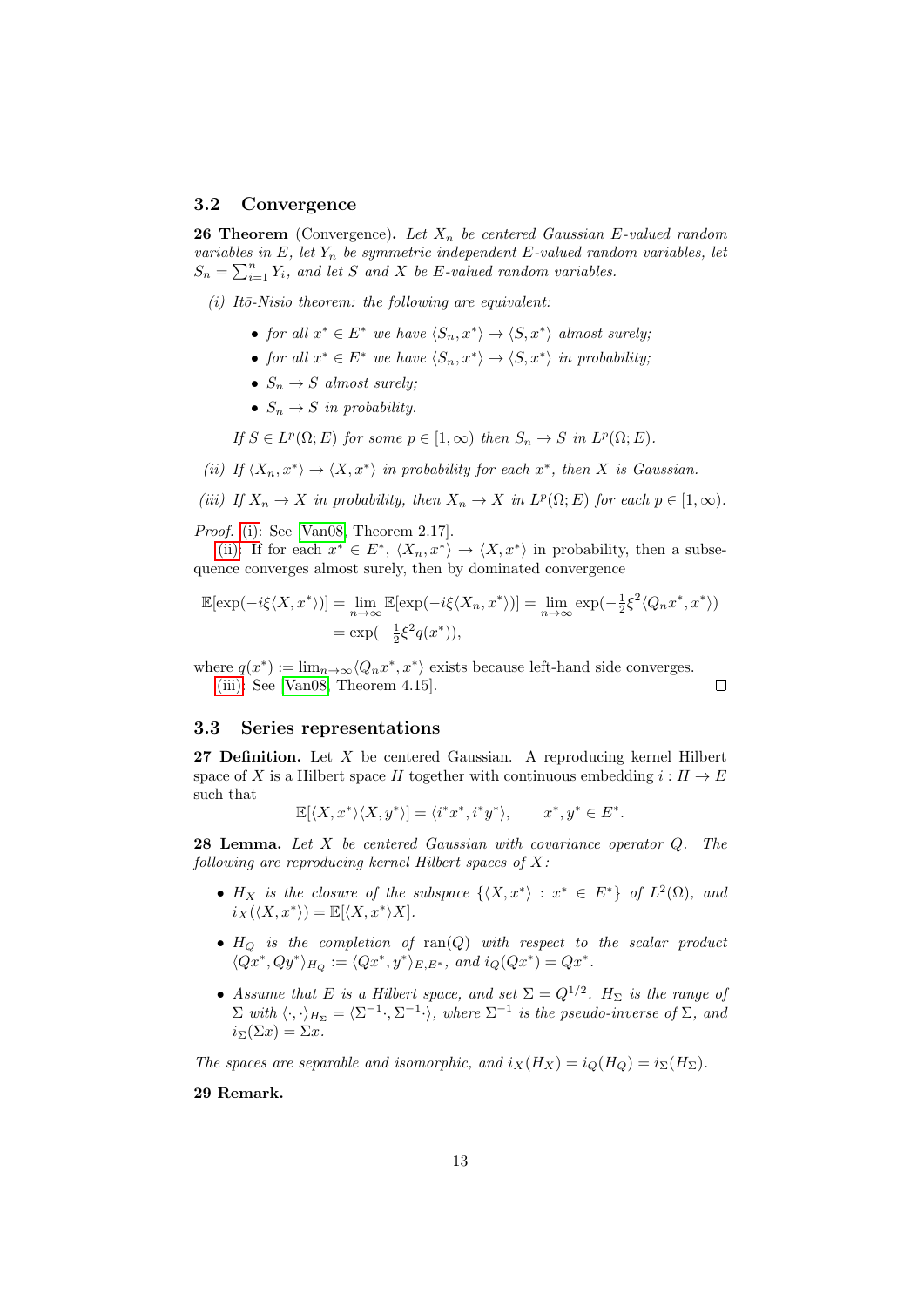- The notations  $H_Q$  and  $H_\Sigma$  will not create any ambiguity because we will always use the letters  $Q$  and  $\Sigma$  to denote the covariance operator and its square root.
- The spaces  $H_Q$  and  $H_\Sigma$  can be constructed for any non-negative symmetric linear operators  $Q$  and  $\Sigma$ , regardless of whether they correspond to the covariance of a Gaussian random variable or not.

*Proof.* We only show the statements for  $H_X$ , leaving the remaining statements as an exercise. Let  $\mu_X$  be the law of X on E, and let  $E_0$  be a separable closed subspace of E containing the essential range of X. Then  $L^2(E_0, \mu_X)$  is separable because  $\mathcal{B}(E_0)$  is countably generated. As every  $X^* \in E^*$  can be seen as an element of  $L^2(E, \mu_X)$ , we have

$$
L^{2}(E_0, \mu_X) \cong L^{2}(E, \mu_X) \supseteq \overline{E^*}^{L^{2}(E, \mu_X)} \cong H_X,
$$

where the right-most isomorphism maps  $x^* \in E^*$  to  $\langle X, x^* \rangle \in H_X$ . Therefore,  $H_X$  is separable. The mapping  $i_X$  is continuous because  $X \in L^2(\Omega; E)$ . The relation  $\langle i_Xh, x^* \rangle = \mathbb{E}[h\langle X, x^* \rangle]$  shows that its adjoint is given by  $i_X^*(x^*) =$  $\langle X, x^* \rangle$ . Moreover,  $i_X i_X^*(x^*) = \mathbb{E}[\langle X, x^* \rangle X] = Qx^*$ , and  $i_X$  is injective because  $i_X^\ast$  has dense range.  $\Box$ 

**30 Theorem** (Karhunen-Loève expansion). Let  $X$  be centered Gaussian, and let  $(\gamma_n)_{n>1}$  be an orthonormal basis of H<sub>X</sub>. Then  $(\gamma_n)_{n>1}$  is an iid standard Gaussian sequence and

$$
X = \sum_{n\geq 1} \gamma_n i_X \gamma_n,
$$

where convergence holds almost surely and in  $L^p$  for each  $p \in [1,\infty)$ .

*Proof.*  $H_X$  consists of Gaussian random variables because  $L^2$ -limit of Gaussians are Gaussian by [Theorem 26.](#page-12-5)[\(ii\).](#page-12-3) The  $L^2$ -orthogonality of  $(\gamma_n)_{n\geq 1}$  implies (via the injectivity of the Fourier transform) that  $\gamma_n$  are mutually independent. For every  $x^* \in E^*$ ,

$$
\langle X, x^* \rangle = \sum_{n \ge 1} \gamma_n \mathbb{E}[\gamma_n \langle X, x^* \rangle] = \sum_{n \ge 1} \gamma_n \langle i_x \gamma_n, x^* \rangle,
$$

where the first equality is the expansion of  $\langle X, x^* \rangle$  with respect to the basis  $(\gamma_n)_{n>1}$  of  $H_X$ . The Itō-Nisio [Theorem 26.](#page-12-5)[\(i\)](#page-12-2) turns this weak convergence into  $L^2(\Omega; E)$ -convergence.  $\Box$ 

#### <span id="page-13-0"></span>3.4 Gaussians on Hilbert spaces

**31 Theorem** (Gaussians on Hilbert spaces). Let  $H$  be a separable Hilbert space.

<span id="page-13-2"></span>(i) Sazanov's theorem:  $Q \in L(H)$  is the covariance operator of a centered Gaussian H-valued random variable  $X$  if and only if  $Q$  is symmetric, non-negative definite, and  $Q$  is nuclear.<sup>[1](#page-13-1)</sup>

<span id="page-13-1"></span><sup>&</sup>lt;sup>1</sup>See [Section 4](#page-14-1) below.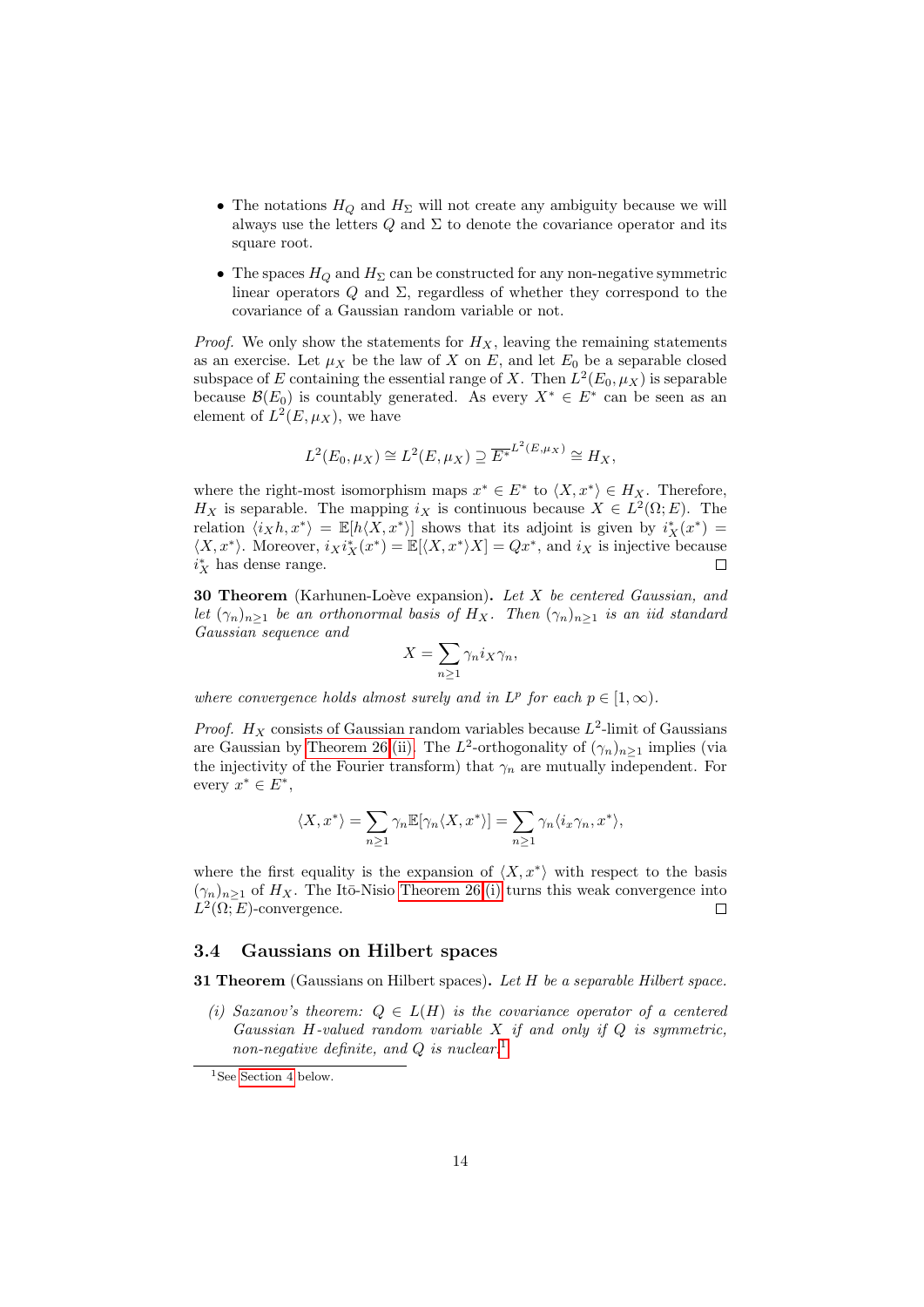<span id="page-14-2"></span>(ii) In this case the Karhunen-Loève expansion of  $X$  is

$$
X = \sum_{n \geq 1} \underbrace{\langle X, e_n/\sqrt{\lambda_n} \rangle_H}_{\gamma_n} \underbrace{e_n \sqrt{\lambda_n}}_{i_X \gamma_n},
$$

where  $(e_n)_{n\geq 1}$  is an orthonormal basis of  $(\ker Q)^{\perp}$  satisfying  $Qe_n = \lambda_n e_n$ for eigenvalues  $\lambda_n \in (0, \infty)$ .

*Proof.* [\(i\):](#page-13-2) Let X be centered Gaussian with covariance operator  $Q$ . Then  $Q$  is symmetric and non-negative, and

$$
\mathrm{Tr}(Q) = \sum_{n\geq 1} \langle Qe_n, e_n \rangle_H = \sum_{n\geq 1} \mathbb{E}[\langle X, e_n \rangle_H^2] = \mathbb{E}[\|X\|_H^2] < \infty.
$$

Conversely, assume that  $Q \in L_1(H)$  is symmetric and non-negative. As Q is compact, there is an orthonormal basis  $(e_n)_{n>1}$  of H such that  $Qe_n = \lambda_n e_n$ . Set

$$
X = \sum_{n \ge 1} \gamma_n \sqrt{\lambda_n} e_n.
$$

This series converges in  $L^2(\Omega; E)$  because

$$
\sum_{n\geq 1} \|\gamma_n \sqrt{\lambda_n} e_n\|_{L^2(\Omega;H)}^2 = \sum_{n\geq 1} \lambda_n \mathbb{E}[\gamma_n^2] \|e_n\|_H^2 = \sum_{n\geq 1} \lambda_n < \infty,
$$

and the limit is Gaussian by [Theorem 26.](#page-12-5)[\(ii\).](#page-12-3)

[\(ii\):](#page-14-2) The random variables  $\gamma_n$  are orthonormal because

$$
\mathbb{E}[\gamma_m \gamma_n] = \frac{\langle Q e_m, e_n \rangle_H}{\sqrt{\lambda_m \lambda_n}} = \mathbb{1}_{m=n}.
$$

Let  $(f_n)_{n\geq 1}$  be a basis of ker Q. By the definition of  $H_X$ , the span of the random variables  $\langle X, e_n \rangle$  and  $\langle X, f_n \rangle$  is dense in  $H_X$ . But  $\langle X, f_n \rangle = 0$  in  $L^2(\Omega)$  because  $\mathbb{E}[\langle X, f_n \rangle^2] = \langle Qf_n, f_n \rangle_H = 0$ , which implies that the span of  $\langle X, e_n \rangle_H$  is dense in H<sub>X</sub>. Therefore,  $(\gamma_n)_{n\geq 1}$  is an orthonormal basis. One has  $i_X\gamma_n = \sqrt{\lambda_n}e_n$ because

$$
\langle i_X \gamma_n, e_m \rangle_H = \mathbb{E}[\gamma_n \langle X, e_m \rangle_H] = \mathbb{E}[\langle X, e_n / \sqrt{\lambda_n} \rangle_H \langle X, e_m \rangle_H]
$$
  
=  $\langle Qe_n, e_m \rangle_H / \sqrt{\lambda_n} = \mathbb{1}_{m=n} \sqrt{\lambda_n} = \langle \sqrt{\lambda_n} e_n, e_m \rangle_H.$ 

#### <span id="page-14-0"></span>3.5 Literature

This section is a rearrangement of results in [\[Van08\]](#page-56-6) and [\[Hai09\]](#page-56-8).

## <span id="page-14-1"></span>4 Tensor products and operator ideals

**32 Setting.** Let D, E, F, and G be Banach spaces, let  $M \subseteq E$  and  $N \subseteq F$  be finite-dimensional subspaces, let  $H$ ,  $H_1$ , and  $H_2$  be Hilbert spaces, let K be a compact topological space, let  $1 \le p \le \infty$ , and let  $1/p + 1/p' = 1$ .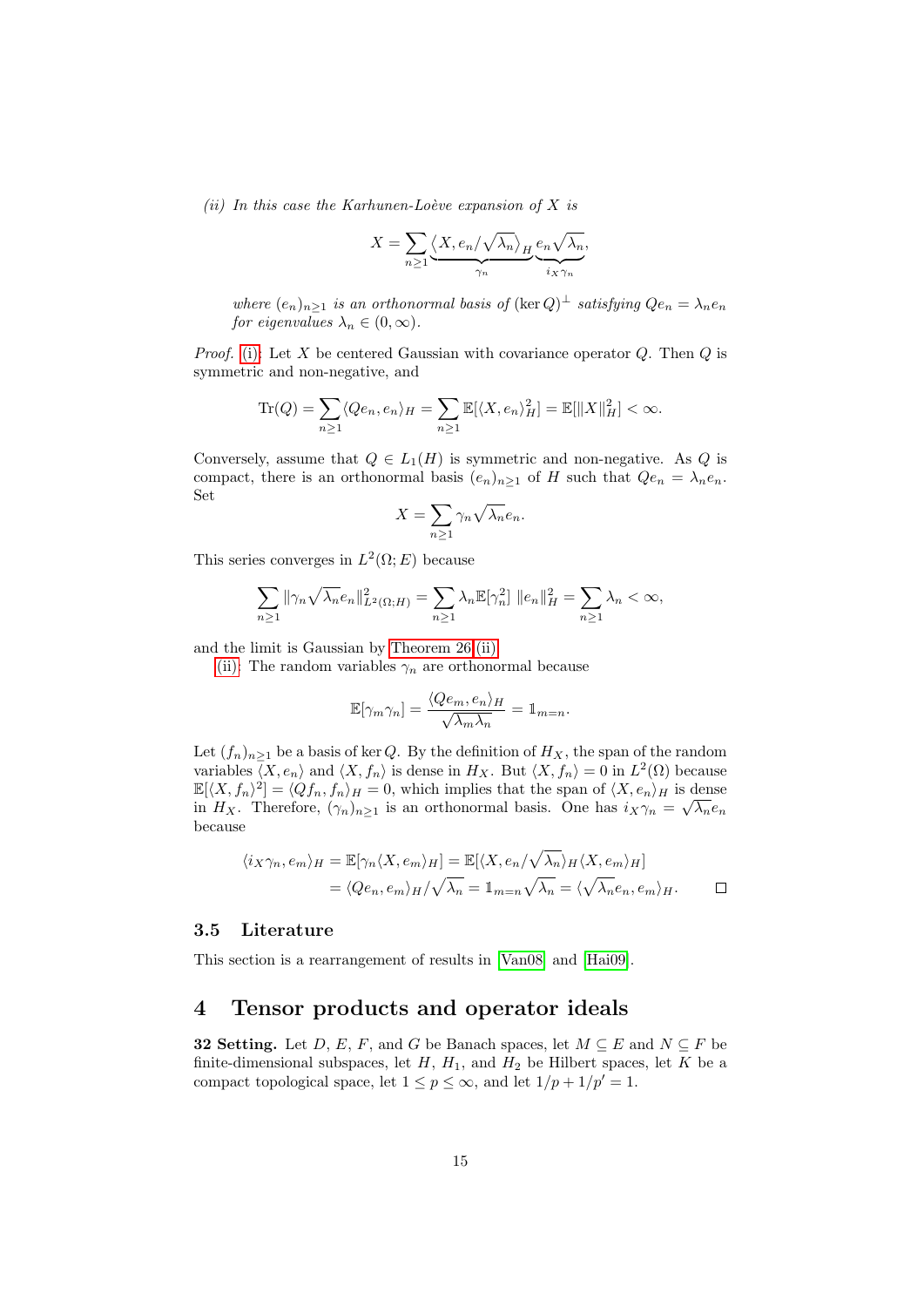#### <span id="page-15-0"></span>4.1 Tensor products and tensor norms

33 Definition (Algebraic tensor products).

• Let  $L(E, F; G)$  denotes the space of bounded bilinear mappings from  $E \times F$ to G with norm

$$
||T||_{L(E,F;G)} = \sup{||T(x,y)|| : x \in E, y \in F, ||x|| \le 1, ||y \le 1}.
$$

• The algebraic tensor product  $E \otimes F$  is the linear span of the functionals  $x \otimes y \in L(E, F; \mathbb{R})^*$  given by  $(x \otimes y)(T) := T(x, y), T \in L(E, F; G)$ .

34 Definition (Tensor norms).

- A tensor norm  $\alpha$  assigns to each pair of Banach spaces  $(E, F)$  a norm on the algebraic tensor product  $E \otimes F$  (shorthand:  $E \otimes_{\alpha} F$  and  $E \hat{\otimes}_{\alpha} F$  for the completion) such that the following properties hold:
	- (i)  $\alpha$  is reasonable, i.e., one has for all  $x \in E$ ,  $y \in F$ ,  $x^* \in E^*$ ,  $y^* \in F^*$ that

$$
||x \otimes y||_{E\otimes_{\alpha} F} \le ||x||_E ||y||_F, \qquad ||x^* \otimes y^*||_{(E\otimes_{\alpha} F)^*} \le ||x^*||_{E^*} ||y^*||_{F^*}.
$$

(ii)  $\alpha$  satisfies the metric mapping property, i.e., for any  $T_1 \in L(E_1; F_1)$ and  $T_2 \in L(E_2; F_2)$  one has

$$
||T_1 \otimes T_2||_{L(E_1 \otimes_{\alpha} E_2; F_1 \otimes \alpha F_2)} \le ||T_1|| ||T_2||.
$$

(iii)  $\alpha$  is finitely generated, i.e.,

 $||u||_{E\otimes_{\alpha} F} = \inf \{||u||_{M\otimes_{\alpha} N} : u \in M \otimes N, \dim M, \dim N < \infty \}.$ 

• For any tensor norm  $\alpha$ , the dual norm  $\alpha'$  is the tensor norm

$$
\|u\|_{E\otimes_{\alpha'} F}=\inf\limits_{M,N} \sup\limits_{\substack{v\in M^*\otimes N^*\\ \|v\|_{M^*\otimes_\alpha N^*}\leq 1}} |\langle u,v\rangle|,
$$

where the infimum is taken over all finite-dimensional spaces M and N such that  $u \in M \otimes N$ , and  $\langle \cdot, \cdot \rangle$  denotes the pairing (trace) of  $M \otimes N$  and  $M^* \otimes N^*$ .

• The projective tensor norm is given by

$$
||u||_{E\otimes_{\pi}F} := \inf \left\{ \sum_{i=1}^{n} ||x_i|| ||y_i|| : u = \sum_{i=1}^{n} x_i \otimes y_i, x_i \in E, y_i \in F, n \in \mathbb{N} \right\}.
$$

• The injective tensor norm is given by

 $||u||_{E\otimes_{\varepsilon} F} := \sup \{|\langle u, x^* \otimes y^* \rangle| : x \in X^*, y \in Y^*, ||x^*|| \leq 1, ||y^*|| \leq 1\}.$ 

35 Remark.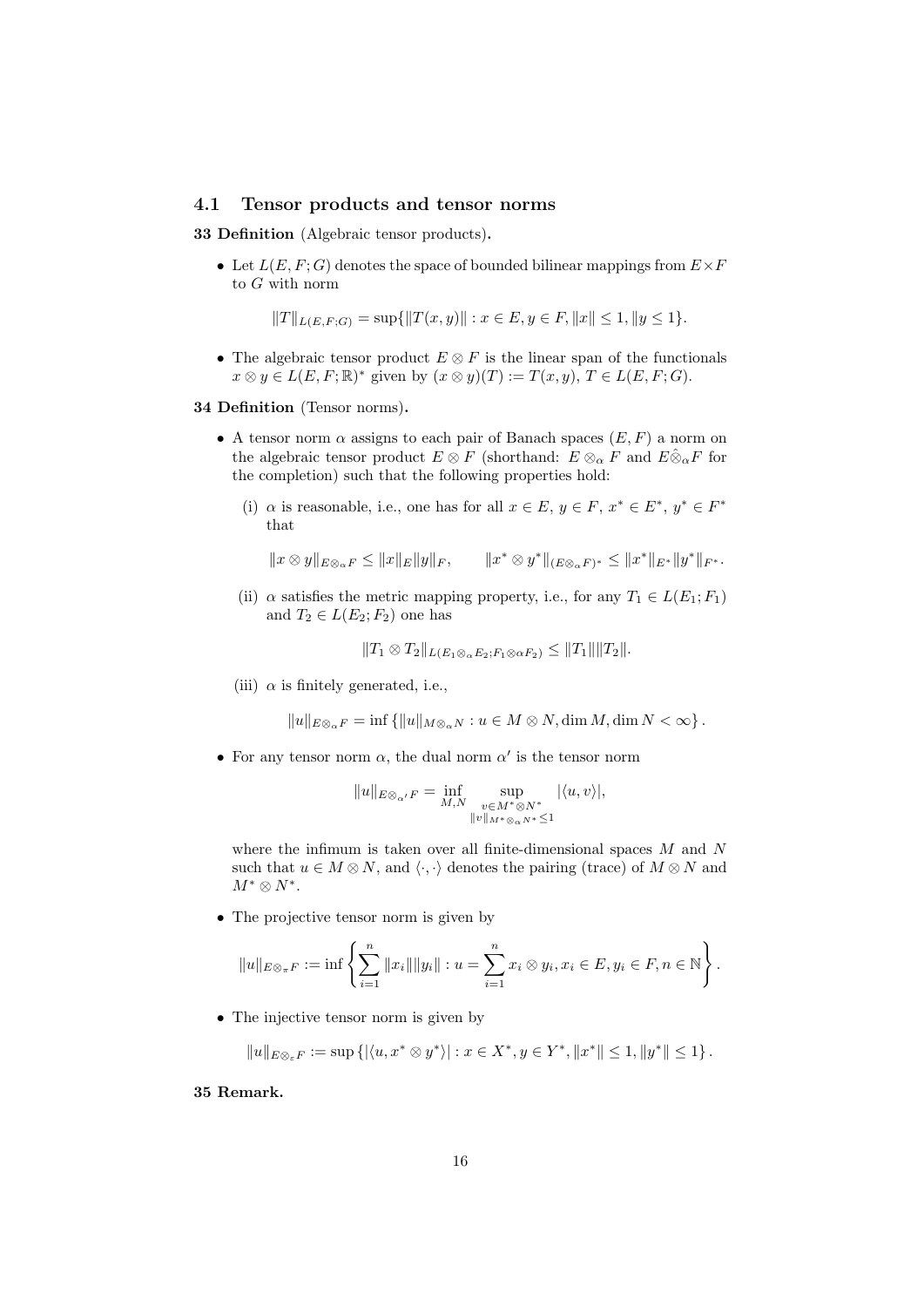• Class exercise. A norm  $\alpha$  on  $E \otimes F$  is reasonable if and only if it is sandwiched between the injective and projective norms, i.e.,

$$
\|\cdot\|_{E\otimes_{\varepsilon} F}\leq \|\cdot\|_{E\otimes_{\alpha} F}\leq \|\cdot\|_{E\otimes_{\pi} F}.
$$

See [\[Rya02,](#page-56-5) Proposition 6.1].

• Class exercise. Any reasonable norm  $\alpha$  satisfies

 $||x \otimes y||_{E \otimes_{\alpha} F} = ||x||_E ||y||_F,$  $x^* \otimes y^* \|_{(E \otimes_{\alpha} F)^*} = \|x^* \|_{E^*} \|y^*\|_{F^*}.$ 

See [\[Rya02,](#page-56-5) Proposition 6.1].

• Class exercise. The projective tensor product linearizes bilinear mappings in the sense that [\[Rya02,](#page-56-5) Theorem 2.9]

$$
L(E, F; G) \cong L(E \hat{\otimes}_{\pi} F; G).
$$

- One has  $\epsilon' = \pi$ ,  $\pi' = \epsilon$ , and  $\alpha'' = \alpha$  for each tensor norm  $\alpha$ .
- The following are embeddings of norm at most one: [\[Rya02,](#page-56-5) Chapter 7.1]

$$
E \hat{\otimes}_{\alpha} F \hookrightarrow (E^* \hat{\otimes}_{\alpha'} F^*)^*, \qquad E^* \hat{\otimes}_{\alpha} F^* \hookrightarrow (E \hat{\otimes}_{\alpha'} F)^*.
$$

## <span id="page-16-0"></span>4.2 Operator ideals and bilinear forms

<span id="page-16-1"></span>36 Definition (Operator ideals and bilinear forms).

- An operator ideal is an assignment to each pair of Banach spaces  $E, F$ of Banach spaces  $\mathfrak{A}(E; F) \subseteq L(E; F)$  such that the following properties hold:
	- (i) for every  $x^* \in E$  and  $y^* \in F$  one has  $x^* \otimes y^* \in A(E;F)$  and  $||x^* \otimes$  $y^*$   $||\mathfrak{A}(E;F) \leq ||x^*|| ||y^*||$ , and
	- (ii) for every  $T \in L(D; E)$ ,  $S \in \mathfrak{A}(E; F)$ , and  $R \in L(F; G)$  one has  $RST \in \mathfrak{A}(D;G)$  and  $||RST||_{\mathfrak{A}(D;G)} \leq ||T||_{L(D;E)}||S||_{\mathfrak{A}(E;F)}||R||_{L(F;G)}$ .
- For any tensor norm  $\alpha$ , the set of  $\alpha$ -nuclear forms is

$$
\mathfrak{N}_{\alpha}(E,F;\mathbb{R}) := \text{range}\left(J_{\alpha}: E^*\hat{\otimes}_{\alpha}F^* \to L(E,F;\mathbb{R})\right) \subseteq L(E,F;\mathbb{R}),
$$

and the operator ideal of  $\alpha$ -nuclear operators is

$$
\mathfrak{N}_{\alpha}(E; F) := \text{range} \left( J_{\alpha} : E^* \hat{\otimes}_{\alpha} F \to L(E; F) \right) \subseteq L(E; F).
$$

The nuclear norms are defined such that the mappings  $J_{\alpha}$  are metric surjections onto their range. Forms/operators in  $\mathfrak{N}_{\alpha}$  are called nuclear for  $\alpha = \pi$  and approximable for  $\alpha = \varepsilon$ .

• For any tensor norm  $\alpha$ , the set of  $\alpha$ -integral forms is

$$
\mathfrak{I}_{\alpha}(E,F;\mathbb{R}):=(E\hat{\otimes}_{\alpha'}F)^*\subseteq L(E,F;\mathbb{R})=L(E;F^*),
$$

and the operator ideal of  $\alpha$ -integral operators is

$$
\mathfrak{I}_{\alpha}(E;F) := \mathfrak{I}_{\alpha}(E;F^{**}) \cap L(E,F) \subseteq \mathfrak{I}_{\alpha}(E;F^{**}) := (E \hat{\otimes}_{\alpha'} F^*)^*.
$$

Forms/operators in  $\mathfrak{I}_{\alpha}$  are called integral for  $\alpha = \pi$  and bounded for  $\alpha = \varepsilon$ .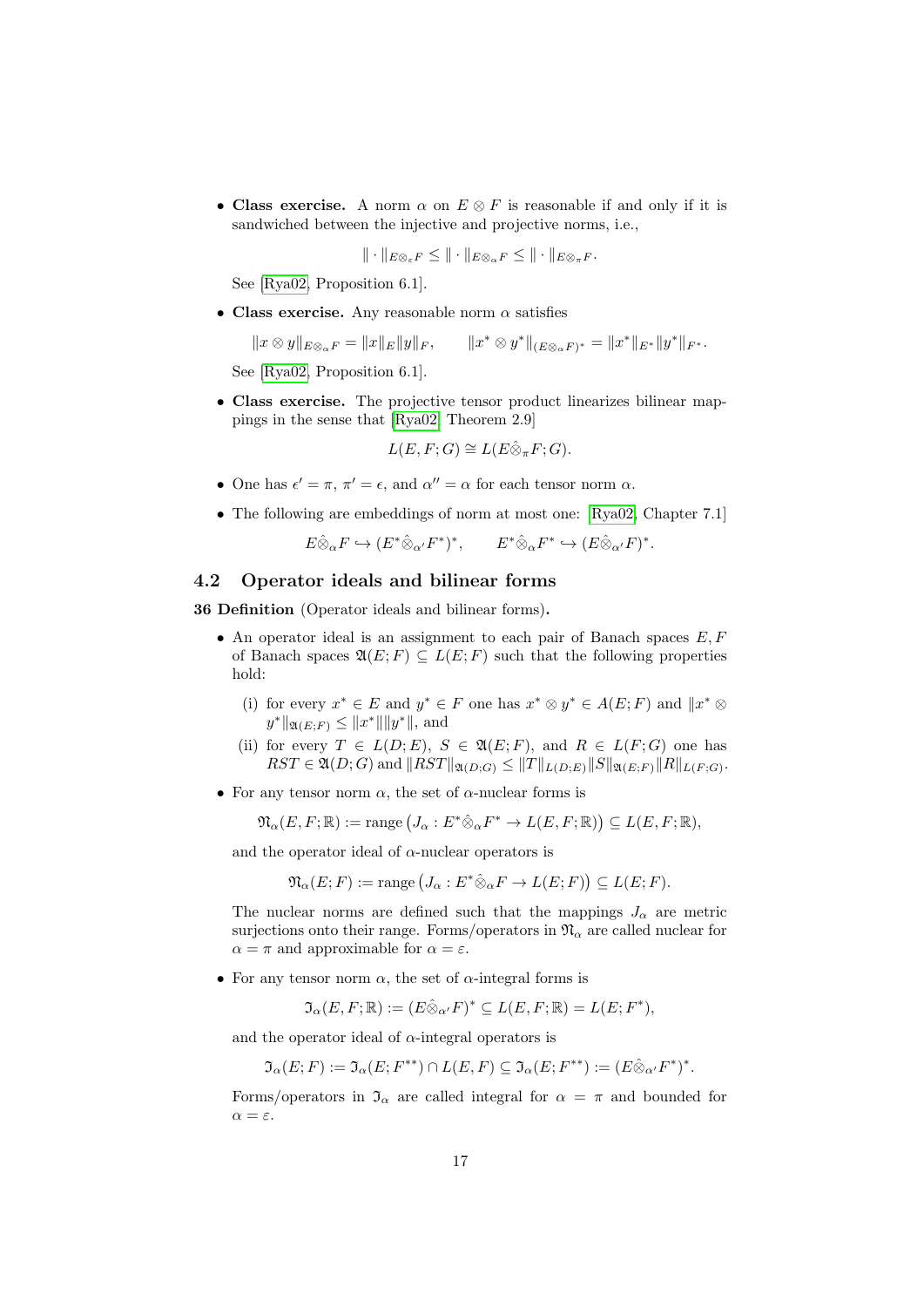#### 37 Remark.

- If  $\alpha$  dominates  $\beta$ , there are continuous embeddings  $\mathfrak{N}_{\alpha} \hookrightarrow \mathfrak{N}_{\beta}$ ,  $\mathfrak{I}_{\alpha} \hookrightarrow \mathfrak{I}_{\beta}$ .
- For any tensor norm  $\alpha$ , there is a continuous embedding  $\mathfrak{N}_{\alpha} \hookrightarrow \mathfrak{I}_{\alpha}$ ; see [\[Rya02,](#page-56-5) Section 8.1].

#### <span id="page-17-0"></span>4.3 Trace

#### 38 Definition (Trace).

• The trace is the continuous linear mapping of norm one given by

$$
E^*\hat{\otimes}_{\pi}E\to\mathbb{R},\qquad x^*\otimes x\mapsto\langle x^*,x\rangle.
$$

If the mapping  $J_{\pi}$  of [Definition 36](#page-16-1) is injective, then the trace is also defined for nuclear operators  $\mathfrak{N}_{\pi}(E;E)$ .

#### 39 Remark.

- The mappings  $J_{\alpha}$  of [Definition 36](#page-16-1) are injective for each tensor norm  $\alpha$  if either  $E^*$  or F have the approximation property [\[Rya02,](#page-56-5) Proposition 8.7].
- $\bullet$  A Banach space  $E$  has the approximation property if for every compact subset  $K \subset E$  and every  $\epsilon > 0$  there exists a finite-rank operator  $S \in L(E)$ such that

$$
\sup_{x \in K} \|x - Sx\| < \epsilon.
$$

All Hilbert spaces and all Banach spaces with a Schauder basis have the approximation property [\[Rya02,](#page-56-5) Section 4.1].

• Approximable operators are compact, i.e., there is an embedding  $\mathfrak{N}_{\epsilon} \hookrightarrow \mathfrak{K}$ , because approximable operators are the closure of finite-rank operators under a stronger topology than  $L$ ; see [\[Rya02,](#page-56-5) Section 4.1]. The converse holds, i.e., all compact operators from  $E$  to  $F$  are approximable, if either  $E^*$  or F has the approximation property; see [\[Rya02,](#page-56-5) Corollary 4.13].

#### <span id="page-17-1"></span>4.4 Some further tensor norms and operator ideals

40 Definition (Some sequence spaces).

• Let  $\ell_p(E)$  be the set of sequences  $(x_n)$  in E such that

$$
\|(x_n)\|_p := \left(\sum_{n=1}^{\infty} \|x_n\|_E^p\right)^{1/p} < \infty.
$$

Then  $\ell_p(E)$  with this norm is a Banach space. We write  $\ell_p$  for  $\ell_p(\mathbb{R})$ .

• Let  $\ell_p^w(E)$  be the set of sequences  $(x_n)$  in E such that  $\langle x^*, x_n \rangle \in \ell_p$  for each  $x^* \in E^*$ , and set

$$
||(x_n)||_p^w := \sup \{ ||(\langle x^*, x_n \rangle)||_p : x^* \in E^*, ||x^*|| \le 1 \}.
$$

Then  $\ell_p^w(E)$  is a Banach space because it is isomorphic to  $L(c_0, E)$  for  $p = 1$ , to  $L(\ell_{p'}, E)$  for  $1 < p < \infty$ , and to  $\ell_{\infty}(E)$  for  $p = \infty$ .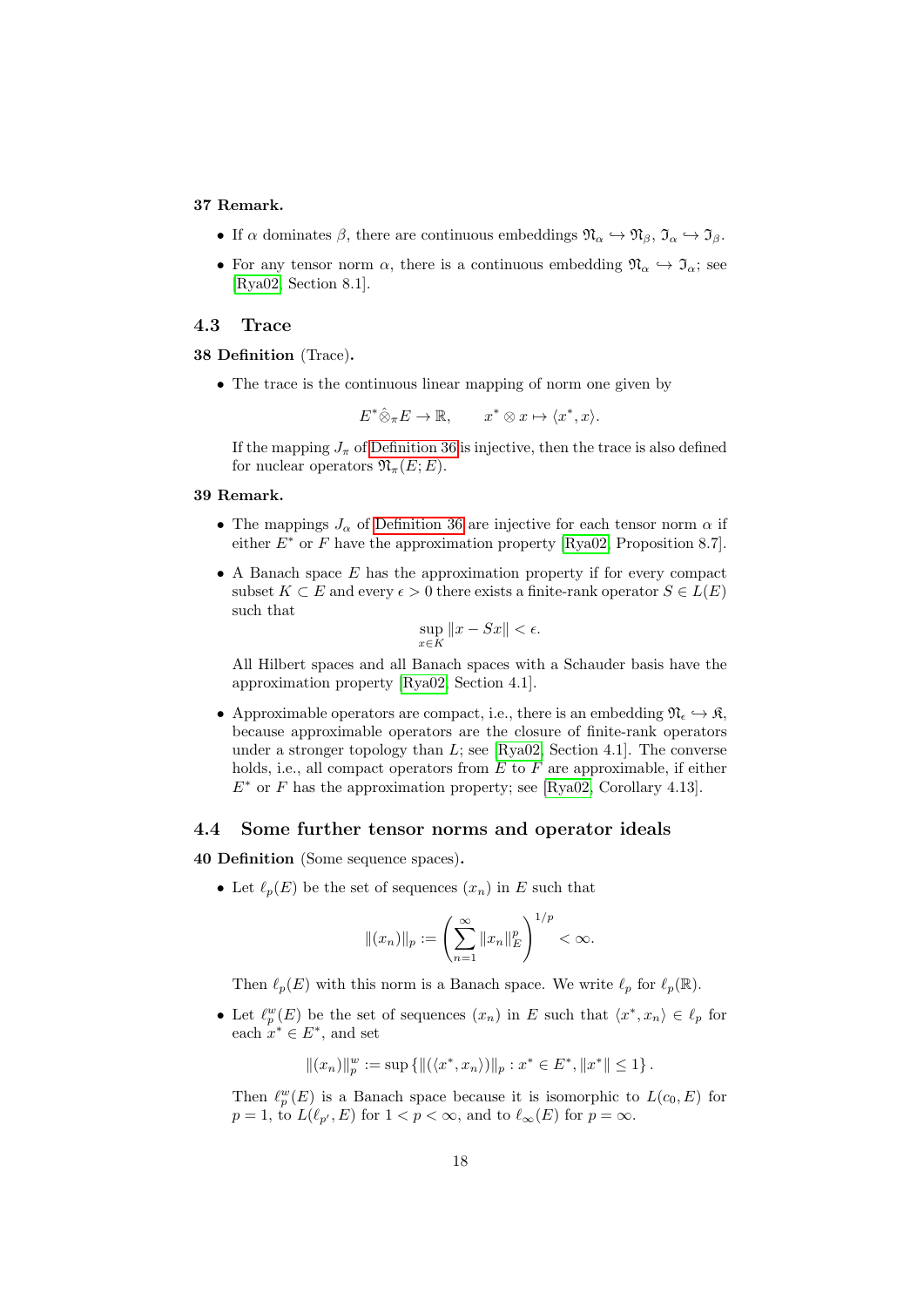• Let  $c_0(E)$  be the set of sequences  $(x_n) \in \ell_\infty(E)$  s.t.  $\lim_{n\to\infty} ||x_n|| = 0$ .

#### 41 Definition (More tensor norms and operator ideals).

• The Chevet-Saphar tensor norms are given by

$$
||u||_{E \otimes_{d_p} F} = \inf \left\{ ||(x_i)||_{p'}^w ||(y_i)||_p : u = \sum_{i=1}^n x_i \otimes y_i, x_i \in E, y_i \in F, n \in \mathbb{N} \right\},\
$$
  

$$
||u||_{E \otimes_{g_p} F} = \inf \left\{ ||(x_i)||_p ||(y_i)||_{p'}^w : u = \sum_{i=1}^n x_i \otimes y_i, x_i \in E, y_i \in F, n \in \mathbb{N} \right\}.
$$

Here g stands for gauche and d for droite. Forms/operators in  $\mathfrak{I}_{d_n} =: P_p$ are called p-summing, and in  $\mathfrak{N}_{q_p} =: L_p$  p-nuclear

• The Hilbertian tensor norms is given by

$$
||u||_{E\otimes w_p}F = \inf \left\{ ||(x_i)||_p^w ||(y_i)||_{p'}^w : u = \sum_{i=1}^n x_i \otimes y_i, x_i \in E, y_i \in F, n \in \mathbb{N} \right\}.
$$

Forms/operators in  $\mathfrak{I}_{w_p}$  are called p-Hilbertian, in  $\mathfrak{I}_{w_2}$  Hilbertian, and in  $\mathfrak{I}_{w'_p}$  p-dominated.

• The operator ideal  $HS(H_1; H_2)$  of Hilbert-Schmidt operators is defined for Hilbert spaces  $H_1$  and  $H_2$  and consists of all  $T \in L(H_1; H_2)$  such that

$$
\|T\|_{HS(H_1;H_2)}^2:=\sum_{b\in B}\|Tb\|_{H_2}^2<\infty,
$$

for some (and hence all) orthonormal bases  $B$  of  $H_1$ .

#### 42 Remark.

- One has  $d_1 = g_1 = \pi$ . Moreover, for  $p \leq q$  one has  $d_p \geq d_q$  and  $g_p \geq g_q$ . See [\[Rya02,](#page-56-5) Proposition 6.6]. Furthermore,  $d'_2 = g_2$  and  $g'_2 = d_2$  by [\[Rya02,](#page-56-5) Equation 7.7].
- Class exercise. If  $H_1$  and  $H_2$  are Hilbert spaces with orthonormal bases  $(e_i)$  and  $(f_j)$ , respectively, then  $H_1 \hat{\otimes}_{w_2} H_2$  is a Hilbert space with orthonormal basis  $(e_i \otimes f_j)$ .
- If  $H_1$  and  $H_2$  are Hilbert spaces, then the following are isometries: [\[DF92,](#page-56-9) Proposition 11.6 and Section 26.6]

$$
HS(H_1; H_2) \cong P_2(H_1; H_2) \cong L_2(H_1; H_2) \cong H_1 \hat{\otimes}_{w_2} H_2.
$$

• There are isomorphisms

| $L^1(A;E) \cong L^1(A)\hat{\otimes}_{\pi}E,$                | [Rya02, Example $2.19$ ]  |
|-------------------------------------------------------------|---------------------------|
| $\hat{PI}_1(A;E) \cong L^1(A)\hat{\otimes}_{\varepsilon}E,$ | [Rya02, Proposition 3.13] |
| $L^2(A;H) \cong L^2(A) \hat{\otimes}_{w_2} H,$              | Class exercise.           |
| $C(K)\hat{\otimes}_{\varepsilon}E \cong C(K;E)$             | [Rya02, Section 3.2].     |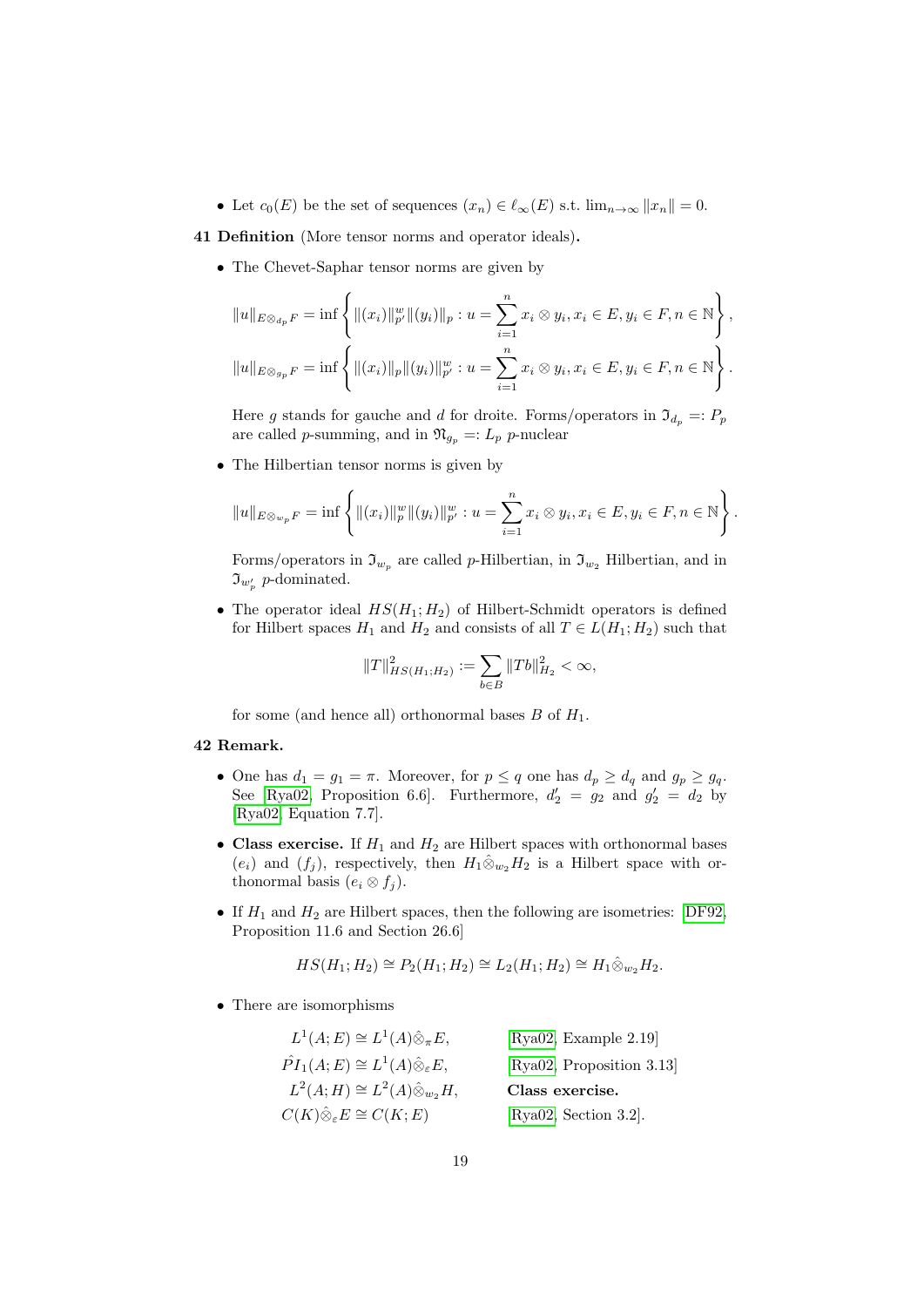#### <span id="page-19-0"></span>4.5 Operator ideals on Hilbert spaces

<span id="page-19-4"></span>**43 Lemma.** Let H be a Hilbert space with orthonormal basis  $\mathbb{B}$ , let  $\lambda : \mathbb{B} \to \mathbb{R}$ be a function, and let  $T: D(T) \subseteq H \to H$  be the diagonal linear operator given by

$$
Tb = \lambda_b b, \qquad D(T) = \left\{ h \in H : \sum_{b \in \mathbb{B}} |\lambda_b|^2 \langle b, h \rangle_H^2 < \infty \right\}.
$$

We consider B as a measure space with the counting measure  $\#$ . Then the following statements hold:

- (i)  $T \in L(H)$  iff  $\lambda \in L^{\infty}(\mathbb{B})$ , and  $||T||_{L(H)} = ||\lambda||_{L^{\infty}(\mathbb{B})}$ .
- (ii)  $T \in L_1(H)$  iff  $\lambda \in L^1(\mathbb{B})$ , and  $||T||_{L_1(H)} = ||\lambda||_{L^1(\mathbb{B})}$ .
- (iii)  $T \in L_2(H)$  iff  $\lambda \in L^2(\mathbb{B})$ , and  $||T||_{L_2(H)} = ||\lambda||_{L^2(\mathbb{B})}$ .

Proof. See exercises.

 $\Box$ 

## <span id="page-19-1"></span>4.6 Literature

A good introduction to topological tensor products is [\[Rya02\]](#page-56-5). Further details can be found in [\[DF92\]](#page-56-9). [Lemma 43](#page-19-4) is taken from [\[Jen16\]](#page-56-7).

## <span id="page-19-2"></span>5 Stochastic integration

44 Setting. Let  $(\Omega, \mathcal{F}, (\mathcal{F}_t)_{t \in \mathbb{R}_+})$  be a filtered probability space satisfying the usual conditions, let  $E$  be a Banach space, let  $H$  and  $U$  be separable Hilbert spaces, let P be the predictable  $\sigma$ -algebra on  $\mathbb{R}_+ \times \Omega$ , let  $Q \in L(U)$ , let  $\Sigma = Q^{1/2}$ , let  $U_{\Sigma}$  be the Hilbert space  $\Sigma U$  with scalar product  $\langle u, v \rangle_{\Sigma U} = \langle \Sigma^{-1}u, \Sigma^{-1}v \rangle_{U},$ where  $\Sigma^{-1}$  is the pseudo-inverse of  $\Sigma$ , and let  $i_{\Sigma}: U_{\Sigma} \to U$  be given by  $i_{\Sigma}(\Sigma u) =$ Σu.

## <span id="page-19-3"></span>5.1 Martingales

**45 Lemma** (Conditional expectation). For any  $\sigma$ -algebra  $\mathcal G$  contained in  $\mathcal F$ , there exists a unique bounded linear operator of norm one,

$$
L^1(\mathcal{F}; E) \to L^1(\mathcal{G}; E), \qquad X \mapsto \mathbb{E}[X|\mathcal{G}],
$$

such that one has for each  $A \in \mathcal{G}$  that

$$
\mathbb{E}[\mathbb{1}_A X] = \mathbb{E}[\mathbb{1}_A \mathbb{E}[X|\mathcal{G}]].
$$

Proof. We use the fact that the conditional expectation of scalar random variables is a bounded linear operator of norm at most one,

$$
\mathbb{E}[\cdot|\mathcal{G}] : L^1(\mathcal{F}) \to L^1(\mathcal{G}).
$$

Recall that  $L^1(\mathcal{F};E) = L^1(\mathcal{F}) \hat{\otimes}_{\pi} E$ . We claim that the desired operator is

$$
T:=\mathbb{E}[\cdot|\mathcal{G}]\hat{\otimes}_\pi I_E: L^1(\mathcal{F})\hat{\otimes}_\pi E\to L^1(\mathcal{G})\hat{\otimes}_\pi E.
$$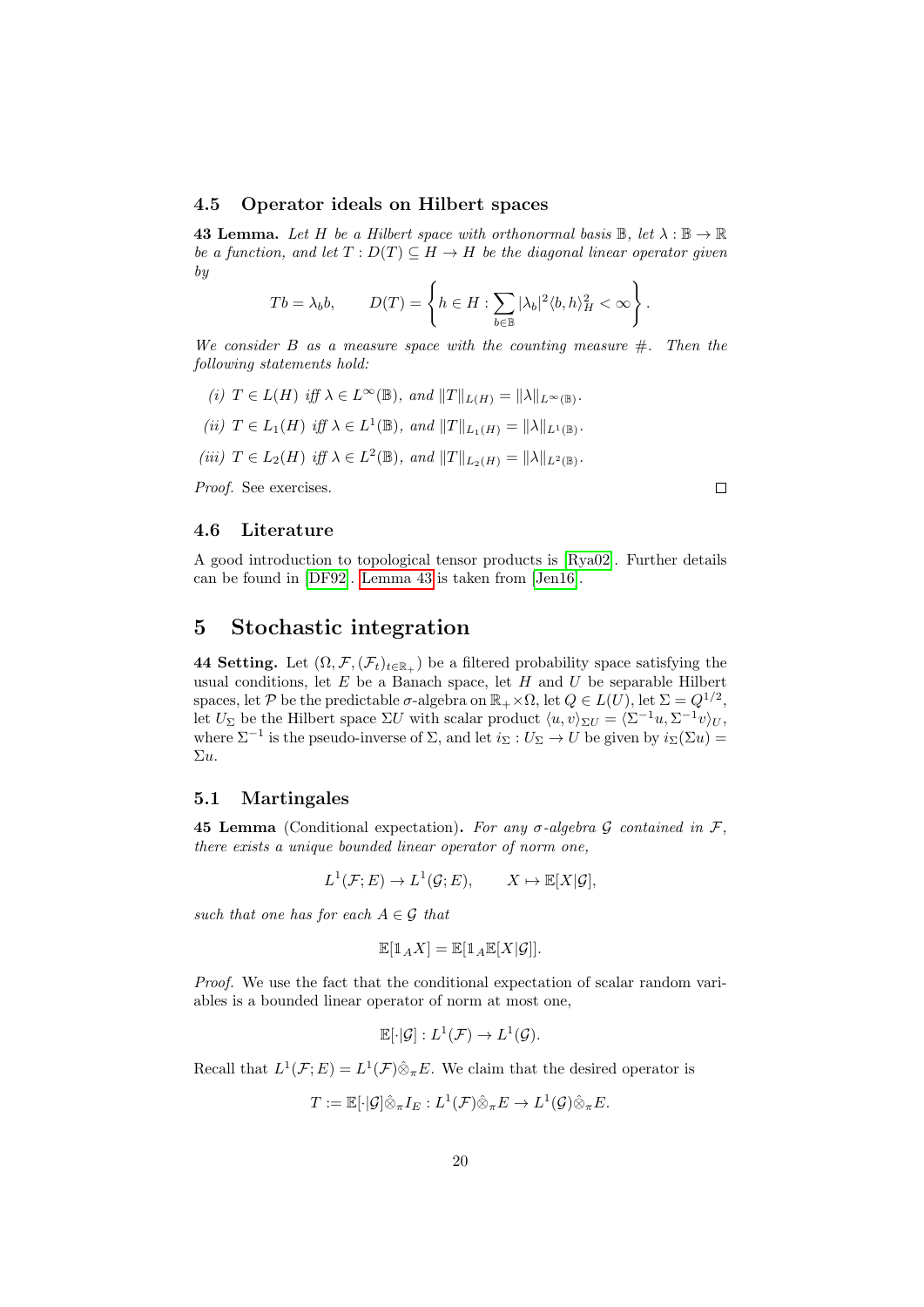By the metric mapping property of tensor products,

$$
||T|| \le ||E[\cdot|\mathcal{G}]||_{L(L^{1}(\mathcal{F});L^{1}(\mathcal{G}))}||I_{E}||_{L(E;E)} \le 1.
$$

For each  $A \in \mathcal{G}$  and  $X = \mathbb{1}_B \otimes x \in L^1(\mathcal{F}) \otimes E$  one has

$$
\mathbb{E}[\mathbbm{1}_A X] = \mathbb{E}[\mathbbm{1}_A \mathbbm{1}_B] x = \mathbb{E}[\mathbbm{1}_A \mathbb{E}[\mathbbm{1}_B | \mathcal{G}]] x = \mathbb{E}[\mathbbm{1}_A \mathbb{E}[\mathbbm{1}_B | \mathcal{G}] x] = \mathbb{E}[\mathbbm{1}_A TX].
$$

By continuity, this relation holds for all  $X \in L^1(\mathcal{F}) \hat{\otimes}_{\pi} E$ . Therefore, T satisfies the properties stated in the lemma. Moreover, the last calculation shows that  $T$ is determined uniquely on simple tensors and by continuity on all tensors.  $\Box$ 

**46 Definition.** Let  $M : \mathbb{R}_+ \times \Omega \to E$  be an  $(\mathcal{F}_t)$ -adapted process, and let  $p \in [1,\infty].$ 

- M is called a martingale if  $M_t \in L^1(\mathcal{F}_t; E)$  and  $\mathbb{E}[M_t | \mathcal{F}_s] = M_s$  holds for all  $0 \leq s \leq t$ . If in addition  $M_t \in L^p(\mathcal{F}_t; E)$  for all  $t \in \mathbb{R}_+$ , then we call  $M$  a  $L^p$ -martingale.
- We write  $\mathcal{M}^p$  for the space of uniformly integrable  $L^p$ -martingales, i.e., all martingales of the form  $M_t = \mathbb{E}[M_\infty | \mathcal{F}_t]$  for some  $M_\infty \in L^p(\Omega; E)$ , endowed with the norm  $||M||_{\mathcal{M}^p} := ||M_{\infty}||_{L^p}$ . The subspace of continuous martingales is denoted by  $\mathcal{M}_c^p$ .

<span id="page-20-0"></span>**47 Lemma** (Doob's maximal inequality). Let M be a right-continuous  $E$ -valued  $(\mathcal{F}_t)$ -martingale. Then the following statements hold.

- (i) For each  $p \in [1,\infty)$ ,  $||M_t||^p$  is a real-valued  $(\mathcal{F}_t)$ -submartingale.
- (ii) For each  $p \in [1,\infty)$  and  $\epsilon > 0$ ,

$$
\mathbb{P}\left[\|M\|_{L^{\infty}(\mathbb{R}_+;E)} > \epsilon\right] \leq \frac{1}{\epsilon^p} \|M\|_{L^{\infty}(\mathbb{R}_+;L^p(\Omega;H))}^p.
$$

<span id="page-20-1"></span>(iii) For each  $p \in (1,\infty)$ ,

$$
||M||_{L^p(\Omega;L^\infty(\mathbb{R}_+;E))} \leq \frac{p}{p-1}||M||_{L^\infty(\mathbb{R}_+;L^p(\Omega;E))}.
$$

*Proof.* As the essential range of  $M$  is separable, we assume without loss of generality that E is separable. Let  $(x_n^*)$  be a norming sequence in  $E^*$ . Then

$$
\mathbb{E}[||M_t|||\mathcal{F}_s] \ge \sup_n \mathbb{E}[\langle M_t, x_n^* \rangle | \mathcal{F}_s] = \sup_n \langle \mathbb{E}[M_t | \mathcal{F}_s], x_n^* \rangle
$$
  
=  $\sup_n \langle M_s, x_n^* \rangle = ||M_s||.$ 

This shows that  $||M_t||$  is a submartingale. By Jensen's inequality,  $||M_t||^p$  is a submartingale for each  $p \in [1,\infty)$ . The remaining statements are Doob's maximal inequalities for non-negative real-valued submartingales.  $\Box$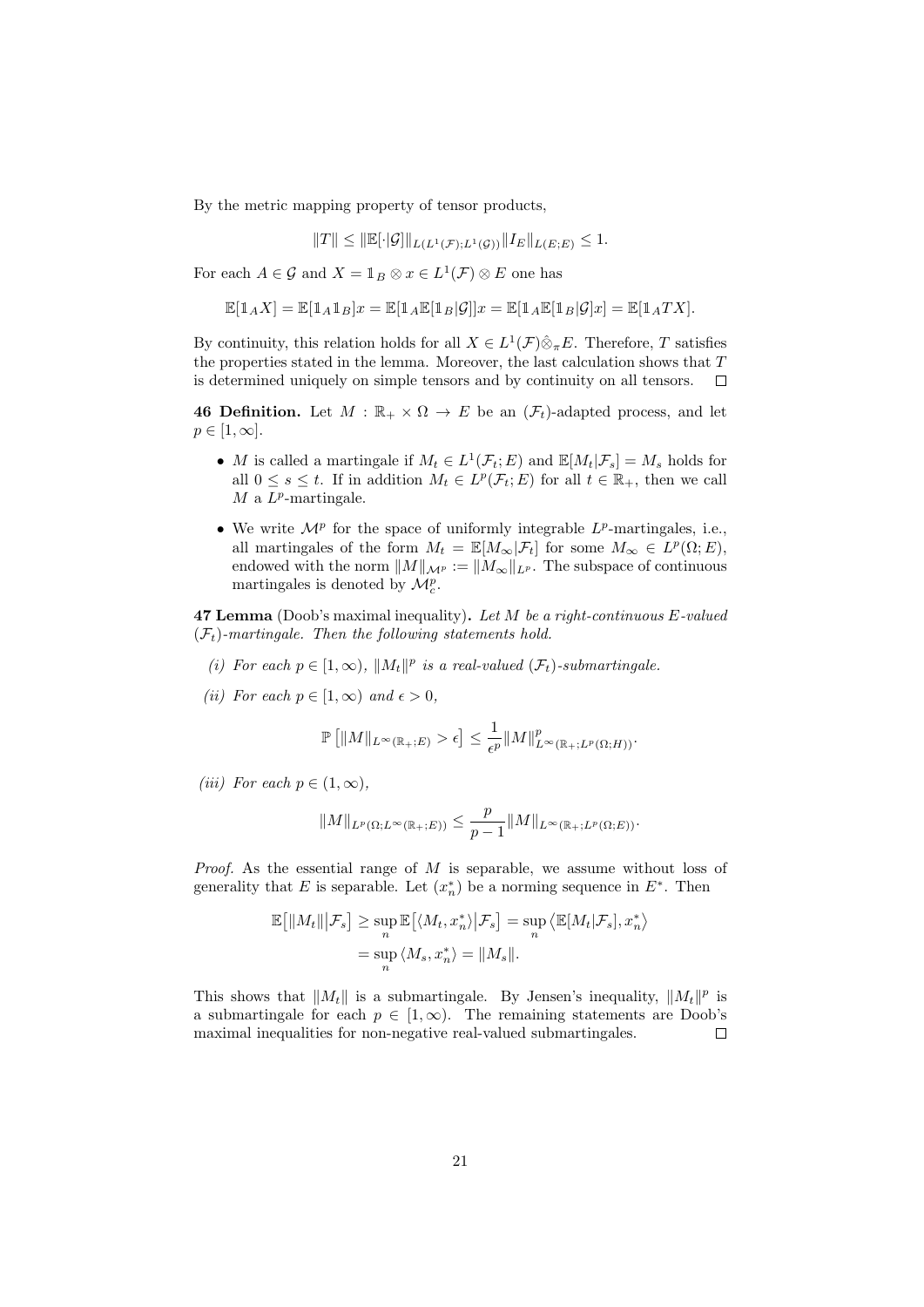#### <span id="page-21-0"></span>5.2 Brownian motion

48 Definition (Brownian motion). Let  $Q \in L_1(U)$ .

- A Q-Brownian motion is a continuous process  $W : \mathbb{R}_+ \times \Omega \to U$  with independent increments satisfying  $W_0 = 0$  and  $W_t - W_s \sim N(0, (t - s)Q)$ for all  $0 \leq s \leq t$ .
- A Q-Brownian motion with respect to  $(\mathcal{F}_t)$  is a Q-Brownian motion W such that  $W_t$  is  $\mathcal{F}_t$ -measurable and  $W_t - W_s$  is independent of  $\mathcal{F}_s$ , for all  $0 \leq s \leq t$ .
- 49 Definition (Cylindrical Brownian motion). Let  $Q \in L(U)$ .
	- A cylindrical Q-Brownian motion is a bounded linear mapping  $W: L^2(\mathbb{R}_+; U) \to L^2(\Omega)$ , whose values are centered Gaussians such that

 $\mathbb{E}[W(\mathbb{1}_{[0,s]} \otimes u)W(\mathbb{1}_{[0,t]} \otimes v)] = \min(s,t)\langle Qu, v\rangle_U,$ 

for each  $s, t \in \mathbb{R}_+$  and  $u, v \in U$ . We put

$$
W_t u := W(\mathbb{1}_{[0,t]} \otimes u), \qquad t \in \mathbb{R}_+, u \in U.
$$

• A cylindrical Q-Brownian motion with respect to  $(\mathcal{F}_t)$  is a Q-Brownian motion W such that  $W_t u$  is  $\mathcal{F}_t$ -measurable and  $W_t u - W_s u$  is independent of  $\mathcal{F}_s$ , for all  $0 \leq s \leq t \leq T$  and  $u \in U$ .

#### 50 Remark.

• If  $W$  is a Q-Brownian motion, then (the extension of) the linear mapping

<span id="page-21-1"></span>
$$
\mathbb{1}_{[0,t]} \otimes u \mapsto \langle u, W_t \rangle_U \tag{2}
$$

is a cylindrical Q-Brownian motion.

• Conversely, let W be a cylindrical Q-Brownian motion with  $Q \in L_1(U)$ . Then for each  $t \geq 0$  the mapping

$$
W_t: U \to L^2(\Omega), \qquad u \mapsto W(\mathbb{1}_{[0,t]} \otimes u)
$$

satisfies

$$
||W_t||_{HS(U;L^2(\Omega))}^2 = \sum_{b \in B} ||W_t b||_{L^2(\Omega)}^2 = t^2 \sum_{b \in B} \langle Qb, b \rangle_U \le t^2 ||Q||_{L_1(U)} < \infty,
$$

where B is an orthonormal basis of H. Therefore,  $W_t \in HS(U; L^2(\Omega)) =$  $L^2(\Omega)\hat{\otimes}_{w_2}U = L^2(\Omega;U)$ . Selecting a continuous version of  $(W_t)_{t\in\mathbb{R}_+}$  using the Kolmogorov continuity theorem gives a Q-Brownian motion, which represents  $W$  as in  $(2)$ .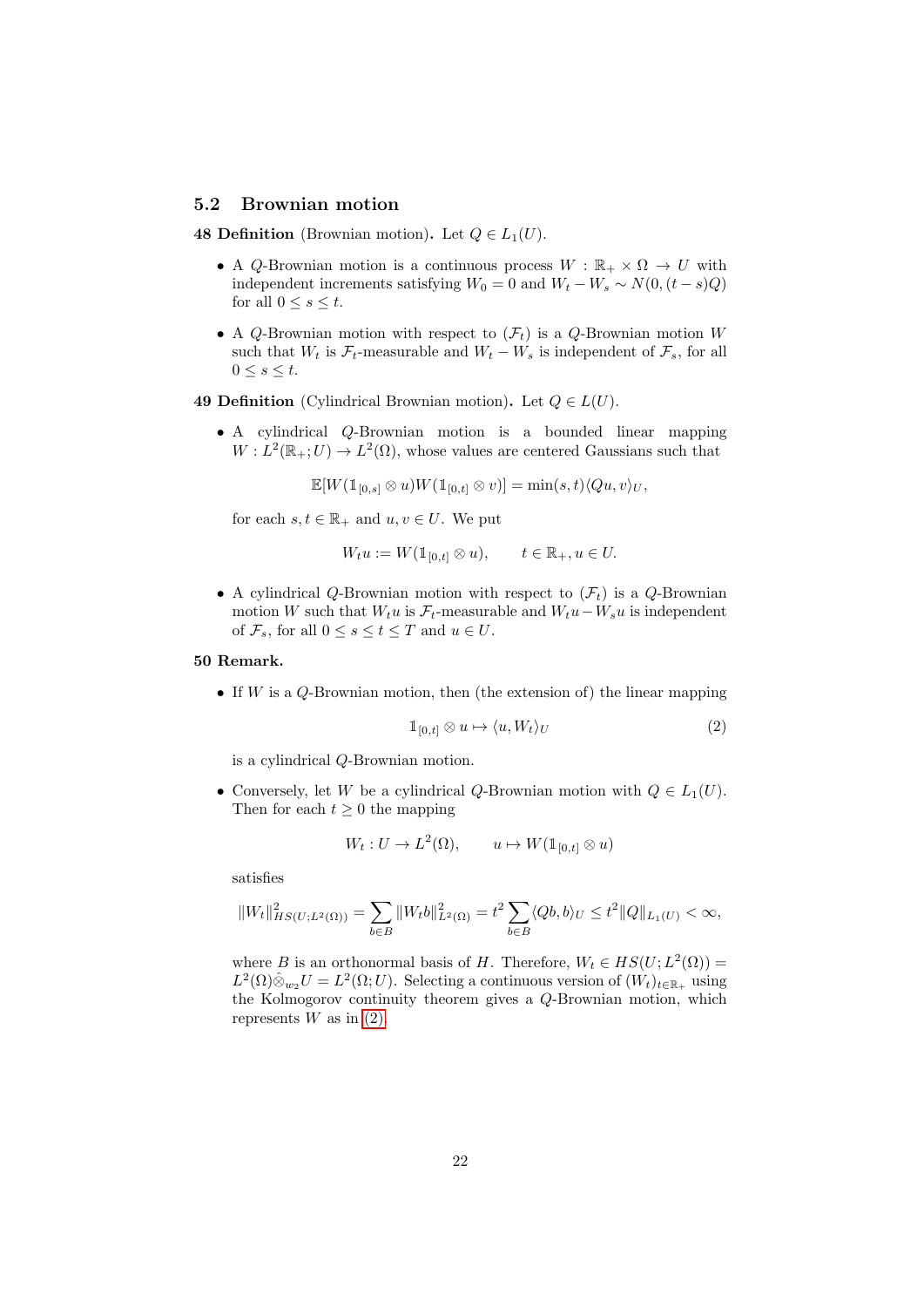#### <span id="page-22-0"></span>5.3 Construction of the stochastic integral

#### <span id="page-22-4"></span>51 Definition.

• The set  $\mathcal E$  of elementary processes is the linear span of the set of predictable processes  $X : \mathbb{R}_+ \times \Omega \to L(U, H)$  of the form

<span id="page-22-1"></span>
$$
X = 1\!\!1_{(t_1, t_2]} \otimes 1\!\!1_A \otimes u \otimes h,\tag{3}
$$

where  $0 \le t_1 \le t_2$ ,  $A \in \mathcal{F}_{t_1}$ ,  $u \in U$ , and  $h \in H$ .

• If W is Q-Brownian motion with respect to  $(\mathcal{F}_t)$  for some  $Q \in L_1(U)$  and  $X \in \mathcal{E}$  is as in [\(3\),](#page-22-1) we define the stochastic integral

$$
\int_0^\infty X_s dW_s := \mathbb{1}_A \langle u, W_{t_2} - W_{t_1} \rangle_H h.
$$

• If W is cylindrical Q-Brownian motion with respect to  $(\mathcal{F}_t)$  for some  $Q \in$  $L(H)$  and  $X \in \mathcal{E}$  is as in [\(3\),](#page-22-1) we define the stochastic integral

$$
\int_0^{\infty} X_s dW_s := \mathbb{1}_A (W_{t_2} u - W_{t_1} u) h.
$$

• The Hilbert space  $\mathcal{N}_W^2$  of stochastically square integrable processes consists of all predictable processes  $X : \mathbb{R}_+ \times \Omega \to L_2(U_\Sigma; H)$  such that

$$
||X||_{\mathcal{N}_W^2} := ||X||_{L^2((\mathbb{R}_+ \times \Omega, \mathcal{P}, dt \otimes \mathbb{P}); L_2(U_\Sigma; H))} < \infty.
$$

• The complete metric space  $\mathcal{N}_W$  of stochastically integrable processes consists of all predictable processes  $X : \mathbb{R}_+ \times \Omega \to L_2(U_\Sigma; H)$  such that

$$
\mathbb{P}[\|X\|_{L^2(\mathbb{R}_+;L_2(U_\Sigma;H))} < \infty] = 1,
$$

endowed with the Ky Fan metric

$$
(X,Y)\mapsto \mathbb{E}[\|X-Y\|_{L^2(\mathbb{R}_+;L_2(U_\Sigma;H))}\wedge 1],
$$

which induces the topology of convergence in probability.

52 Remark. Note that the integral with respect to cylindrical Brownian motion extends the integral with respect to Brownian motion.

<span id="page-22-5"></span>53 Lemma (Density). The following statements holds.

- <span id="page-22-2"></span>(i)  $\mathcal{E}$  is dense in  $\mathcal{N}_W^2$ .
- <span id="page-22-3"></span>(ii)  $\mathcal{N}_W^2$  is dense in  $\mathcal{N}_W$ .

*Proof.* [\(i\):](#page-22-2)  $\mathcal{E}$  is interpreted as a subspace of  $\mathcal{N}_W^2$  via the (not necessarily injective) mapping

$$
\mathcal{E} \to \mathcal{N}_{W}^{2}, \qquad \mathbb{1}_{(t_1,t_2]} \otimes \mathbb{1}_A \otimes u \otimes h \mapsto \mathbb{1}_{(t_1,t_2]} \otimes \mathbb{1}_A \otimes i_{\Sigma}^{*} u \otimes h,
$$

where  $i_{\Sigma}^* u \in U_{\Sigma}$  acts on  $U_{\Sigma}$  via  $\langle \cdot, \cdot \rangle_{U_{\Sigma}}$ . We have

$$
\mathcal{N}_{W}^{2}=L^{2}(\mathbb{R}_{+}\times \Omega, \mathcal{P}, dt\otimes \mathbb{P})\hat{\otimes}_{w_{2}}U_{\Sigma}\hat{\otimes}_{w_{2}}H.
$$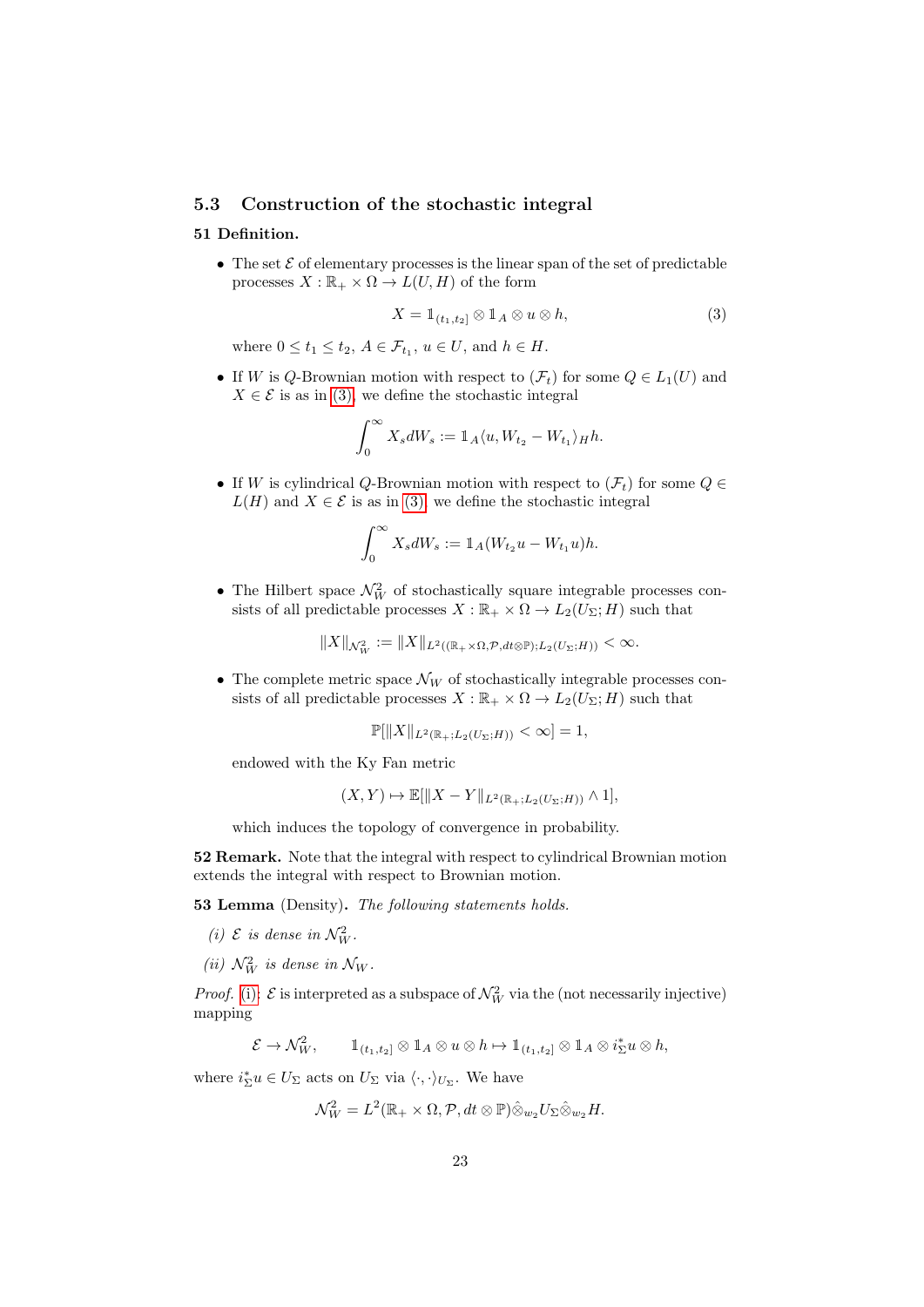The span of the functions  $\mathbb{1}_{(t_1,t_2]} \otimes \mathbb{1}_A$  is dense in  $L^2(\mathbb{R}_+ \times \Omega, \mathcal{P}, dt \otimes \mathbb{P})$ , and  $i_{\Sigma}^{*}(U)$  is dense in  $U_{\Sigma}$  because  $i_{\Sigma}$  is injective. Therefore,  $\mathcal{E}$  is dense in  $\mathcal{N}_{W}^{2}$ .

[\(ii\):](#page-22-3)  $\mathcal{N}_W^2$  is dense in  $\mathcal{N}_W$ . To see this, let  $X \in \mathcal{N}_W$ . For each  $n \in \mathbb{N}$  set  $T^n = \inf\{t \geq 0 : ||\mathbb{1}_{(0,t]}X||_{N^2_W} > n\}.$  By the right-continuity of  $(\mathcal{F}_t)$ ,  $T^n$  is a stopping time for each *n*. Moreover,  $X^n := \mathbb{1}_{(0,T^n]} X \in \mathcal{N}_W^2$  and  $||X^n||_{\mathcal{N}_W^2} \leq n$ . Let B be the set of probability one where  $||X||_{L^2(\mathbb{R}_+;L_2(U_\Sigma;H))} < \infty$ . Then  $\lim_{n\to\infty} T^n = \infty$  on B and  $\lim_{n\to\infty} X^n = X$  on  $\mathbb{R}_+ \times B$ . By dominated convergence,  $\lim_{n\to\infty}||X^n - X||_{L^2(\mathbb{R}_+;L_2(U_\Sigma;H))} = 0$  on B. As almost sure convergence implies convergence in probability,  $X^n$  converges to X in probability. Therefore,  $\mathcal{N}_W^2$  is dense in  $\mathcal{N}_W$ .  $\Box$ 

<span id="page-23-2"></span>**54 Theorem** (Stochastic integral). Let  $Q \in L(U)$  and let W be cylindrical Q-Brownian motion.

<span id="page-23-0"></span>(i) The stochastic integral of [Definition 51](#page-22-4) has a unique extension to an isometry

$$
\mathcal{N}_W^2 \to L^2(\Omega; H), \qquad X \mapsto \int_0^\infty X_s dW_s.
$$

<span id="page-23-1"></span>(ii) The stochastic integral of [Definition 51](#page-22-4) has a unique extension to a uniformly continuous linear mapping

$$
\mathcal{N}_W \to L^0(\Omega; H), \qquad X \mapsto \int_0^\infty X_s dW_s.
$$

Proof. [\(i\):](#page-23-0) We have to show that the stochastic integral of [Definition 51](#page-22-4) is an isometry on the subspace  $\mathcal{E}$  of  $\mathcal{N}_{W}^2$ . Any  $X \in \mathcal{E}$  can be written as a finite sum of the form

$$
X=\sum_{k,i}\mathbb{1}_{(t_k,t_{k+1}]}\otimes\mathbb{1}_{A_{k,i}}\otimes u_{k,i}\otimes h_{k,i},
$$

where  $(t_k)$  are non-negative and strictly increasing,  $A_{k,i} \in \mathcal{F}_{t_k}$ ,  $u_{k,i} \in U$ , and  $h_{k,i} \in H$ . Then

$$
\mathbb{E}\left[\left\|\int_0^\infty X_s dW_s\right\|_H^2\right] \n= \sum_{k,l,i,j} \mathbb{E}\left[\left\langle \mathbb{1}_{A_{k,i}} W(\mathbb{1}_{(t_k,t_{k+1}]}\otimes u_{k,i})h_{k,i}, \mathbb{1}_{A_{l,j}} W(\mathbb{1}_{(t_l,t_{l+1}]}\otimes u_{l,j})h_{l,j}\right\rangle_H\right].
$$

Conditioning on  $\mathcal{F}_{t_k} \vee \mathcal{F}_{t_l}$  shows that

$$
\mathbb{E}\left[\left\|\int_0^\infty X_s dW_s\right\|_H^2\right]
$$
  
= 
$$
\sum_{k,l,i,j} \mathbb{E}[\mathbb{1}_{A_{k,i}} \mathbb{1}_{A_{l,j}}] \langle \mathbb{1}_{(t_k,t_{k+1}]}, \mathbb{1}_{(t_l,t_{l+1}]}\rangle_{L^2(\mathbb{R}_+)} \langle Qu_{k,i}, u_{l,j}\rangle_U \langle h_{k,i}, h_{l,j}\rangle_H.
$$

By the reproducing property of the Hilbert space  $U_{\Sigma}$  (see [Definition 27\)](#page-12-6) one has  $\langle Qu_{k,i}, u_{l,j} \rangle = \langle i_{\Sigma}^* u_{k,i}, i_{\Sigma}^* u_{l,j} \rangle_{U_{\Sigma}}$ , and therefore

$$
\mathbb{E} \left[ \left\| \int_0^\infty X_s dW_s \right\|_H^2 \right] \n= \mathbb{E} [\mathbb{1}_{A_{k,i}} \mathbb{1}_{A_{l,j}}] \langle \mathbb{1}_{(t_k, t_{k+1}]}, \mathbb{1}_{(t_l, t_{l+1}]}\rangle_{L^2(\mathbb{R}_+)} \langle i_{\Sigma}^* u_{k,i}, i^* \Sigma u_{l,j} \rangle_{U_{\Sigma}} \langle h_{k,i}, h_{l,j} \rangle_H
$$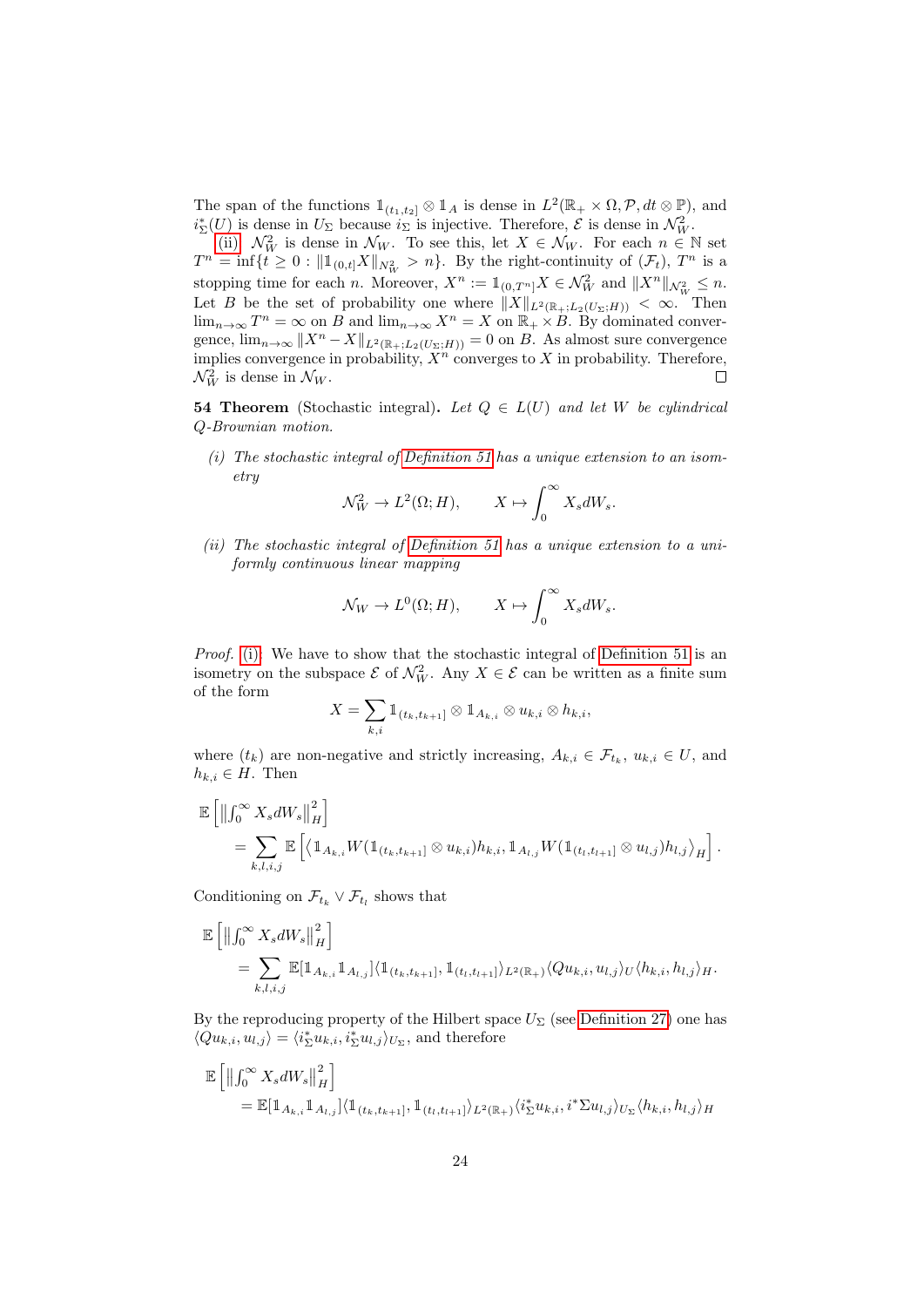$= \|X\|_{\mathcal{N}_{W}^{2}}^{2}.$ 

Therefore, the stochastic integral of [Definition 51](#page-22-4) is an isometry on the subspace  $\mathcal{E}$  of  $\mathcal{N}_W^2$ . As  $\mathcal{E}$  is dense in  $\mathcal{N}_W^2$  by [Lemma 53,](#page-22-5) there is a unique extension to an isometry  $\mathcal{N}_W^2 \to L^2(\Omega; H)$ . This shows [\(i\).](#page-23-0)

[\(ii\):](#page-23-1) This follows from [Theorem 55](#page-24-0)[.\(ii\)](#page-24-1) below.

$$
\Box
$$

<span id="page-24-0"></span>**55 Theorem** (Integral process). Let  $Q \in L(U)$  and let W be cylindrical  $Q$ -Brownian motion. For each  $t \geq 0$  set  $\int_0^t X_s dW_s = \int_0^\infty \mathbb{1}_{(0,t]}(s)X_s dW_s$ .

<span id="page-24-2"></span>(i) The stochastic integral has a unique extension to an isometry

$$
\mathcal{N}_W^2 \to \mathcal{M}_c^2, \qquad X \mapsto \int_0^\cdot X_s dW_s.
$$

<span id="page-24-1"></span>(ii) The stochastic integral has a unique extension to a uniformly continuous linear mapping

$$
\mathcal{N}_W \to L^0(\Omega; C(\mathbb{R}_+; H)), \qquad X \mapsto \int_0^{\cdot} X_s dW_s.
$$

*Proof.* [\(i\):](#page-24-2) Let  $X \in \mathcal{E}$  be given by [\(3\).](#page-22-1) Then the scalar process  $(W_t u)_{t \in \mathbb{R}_+}$  is mean-square continuous and has a continuous version by Kolmogorov's continuity theorem. Thus, the process  $(M_t)_{t \in \mathbb{R}_+}$  has a continuous version because

$$
M_t = \mathbb{1}_A (W_{t_2 \wedge t} u - W_{t_1 \wedge t} u) h.
$$

Moreover, setting  $M_{\infty} = \int_0^{\infty} X_s dW_s$ , one has  $\mathbb{E}[M_{\infty}|\mathcal{F}_t] = M_t$ , as can be seen from

$$
\mathbb{E}[M_{\infty}|\mathcal{F}_{t}] = \mathbb{E}[\mathbb{1}_{A}(W_{t_{2}}u - W_{t_{1}}u)h|\mathcal{F}_{t}] = \begin{cases} 0, & \text{if } t \in [0, t_{1}],\\ \mathbb{1}_{A}(W_{t}u - W_{t_{1}}u)h, & \text{if } t \in [t_{1}, t_{2}],\\ \mathbb{1}_{A}(W_{t_{2}}u - W_{t_{1}}u)h, & \text{if } t \in [t_{2}, \infty). \end{cases}
$$

As  $M_{\infty} \in L^2(\Omega; H)$ , we have shown that M has a version in  $\mathcal{M}_c^2$ . The stochastic integral of [\(i\)](#page-24-2) defines an isometry  $\mathcal{E} \to \mathcal{M}_c^2$  thanks to [Theorem 54.](#page-23-2)[\(i\).](#page-23-0) The space  $\mathcal{M}_c^2$  is complete because it is a closed subspace of  $\mathcal{M}^2$  thanks to Doob's maximal inequality [\(Lemma 47\)](#page-20-0). Therefore, the stochastic integral has a unique extension to an isometry  $\mathcal{N}_{W}^2 \rightarrow \mathcal{M}_c^2$ . This establishes [\(i\).](#page-24-2)

[\(ii\):](#page-24-1) Let  $X \in \mathcal{N}_{W}^2$ , let  $\epsilon, \delta > 0$ , and let

$$
T = \inf \left\{ t \in [0, \infty) : \int_0^t \|X_s\|_{L_2(U_\Sigma; H)}^2 ds > \delta \right\}.
$$

Then one has by Chebychev's inequality, Doob's maximal inequality, and Itō's isometry, that

$$
\mathbb{P}\left[\sup_{t\in[0,\infty]} \left\| \int_0^t X_s dW_s \right\|_H > \epsilon\right]
$$
  
= 
$$
\mathbb{P}\left[\sup_{t\in[0,\infty]} \left\| \int_0^t X_s dW_s \right\|_H > \epsilon, \int_0^\infty \|X_s\|_{L_2(U_\Sigma;H)}^2 ds > \delta\right]
$$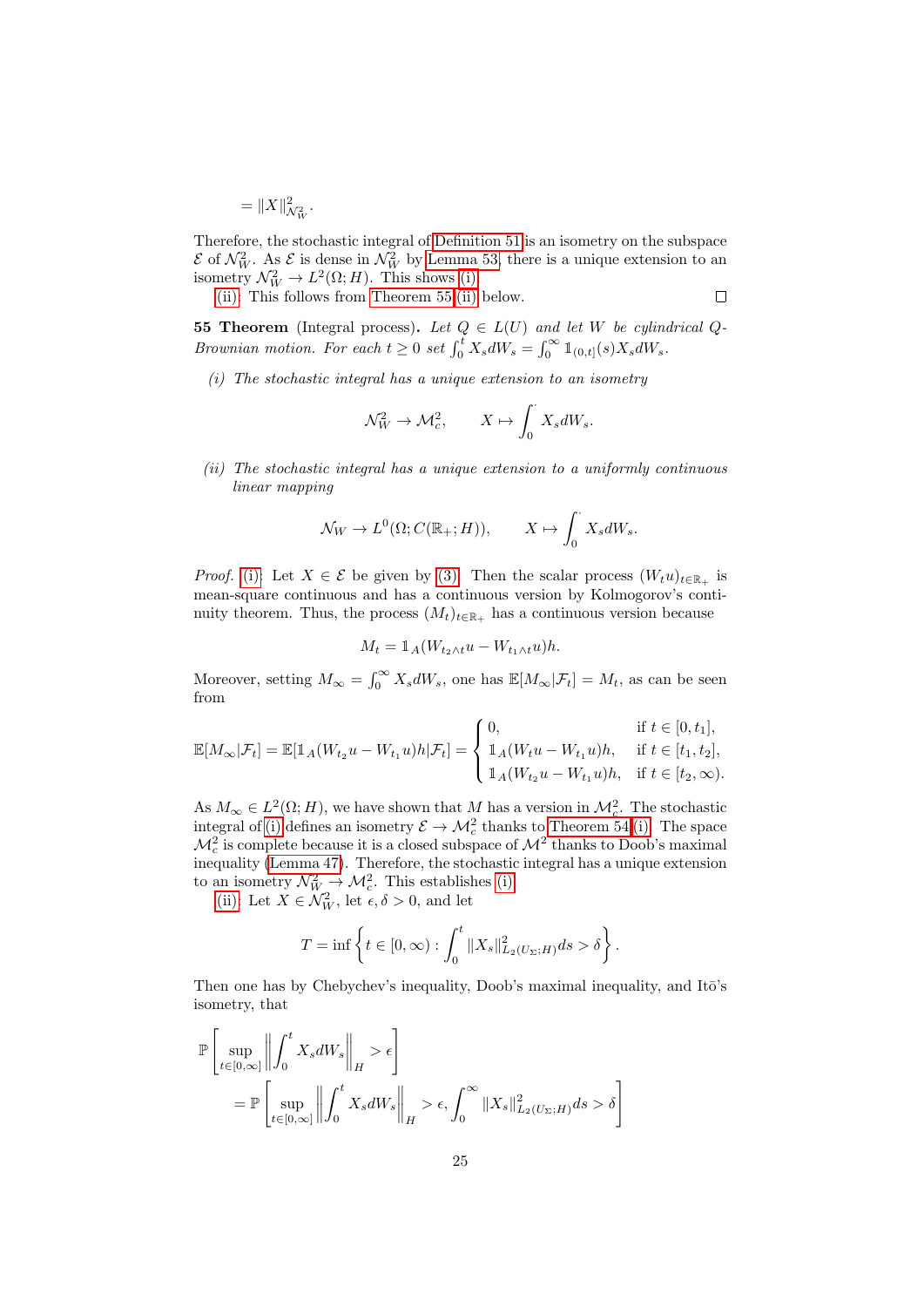$$
+ \mathbb{P}\left[\sup_{t\in[0,\infty]}\left\|\int_{0}^{t}X_{s}dW_{s}\right\|_{H} > \epsilon, \int_{0}^{\infty}\|X_{s}\|_{L_{2}(U_{\Sigma};H)}^{2}ds \leq \delta\right]
$$
  
\n
$$
\leq \mathbb{P}\left[\int_{0}^{\infty}\|X_{s}\|_{L_{2}(U_{\Sigma};H)}^{2}ds > \delta\right] + \mathbb{P}\left[\sup_{t\in[0,\infty]}\left\|\int_{0}^{t}\mathbb{1}_{(0,T]}(s)X_{s}dW_{s}\right\|_{H} > \epsilon\right]
$$
  
\n
$$
\leq \mathbb{P}\left[\int_{0}^{\infty}\|X_{s}\|_{L_{2}(U_{\Sigma};H)}^{2}ds > \delta\right] + \frac{1}{\epsilon^{2}}\mathbb{E}\left[\int_{0}^{\infty}\|\mathbb{1}_{(0,T]}X_{s}\|_{L_{2}(U_{\Sigma};H)}^{2}ds\right]
$$
  
\n
$$
= \mathbb{P}\left[\int_{0}^{\infty}\|X_{s}\|_{L_{2}(U_{\Sigma};H)}^{2}ds > \delta\right] + \frac{1}{\epsilon^{2}}\mathbb{E}\left[\delta \wedge \int_{0}^{\infty}\|X_{s}\|_{L_{2}(U_{\Sigma};H)}^{2}ds\right].
$$

This inequality is called Lenglart's inequality. It shows that the integral is continuous at zero with respect to the topology of convergence in probability. By linearity, it is uniformly continuous, and we have shown [\(ii\).](#page-24-1)  $\Box$ 

56 Reflection. For nuclear Q one may use the following (larger) class of elementary processes  $X$  to define the stochastic integral: [\[DZ14;](#page-56-1) [Jen16;](#page-56-7) [PR07\]](#page-56-10)

$$
X = \mathbb{1}_{(s,t]} \otimes \mathbb{1}_A \otimes Y,
$$

where  $0 \le s < t$ ,  $A \in \mathcal{F}_s$ , and  $Y \in L(U;H)$ . How are the spaces  $L_2(U_\Sigma;H)$  and  $L(U;H)$  related?

•  $L(U, H)$  is continuously embedded in  $L_2(U_\Sigma; H)$  because

$$
||Y \circ i_{\Sigma}||_{L^{2}(U_{\Sigma};H)} \le ||Y||_{L(U;H)} ||i_{\Sigma}||_{L_{2}(U_{\Sigma};U)} = ||Y||_{L(U;H)} ||\Sigma||_{L_{2}(U)}
$$
  
=  $||Y||_{L(U;H)} ||Q||_{L_{1}(U)}^{1/2}.$ 

To see this, let B be an orthonormal basis of U and let  $\lambda : \mathbb{B} \to [0, \infty)$  such that  $Qb = \lambda_b b$ . Then  $\mathbb{B}_{\Sigma} := {\Sigma b : b \in \lambda^{-1}((0, \infty)) }$  is an orthonormal basis of  $U_{\Sigma}$ . Then

$$
||Y \circ i_{\Sigma}||_{L_2(U_{\Sigma};H)}^2 = \sum_{b \in \mathbb{B}_{\Sigma}} ||Y i_{\Sigma}b||_H^2 \le ||Y||_{L(U;H)}^2 \sum_{b \in \mathbb{B}_{\Sigma}} ||i_{\Sigma}b||_U^2
$$
  
\n
$$
= ||Y||_{L(U;H)}^2 ||i_{\Sigma}||_{L_2(U_{\Sigma};U)}^2,
$$
  
\n
$$
||i_{\Sigma}||_{L_2(U_{\Sigma};U)}^2 = \sum_{b \in \mathbb{B}_{\Sigma}} ||b||_U^2 = \sum_{b \in \lambda^{-1}((0,\infty))} ||\Sigma b||_U^2 = \sum_{b \in \mathbb{B}} ||\Sigma b||_U^2 = ||\Sigma||_{L_2(U)}^2,
$$
  
\n
$$
||\Sigma||_{L_2(U)}^2 = \sum_{b \in \mathbb{B}} ||\Sigma b||_U^2 = \sum_{b \in \mathbb{B}} \langle Qb, b \rangle_U = \sum_{b \in \mathbb{B}} \lambda_b = ||Q||_{L_1(U)}.
$$

The embedding may be strict, as  $L_2(U_\Sigma; H)$  may contain unbounded operators on U.

## <span id="page-25-0"></span>5.4 Properties of the stochastic integral

<span id="page-25-1"></span>**57 Lemma** (Localization). Let  $X \in \mathcal{N}_W$  and let T be a stopping time satisfying  $\mathbb{P}[T < \infty] = 1$ . Then

$$
\int_0^{\cdot \wedge T} X_s dW_s = \int_0^{\cdot} \mathbbm{1}_{(0,T]}(s) X_s dW_s.
$$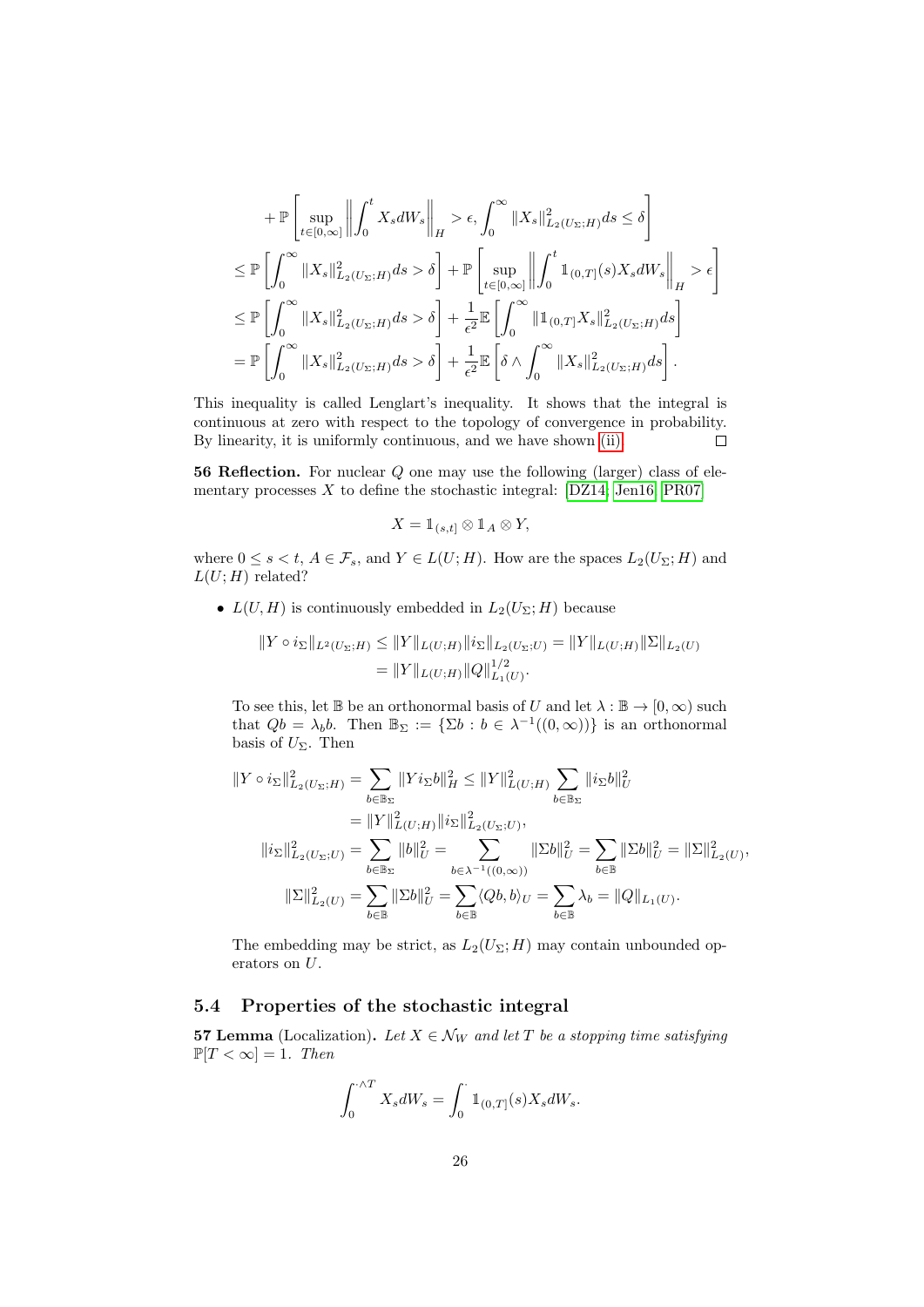*Proof.* If T is simple and  $X \in \mathcal{E}$ , this follows by inspection. In the general case, there is a sequence of simple stopping times  $T_n \downarrow T$  and a sequence of elementary processes  $X^m \stackrel{p}{\to} X$ . Then

$$
\int_0^{\cdot \wedge T} X_s dW_s = \lim_{n \to \infty} \int_0^{\cdot \wedge T^n} X_s dW_s = \lim_{n \to \infty} \lim_{m \to \infty} \int_0^{\cdot \wedge T^n} X_s^m dW_s
$$

$$
= \lim_{n \to \infty} \lim_{m \to \infty} \int_0^{\cdot} 1_{(0,T^n]}(s) X_s^m dW_s = \int_0^{\cdot} 1_{(0,T]}(s) X_s dW_s. \quad \Box
$$

58 Remark. [Lemma 57](#page-25-1) allows one to define the stochastic integral for the localized classes of integrands  $(\mathcal{N}_W^2)_{\text{loc}}$  and  $(\mathcal{N}_W)_{\text{loc}}$ .

<span id="page-26-0"></span>**59 Lemma.** Let  $K$  be a topological space, let  $E$  and  $F$  be normed vector spaces, and let  $f : E \to F$  be uniformly continuous on bounded sets. Then the following mapping is continuous:

$$
L^{0}(\Omega; C(K; E)) \to L^{0}(\Omega; C(K; F)), \qquad X \mapsto f \circ X.
$$

*Proof.* Let  $\epsilon > 0$  and let  $X^n \to X$  in  $L^0(\Omega; C(K; E))$ . Then  $(X^n)$  is bounded in probability (tight). Therefore, there is  $R > 0$  such that

$$
\sup_{n \in \mathbb{N}} \mathbb{P}\left[\|X^n\|_{C(K;E)} > R\right] < \epsilon/3, \qquad \mathbb{P}\left[\|X\|_{C(K;E)} > R\right] < \epsilon/3.
$$

As f is uniformly continuous on the ball of radius R, there is  $\delta > 0$  such that

$$
(\|x - y\|_E < \delta, \|x\|_E \le R, \|y\|_E \le R) \Rightarrow \|f(x) - f(y)\|_F < \epsilon/3.
$$

As  $X^n \to X$  in probability, one may choose n large enough such that

$$
\mathbb{P}\left[\|X^n - X\|_{C(K;E)} > \delta\right] < \epsilon/3.
$$

Taken together, this yields

$$
\mathbb{P}\left[\|f \circ X^n - f \circ X\|_{C(K;F)} > \epsilon\right] \\
\leq \mathbb{P}\left[\|f \circ X^n - f \circ X\|_{C(K;F)} > \epsilon, \|X^n\|_{C(K;E)} \leq R, \|X\|_{C(K;E)} \leq R\right] \\
+ \mathbb{P}\left[\|X^n\|_{C(K;E)} > R\right] + \mathbb{P}\left[\|X\|_{C(K;E)} > R\right] \\
\leq \mathbb{P}\left[\|X^n - X\|_{C(K;E)} > \delta\right] + 2\epsilon/3 < \epsilon.
$$

<span id="page-26-1"></span>60 Lemma (Itō's formula). Let  $X_0 : \Omega \to H$  be strongly  $\mathcal{F}_0$ -measurable, let  $F : \mathbb{R}_+ \times \Omega \to H$  be predictable and a.s. Bochner-integrable on  $\mathbb{R}_+$ , let B:  $\mathbb{R}_+ \times \Omega \to L_2(U_\Sigma; H)$  be stochastically integrable, let

$$
X = X_0 + \int_0^{\cdot} F_s ds + \int_0^{\cdot} B_s dW_s,
$$

let  $f: H \to H$  be a  $C^2$  function such that  $f, f_x, f_{xx}$  are uniformly continuous on bounded subsets of H, and let  $\mathbb U$  be an orthonormal basis of  $U_{\Sigma}$ . Then

$$
f(X) = f(X_0) + \int_0^{\cdot} \left( f_x(X_s) F_s + \frac{1}{2} \sum_{u \in \mathbb{U}} f_{xx}(X_s) (B_s u, B_s u) \right) ds
$$

$$
+ \int_0^{\cdot} f_x(X_s) B_s dW_s.
$$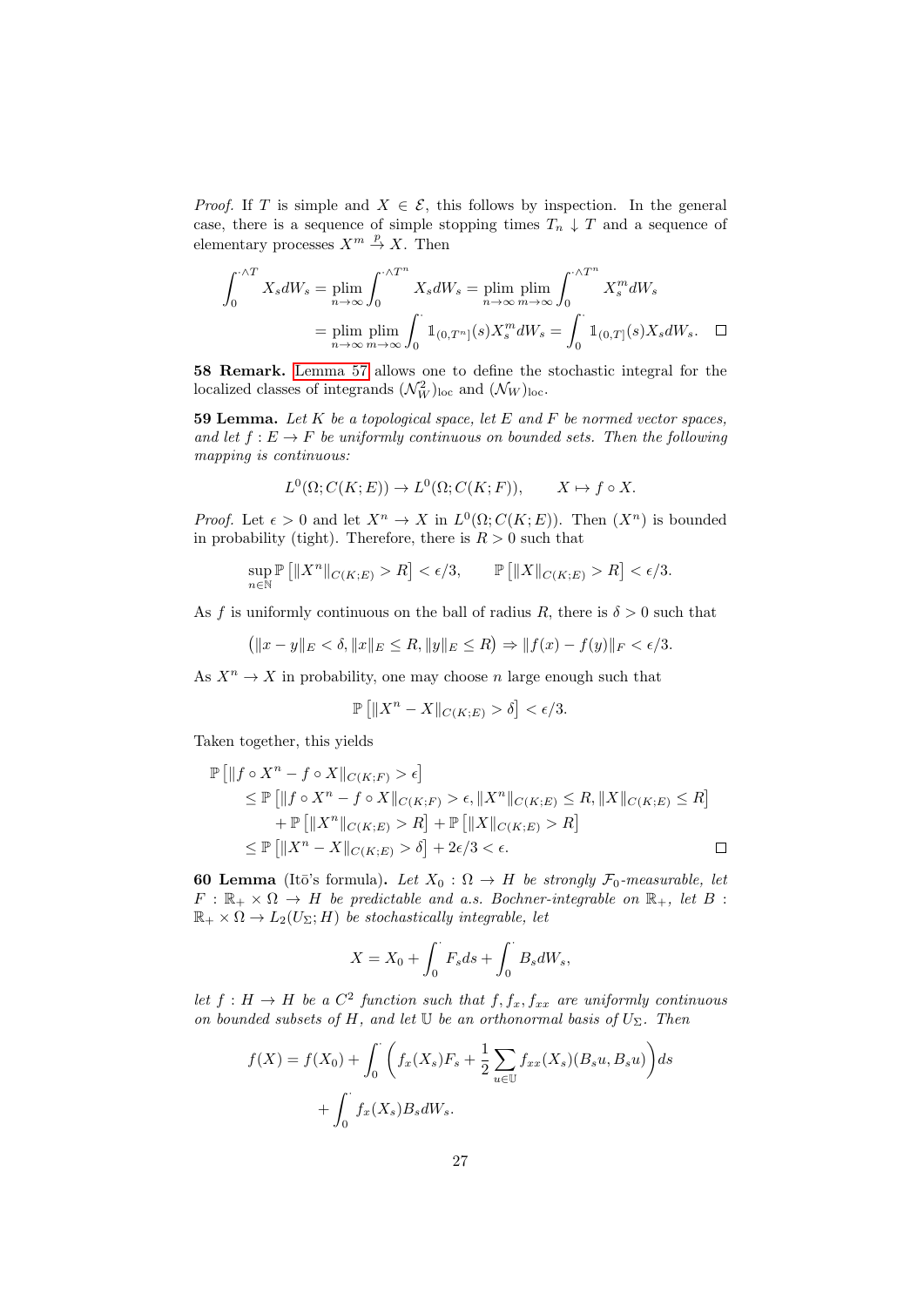Proof. By Itō's formula in finite dimensions, the statement of the lemma holds for elementary processes  $F$  and  $B$ . The general case follows because all terms in It $\bar{\mathrm{o}}$ 's formula are continuous with respect to the topology of convergence in probability thanks to [Lemma 59.](#page-26-0)  $\Box$ 

<span id="page-27-0"></span>**61 Lemma** (Stochastic Fubini theorem). Let  $(E, \mathcal{E}, \mu)$  be a finite measure space, and let  $X \in L^1(E; \mathcal{N}_W^2)$ . Then the following iterated integrals are well-defined and coincide almost surely,

$$
\int_{E} \int_{0}^{\infty} X_{s}^{x} dW_{s} \mu(dx) = \int_{0}^{\infty} \int_{E} X_{s}^{x} \mu(dx) dW_{s}.
$$

*Proof.* Recalling that  $L^1(E; \mathcal{N}_W^2) = L^1(E) \hat{\otimes}_\pi \mathcal{N}_W^2$ , let  $X = \mathbb{1}_B Y$  for some  $B \in \mathcal{E}$ and  $Y \in \mathcal{N}_{W}^2$ . Then the random function

$$
\int_0^\infty X dW = 1_B \int_0^\infty Y dW : \Omega \times E \to H
$$

is  $\mathcal{F} \otimes \mathcal{E}$ -measurable, and the process

$$
\int_{E} X d\mu = \int_{E} \mathbb{1}_{B} d\mu \ Y : \mathbb{R}_{+} \times \Omega \to L_{2}(U_{\Sigma}; H)
$$

is predictable. By Minkowski's inequality and Itō's isometry,

$$
\left\| \int_E \int_0^\infty X dW d\mu \right\|_{L^2(\Omega;H)} \leq \int_E \left\| \int_0^\infty X dW \right\|_{L^2(\Omega;H)} d\mu
$$
  
= 
$$
\int_E \|X\|_{\mathcal{N}_W^2} d\mu = \|X\|_{L^1(E; \mathcal{N}_W^2)}.
$$

Moreover, the following integrals coincide,

$$
\int_{E} \int_{0}^{\infty} X dW d\mu = \mu(B) \int_{0}^{\infty} Y dW = \int_{0}^{\infty} \int_{E} X^{d} \mu dW,
$$

By continuity and density, this extends to all  $X \in L^1(E; \mathcal{N}_W^2)$ .

<span id="page-27-1"></span>**62 Lemma** (Burkholder-Davis-Gundy inequality). For each  $p \geq 2$ , there exists a constant  $c_p$  such that

 $\Box$ 

$$
\left\| \int_0^{\cdot} X_s dW_s \right\|_{L^p(\Omega; L^{\infty}(\mathbb{R}_+; H))} \leq c_p \left\| X \right\|_{L^p(\Omega; L^2(\mathbb{R}_+; L_2(U_{\Sigma}; H)))}.
$$

*Proof.* As the case  $p = 2$  is covered by Doob's maximal inequality [\(Lemma 47.](#page-20-0)[\(iii\)\)](#page-20-1) and Itō's isometry, assume  $p > 2$ , and let X be a predictable process in  $L^p(\Omega; L^2(\mathbb{R}_+; L_2(U_\Sigma; H)))$ . By Doob's maximal inequality,

$$
\left\| \int_0^{\cdot} X_s dW_s \right\|_{L^p(\Omega; L^\infty(\mathbb{R}_+; H))} \leq \frac{p}{p-1} \left\| \int_0^{\cdot} X_s dW_s \right\|_{L^\infty(\mathbb{R}_+; L^p(\Omega; H))}
$$
  

$$
\leq \frac{p}{p-1} \left\| \int_0^\infty X_s dW_s \right\|_{L^p(\Omega; H)}.
$$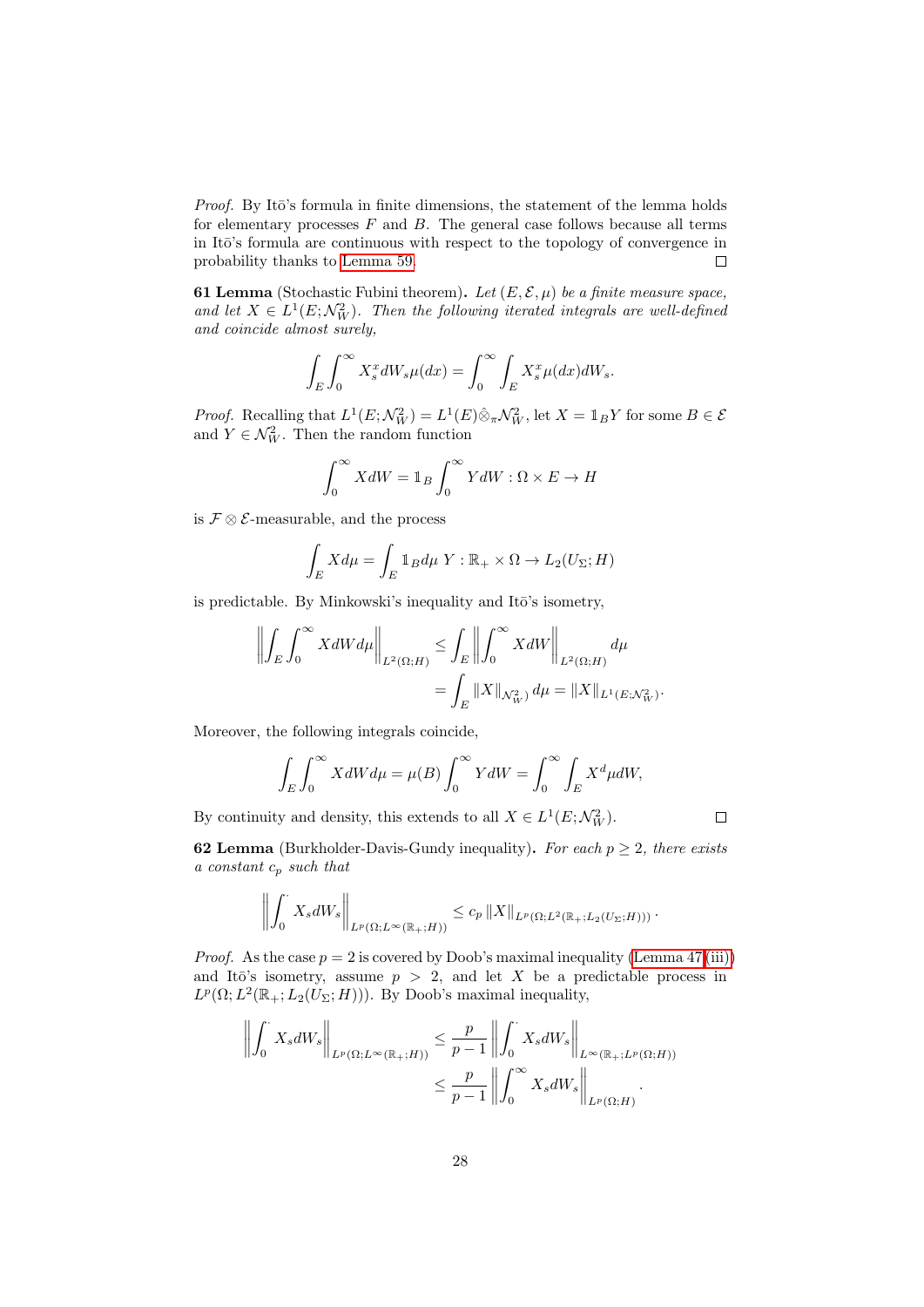Set Y equal to the continuous modification of  $\int_0^{\cdot} X_s dW_s$ . For each  $y \in H$ , set

$$
f(y) = ||y||_H^p,
$$
  
\n
$$
f_y(y) = p||y||_H^{p-2}\langle y, \cdot \rangle_H,
$$
  
\n
$$
f_{yy}(y) = p(p-2)||y||^{p-4}\langle y, \cdot \rangle_H \langle y, \cdot \rangle_H + p||y||^{p-2}\langle, \cdot \rangle_H,
$$

and note that for each  $y \in H$ 

$$
||f_{yy}(y)||_{L(H,H;\mathbb{R})} \leq p(p-1)||y||_{H}^{p-2}.
$$

By Itō's formula, letting U be an orthonormal basis of  $U_{\Sigma}$ ,

$$
||Y_{\infty}||_{L^{p}(\Omega;H)}^{p} = \mathbb{E}\left[\int_{0}^{\infty} f_{y}(Y_{s})X_{s}dW_{s} + \frac{1}{2}\int_{0}^{\infty} \sum_{u\in\mathbb{U}} f_{yy}(Y_{s})(X_{s}u, X_{s}u)ds\right].
$$

Assume temporarily that Y is bounded. Then the stochastic integral above is a uniformly integrable martingale, and the bound on  $f_{yy}$  gives

$$
\begin{split} \|Y_{\infty}\|_{L^{p}(\Omega;H)}^{p} &\leq \frac{p(p-1)}{2} \mathbb{E}\left[\int_{0}^{\infty} \sum_{u\in\mathbb{U}} \|Y_{s}\|_{H}^{p-2} \|X_{s}u\|_{H}^{2} ds\right] \\ &= \frac{p(p-1)}{2} \mathbb{E}\left[\int_{0}^{\infty} \|Y_{s}\|_{H}^{p-2} \|X_{s}\|_{L_{2}(U_{\Sigma};H}^{2} ds\right] \\ &\leq \frac{p(p-1)}{2} \mathbb{E}\left[\|Y_{\infty}\|_{H}^{p-2} \int_{0}^{\infty} \|X_{s}\|_{L_{2}(U_{\Sigma};H}^{2} ds\right]. \end{split}
$$

By Hölder's inequality with exponents  $p/(p-2)$  and  $p/2$ ,

$$
||Y_{\infty}||_{L^{p}(\Omega;H)}^{p} \leq \frac{p(p-1)}{2} \mathbb{E} \left[ ||Y_{\infty}||_{H}^{p} \right]^{(p-2)/p} \mathbb{E} \left[ \left( \int_{0}^{\infty} ||X_{s}||_{L_{2}(U_{\Sigma};H}^{2} ds \right)^{p/2} \right]^{2/p}
$$

$$
= \frac{p(p-1)}{2} ||Y_{\infty}||_{L^{p}(\Omega;H)}^{p-2} ||X||_{L^{p}(\Omega;L^{2}(\mathbb{R}_{+};L_{2}(U_{\Sigma};H)))}^{2}.
$$

Diving through  $||Y_\infty||_{L^p(\Omega;H)}^{p-2}$  and taking the square root, one gets

$$
||Y_{\infty}||_{L^{p}(\Omega;H)} \leq \sqrt{\frac{p(p-1)}{2}} ||X||_{L^{p}(\Omega;L^{2}(\mathbb{R}_{+};L_{2}(U_{\Sigma};H)))}.
$$

In the general case where Y is not bounded, let for each  $n \in \mathbb{N}$ 

$$
T_n = \inf\{t \ge 0 : ||Y_t||_H \ge n\}.
$$

Then  $Y^{T_n}$  is bounded, and  $||Y^{T_n}_{\infty}||_H = ||Y_{\infty}||_H \wedge n$  is monotonically increasing and converges to  $||Y_\infty||_H$ . By the monotone convergence theorem, the  $L^p(\Omega; H)$ norm of  $||Y^{T_n}_{\infty}||_H$  converges to the  $L^p(\Omega; H)$ -norm of  $||Y_{\infty}||_H$ . Thus, the estimate remains valid in the general case.

#### <span id="page-28-0"></span>5.5 Literature

The construction of the stochastic integral in [Section 5.3](#page-22-0) uses a smaller class of elementary processes than many other works [\[DZ14;](#page-56-1) [PR07;](#page-56-10) [Jen16\]](#page-56-7). This has the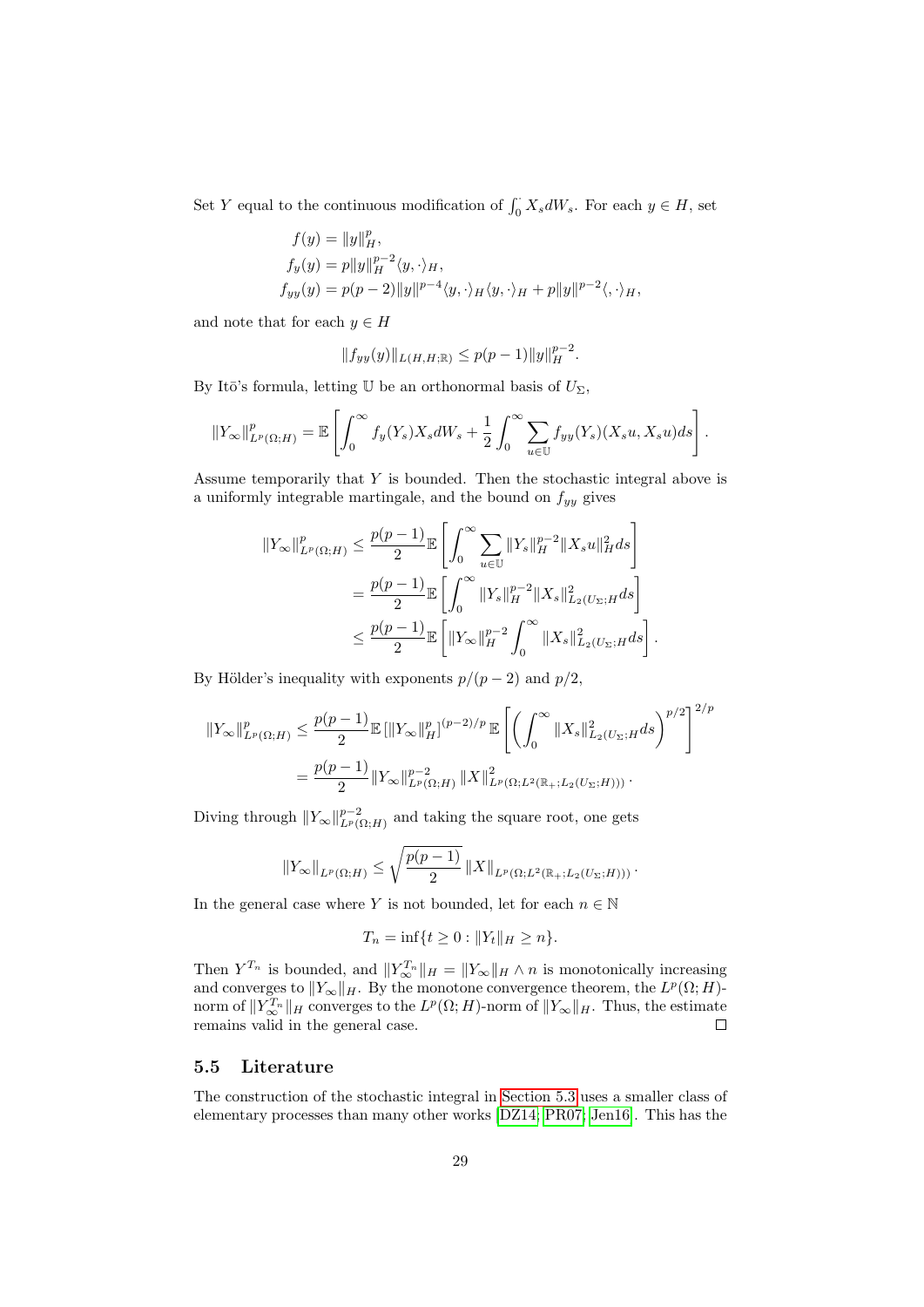advantage that the stochastic integrals with respect to cylindrical and normal Brownian motion are immediately seen to be identical because they coincide for our small class of elementary processes.

Our presentation of It $\bar{o}$ 's formula [\(Lemma 60\)](#page-26-1) and the stochastic Fubini theorem [\(Lemma 61\)](#page-27-0) is similar to the one in [\[DZ14\]](#page-56-1). The Burkholder-Davis-Gundy inequality and its proof (see [Lemma 62\)](#page-27-1) is a corrected version of [\[DZ14,](#page-56-1) Theorem 4.36].

# <span id="page-29-0"></span>6 Stochastic evolution equations with Lipschitz coefficients

**63 Setting.** Let  $(\Omega, \mathcal{F}, \mathbb{P}, (\mathcal{F}_t)_{t \in \mathbb{R}_+})$  be a stochastic basis, let H and U be separable Hilbert spaces, let  $Q \in L(U)$  by non-negative symmetric, let  $\Sigma = Q^{1/2}$ , let  $\Sigma^{-1}$  be the pseudo-inverse of  $\Sigma$ , let  $U_{\Sigma} = \Sigma(U)$  with  $\langle u, v \rangle_{U_{\Sigma}} = \langle \Sigma^{-1}u, \Sigma^{-1}v \rangle_{U}$ , and let W be cylindrical Q-Brownian motion with respect to  $(\mathcal{F}_t)$ .

Let  $T > 0$ , let  $P$  be the predictable  $\sigma$ -algebra on  $[0, T] \times \Omega$ , let  $\xi$  be an Hvalued  $\mathcal{F}_0$ -measurable random variable, let  $A: D(A) \subseteq H \to H$  be the generator of a strongly continuous semigroup on H, and let F and B be  $\mathcal{P} \otimes \mathcal{B}(H)$ measurable mappings

$$
F: [0, T] \times \Omega \times H \to H,
$$
  
\n
$$
B: [0, T] \times \Omega \times H \to L_2(U_\Sigma; H),
$$
  
\n
$$
(t, \omega, x) \mapsto F_t(\omega, x),
$$
  
\n
$$
(t, \omega, x) \mapsto B_t(\omega, x).
$$

#### <span id="page-29-1"></span>6.1 Solution concepts

64 Definition. Strong, weak, and mild solutions (in the analytical sense) of the stochastic evolution equation

<span id="page-29-2"></span>
$$
dX_t = (AX_t + F_t(X_t))dt + B_t(X_t)dW_t, \t X_0 = \xi.
$$
 (4)

are defined as follows:

(i) A strong solution of [\(4\)](#page-29-2) is a predictable process

$$
X : [0, T] \times \Omega \to D(A)
$$

which satisfies for each  $t \in [0, T]$ , almost surely,

$$
X_t = \xi + \int_0^t \left( AX_s + F_s(X_s) \right) ds + \int_0^t B_s(X_s) dW_s.
$$

(ii) A weak solution of [\(4\)](#page-29-2) is a predictable process

$$
X : [0, T] \times \Omega \to H
$$

which satisfies for each  $t \in [0, T]$  and  $h \in D(A^*)$ , almost surely,

$$
\langle X_t, h \rangle_H = \langle \xi, h \rangle_H + \int_0^t \big( \langle X_s, A^*h \rangle_H + \langle F_s(X_s), h \rangle_H \big) ds + \int_0^t \langle B_s(X_s), h \rangle_H dW_s.
$$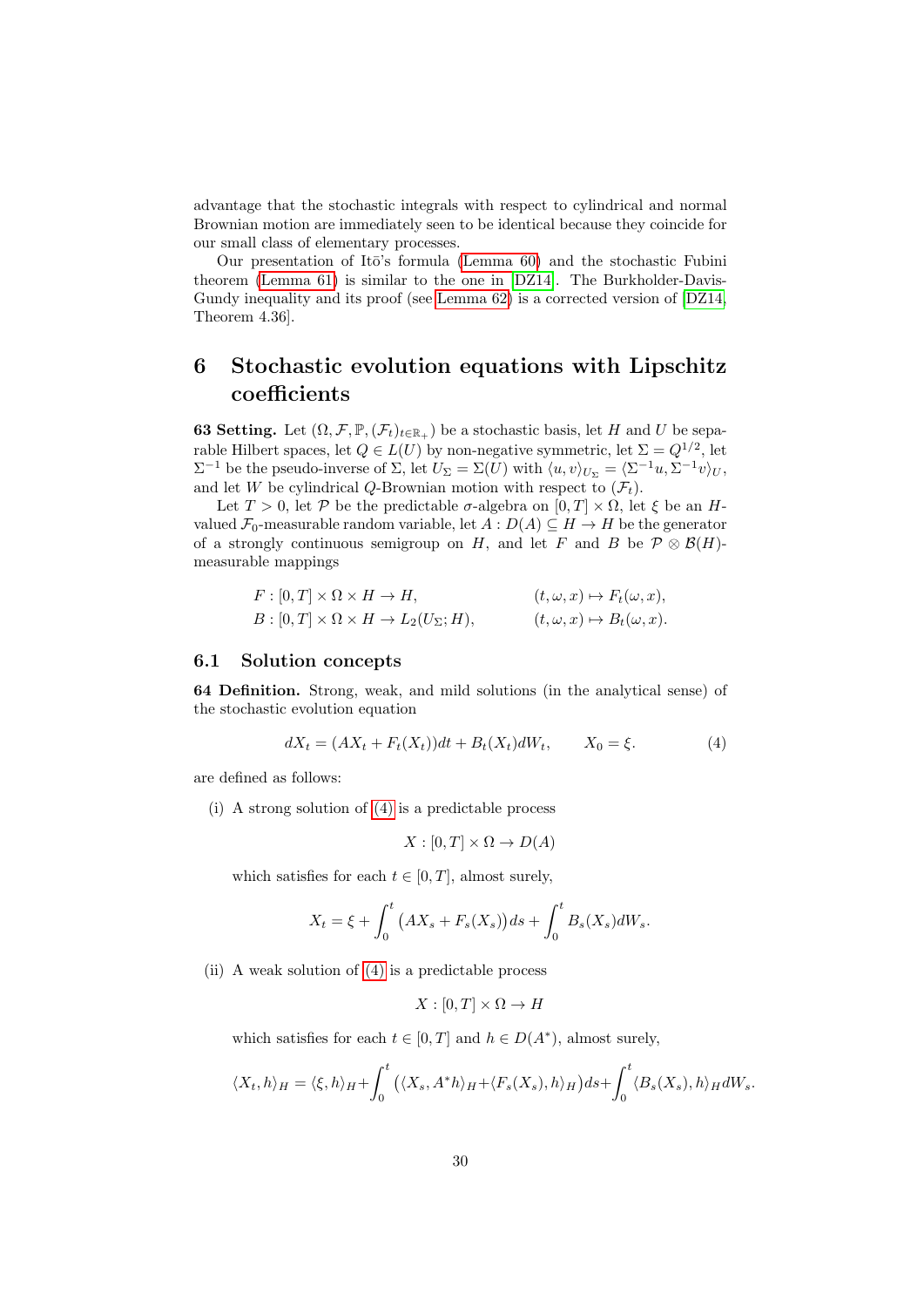(iii) A mild solution of [\(4\)](#page-29-2) is a predictable process

$$
X : [0, T] \times \Omega \to H
$$

which satisfies for every  $t \in [0, T]$ , almost surely,

$$
X_t = e^{At} \xi + \int_0^t e^{A(t-s)} F_s(X_s) ds + \int_0^t e^{A(t-s)} B_s(X_s) dW_s.
$$

65 Remark. It is part of the above definition that the Bochner integrals are well-defined a.s. and the stochastic integrals are well-defined.

66 Remark. The attributes weak and strong have the following additional unrelated meanings:

- A solution is strong in the stochastic sense if the Brownian motion and the stochastic basis are given, and weak in the stochastic sense if the Brownian motion and the stochastic basis may be chosen freely.
- The strong error of approximations  $X^n$  of X is  $\mathbb{E}[\sup_{t\in[0,T]}\|X_t^n-X_t\|_H]$ , and the weak error is  $\mathbb{E}[f(X_T) - f(X_T^n)]$ , where f is a "nice" function.

#### <span id="page-30-0"></span>67 Lemma.

- (i) Any strong solution is a weak and mild solution.
- <span id="page-30-1"></span>(ii) Any weak solution which satisfies

$$
\mathbb{P}\left[\int_{0}^{T}\left\|e^{A(T-t)}F_{t}(X_{t})\right\|_{H}dt+\int_{0}^{T}\left\|e^{A(T-t)}B_{t}(X_{t})\right\|_{L_{2}(U_{\Sigma};H)}^{2}dt<\infty\right]=1
$$

is a mild solution.

<span id="page-30-2"></span>(iii) Any mild solution which satisfies for each  $h \in D(A^*)$ 

$$
\mathbb{P}\left[\int_0^T |\langle F_t(X_t), h\rangle_H|dt + \int_0^T \|\langle B_t(X_t), h\rangle_H\|_{L_2(U_\Sigma; \mathbb{R})}^2 dt < \infty\right] = 1
$$

is a weak solution.

*Proof.* [\(i\):](#page-30-0) Strong  $\Rightarrow$  weak is trivial, and strong  $\Rightarrow$  mild follows from [\(ii\).](#page-30-1)

[\(ii\):](#page-30-1) Let X be a weak solution, let  $D(A^*)$  be endowed with the graph norm, let  $h \in D(A^*)$ , let  $f \in C^1([0,T])$ , and let  $Y = fh \in C^1([0,T]; D(A^*))$ . Itō's formula applied to the product of  $\langle X, h \rangle_H$  and f yields

$$
\langle X_t, Y_t \rangle_H = \langle X_t, h \rangle_H f_t
$$
  
=  $\langle \xi, h \rangle_H f_0 + \int_0^t (\langle X_s, A^*h \rangle_H + \langle F_s(X_s), h \rangle_H) f_s ds$   
+  $\int_0^t \langle X_s, h \rangle_H f_s' ds + \int_0^t \langle B_s(X_s), Y_s \rangle_H dW_s$   
=  $\langle \xi, Y_0 \rangle_H + \int_0^t (\langle X_s, A^*Y_s \rangle_H + \langle F_s(X_s), Y_s \rangle_H + \langle X_s, Y_s' \rangle_H) ds$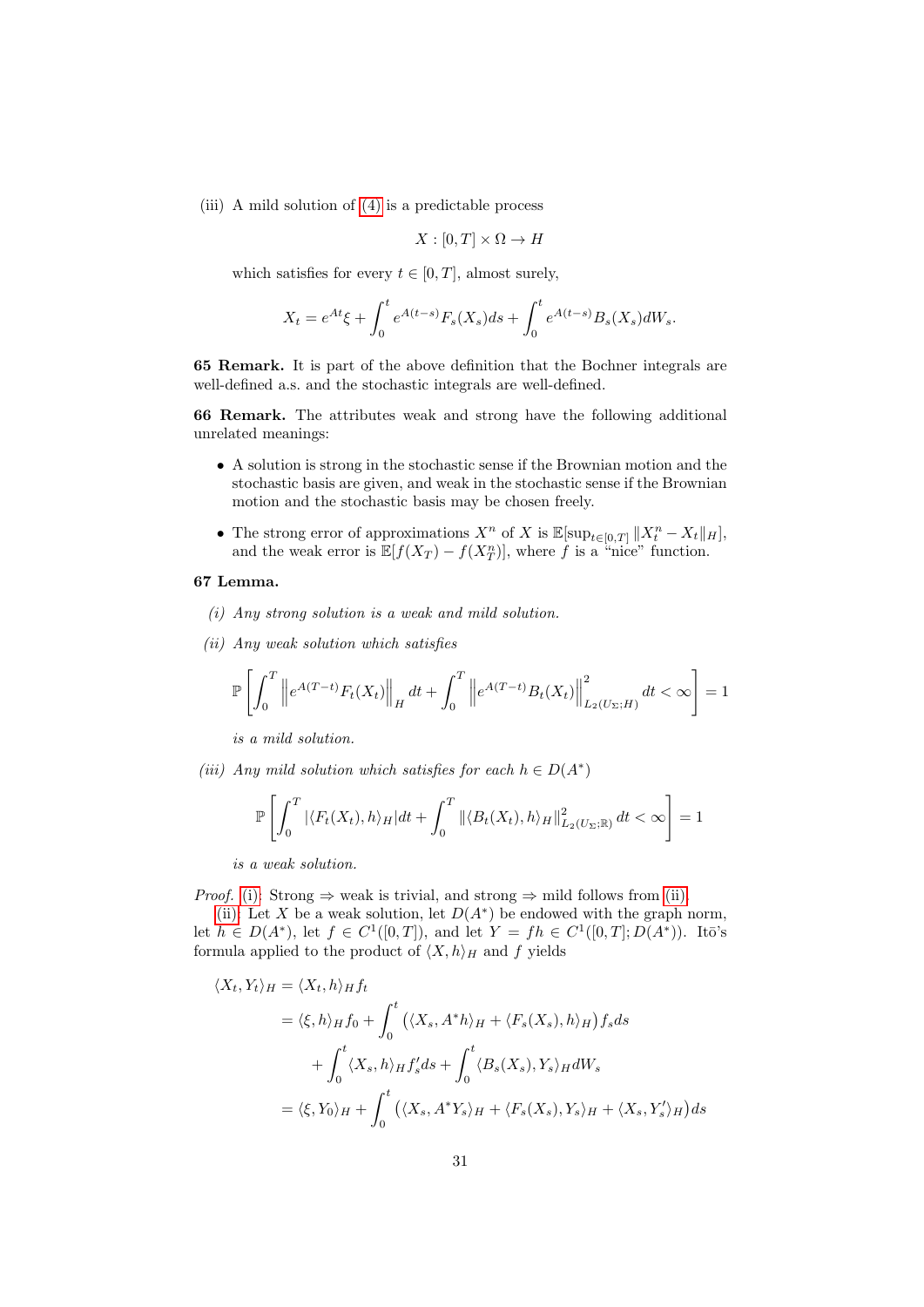$$
+\int_0^t \langle B_s(X_s), Y_s \rangle_H dW_s.
$$

By continuity, this relation extends to all functions  $Y \in C^1([0,T]; D(A^*))$ . In particular, the choice

$$
Y_s = (e^{A(t-s)})^* h = e^{A^*(t-s)} h, \qquad Y'_s = -A^* Y_s
$$

yields

$$
\langle X_t, h \rangle_H = \langle e^{At} \xi, h \rangle_H + \int_0^t \langle e^{A(t-s)} F_s(X_s), h \rangle_H ds + \int_0^t \langle e^{A(t-s)} B_s(X_s), h \rangle_H dW_s.
$$

Thus, by the integrability assumptions on  $F(X)$  and  $B(X)$  and by the denseness of  $D(A^*)$ , X is a mild solution, and we have shown [\(ii\).](#page-30-1)

[\(iii\):](#page-30-2) Let X be a mild solution, and let  $h \in D(A^*)$ . By Fubini's theorem for Bochner and stochastic integrals, after suitable localization,

$$
\int_{0}^{t} \langle X_{s}, A^{*}h \rangle_{H} ds
$$
\n
$$
= \int_{0}^{t} \langle e^{As} \xi + \int_{0}^{s} e^{A(s-u)} F_{u}(X_{u}) du + \int_{0}^{s} e^{A(s-u)} B_{u}(X_{u}) dW_{u}, A^{*}h \rangle_{H} ds
$$
\n
$$
= \int_{0}^{t} \langle e^{As} \xi, A^{*}h \rangle_{H} ds + \int_{0}^{t} \int_{u}^{t} \langle e^{A(s-u)} F_{u}(X_{u}), A^{*}h \rangle_{H} ds du
$$
\n
$$
+ \int_{0}^{t} \int_{u}^{t} \langle e^{A(s-u)} B_{u}(X_{u}), A^{*}h \rangle_{H} ds dW_{u}
$$
\n
$$
= \int_{0}^{t} \langle \xi, e^{A^{*}s} A^{*}h \rangle_{H} ds + \int_{0}^{t} \int_{u}^{t} \langle F_{u}(X_{u}), e^{A^{*}(s-u)} A^{*}h \rangle_{H} ds du
$$
\n
$$
+ \int_{0}^{t} \int_{u}^{t} \langle B_{u}(X_{u}), e^{A^{*}(s-u)} A^{*}h \rangle_{H} ds dW_{u}
$$
\n
$$
= \langle \xi, (e^{A^{*}t} - I)h \rangle_{H} + \int_{0}^{t} \langle F_{u}(X_{u}), (e^{A^{*}(t-u)} - I)h \rangle_{H} du
$$
\n
$$
+ \int_{0}^{t} \langle B_{u}(X_{u}), (e^{A^{*}(t-u)}h - I) \rangle_{H} dW_{u}
$$
\n
$$
= \langle (e^{At} - I) \xi, h \rangle_{H} + \int_{0}^{t} \langle (e^{A(t-u)} - I) F_{u}(X_{u}), h \rangle_{H} du
$$
\n
$$
+ \int_{0}^{t} \langle (e^{A(t-u)} - I) B_{u}(X_{u}), h \rangle_{H} dW_{u}
$$
\n
$$
= \langle X_{t}, h \rangle - \langle \xi, h \rangle_{H} - \int_{0}^{t} \langle F_{u}(X_{u}), h \rangle_{H} du - \int_{0}^{t} \langle B_{u}(X_{u}), h \rangle_{H} dW_{u}.
$$

Thus,  $X$  is a weak solution, and we have shown [\(iii\).](#page-30-2)

 $\Box$ 

## <span id="page-31-0"></span>6.2 Existence and uniqueness

<span id="page-31-1"></span>68 Theorem. If F and B are Lipschitz continuous in x, with a Lipschitz constant not depending on  $(t, \omega)$ , then there exists a mild solution of [\(4\)](#page-29-2), which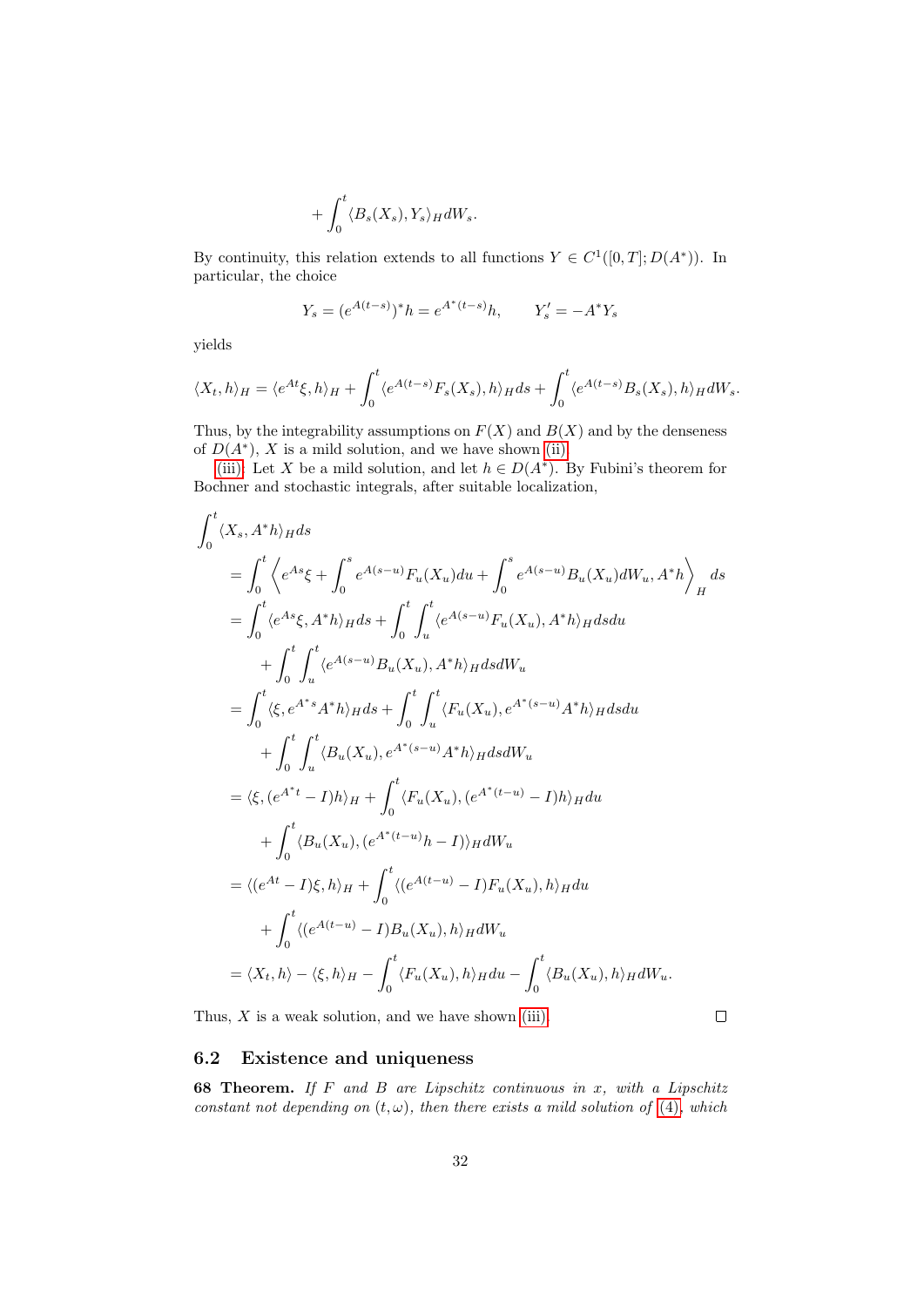is unique up to modifications among the predictable processes satisfying

<span id="page-32-0"></span>
$$
\mathbb{P}\left[\int_{0}^{T} \|X_{s}\|_{H}^{2} ds < \infty\right] = 1.
$$
\n(5)

#### 69 Remark.

- The integrals in [\(4\)](#page-29-2) are well-defined if [\(5\)](#page-32-0) holds, thanks to the Lipschitz continuity of  $F$  and  $B$ .
- Uniqueness may fail if  $(5)$  is not imposed.

We need an auxiliary lemma.

<span id="page-32-5"></span>**70 Lemma.** Let  $p \geq 2$ , and let E be the Banach space of  $dt \otimes \mathbb{P}$ -equivalence classes of predictable processes  $X : [0, T] \times \Omega \rightarrow H$  satisfying

$$
||X||_E := \sup_{t \in [0,T]} ||X_t||_{L^p(\Omega;H)} < \infty.
$$

If  $F$  and  $B$  are Lipschitz continuous in  $x$ , with a Lipschitz constant not depending on  $(t, \omega)$ , and  $\xi \in L^p(\Omega; H)$ , then the following statements hold:

<span id="page-32-1"></span>(i) There is a constant  $C_1$ , which is given by [\(6\)](#page-33-0), such that for any  $X \in E$ , the process

$$
KX_t = e^{At} \xi + \int_0^t e^{A(t-s)} F_s(X_s) ds + \int_0^t e^{A(t-s)} B_s(X_s) dW_s
$$

satisfies  $KX \in E$  and  $||KX||_E \leq C_1(1 + ||X||_E)$ .

<span id="page-32-2"></span>(ii) There is a constant  $C_2$ , which is given by [\(7\)](#page-34-0), such that for any  $X, Y \in E$ ,

 $\left\|KX - KY\right\|_{E} \leq C_{2} \left\|X - Y\right\|_{E}.$ 

<span id="page-32-3"></span>(iii) There is a constant  $C_3$ , which is given by [\(8\)](#page-34-1), such that for any  $X, Y \in E$ ,

 $\left\| X - Y \right\|_E \leq C_3 \left\| X - KX - Y + KY \right\|_E.$ 

<span id="page-32-4"></span>(iv) There exists a unique solution of  $(4)$  in E.

*Proof.* By the Lipschitz property, there is a constant  $M \in (0, \infty)$  such that for each  $t \in [0, T]$ ,  $x, y \in H$ , and  $\omega \in \Omega$ ,

$$
||e^{At}||_{L(H)} \le M,
$$
  
\n
$$
||F_t(\omega, x) - F_t(\omega, y)||_H + ||B_t(\omega, x) - B_t(\omega, y)||_{L_2(U_\Sigma; H)} \le M||x - y||_H,
$$
  
\n
$$
||F_t(\omega, x)||_H + ||B_t(\omega, x)||_{L_2(U_\Sigma; H)} \le M(1 + ||x||_H).
$$

[\(i\):](#page-32-1) Let  $X \in E$  and  $t \in [0, T]$ . The Bochner integral in [Equation \(4\)](#page-29-2) satisfies each  $t \in [0, T]$ :

$$
\left\| \int_0^t e^{A(t-s)} F_s(X_s) ds \right\|_{L^p(\Omega;H)}
$$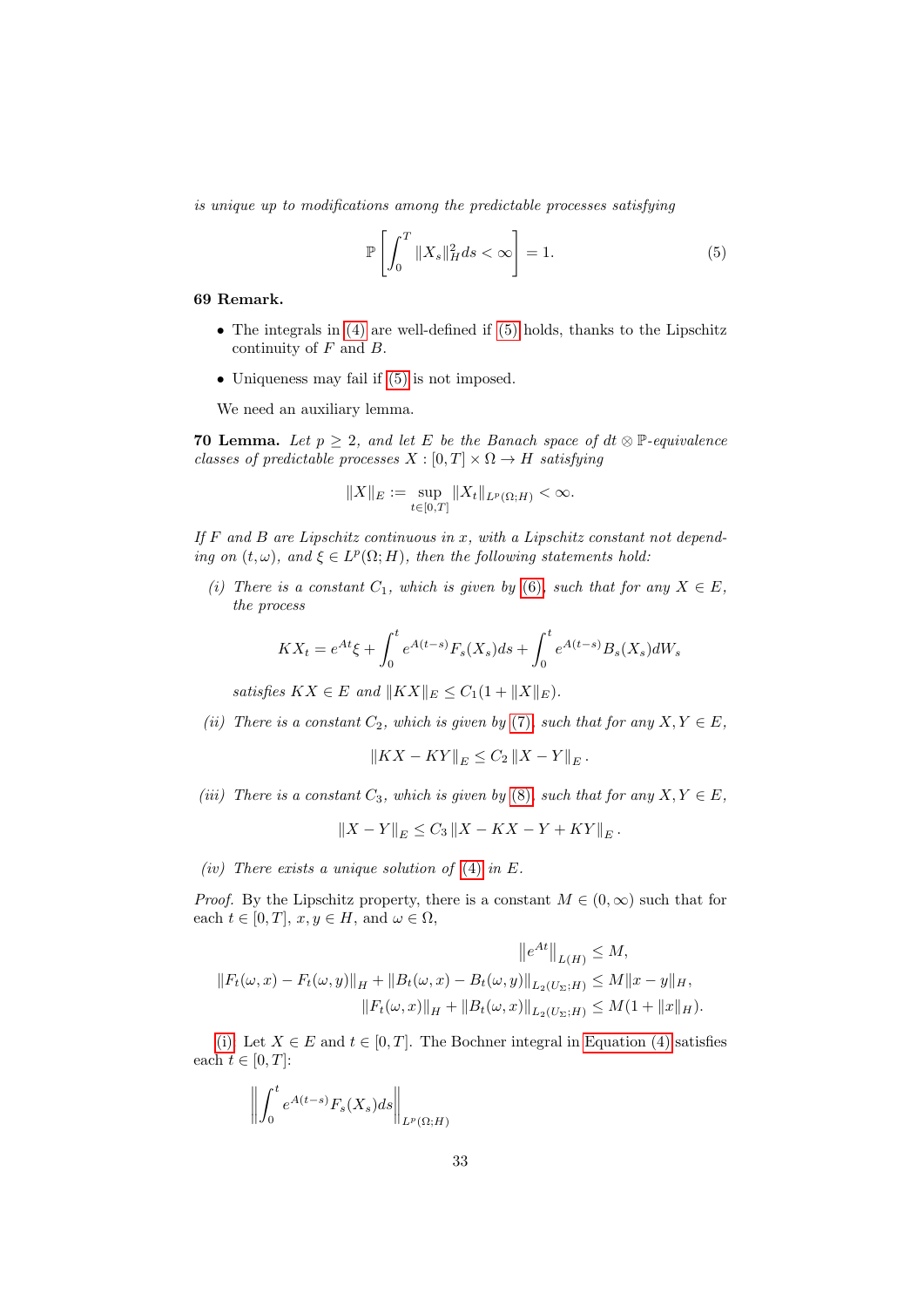| $\leq$ $  e^{A(t-\cdot)}F(X)  _{L^p(\Omega;L^1([0,t];H))}$           | (Minkowski) |
|----------------------------------------------------------------------|-------------|
| $\leq M^2 \ 1 + \ X\ _H \ _{L^p(\Omega;L^1([0,t]))}$                 | (Lipschitz) |
| $\leq M^2t^{1-1/p}\left\ 1+\ X\ _H\right\ _{L^p(\Omega;L^p([0,t]))}$ | (Jensen)    |
| $\leq M^2t^{1-1/p}\left\ 1+\ X\ _H\right\ _{L^p([0,t];L^p(\Omega))}$ | (Fubini).   |

and the stochastic integral in [Equation \(4\),](#page-29-2) we get the following estimates for each  $t \in [0, T]$  (using in particular the Burkholder-Davis-Gundy inequality of [Lemma 62\)](#page-27-1):

$$
\left\| \int_{0}^{t} e^{A(t-s)} B_{s}(X_{s}) dW_{s} \right\|_{L^{p}(\Omega;H)}
$$
\n
$$
\leq \left\| e^{A(t-\cdot)} B(X) \right\|_{L^{p}(\Omega; L^{2}([0,t]; L_{2}(U_{\Sigma};H)))}
$$
\n
$$
\leq M^{2} \|1 + \|X\|_{H} \|_{L^{p}(\Omega; L^{2}([0,t]))}
$$
\n(Lipschitz)\n
$$
\leq M^{2} t^{1/2 - 1/p} \|1 + \|X\|_{H} \|_{L^{p}(\Omega; L^{p}([0,t]))}
$$
\n(Jensen)\n
$$
= M^{2} t^{1/2 - 1/p} \|1 + \|X\|_{H} \|_{L^{p}([0,t]; L^{p}(\Omega))}
$$
\n(Fubini),

Therefore,

$$
||KX||_E \le M ||\xi||_{L^p(\Omega;H)} + M^2 (T^{1-1/p} + T^{1/2-1/p}) T^{1/p} (1 + ||X||_E)
$$
  
\n
$$
\le C_1 (1 + ||X||_E),
$$

where

<span id="page-33-0"></span>
$$
C_1 = M \| \xi \|_{L^p(\Omega;H)} + M^2 (T + T^{1/2}).
$$
\n(6)

This shows [\(i\).](#page-32-1)

[\(ii\):](#page-32-2) Let  $X, Y \in E$  and  $t \in [0, T]$ . The same steps as in [\(i\)](#page-32-1) lead to the following estimates:

$$
\left\| \int_{0}^{t} e^{A(t-s)} (F_s(X_s) - F_s(Y_s)) ds \right\|_{L^{p}(\Omega;H)}
$$
\n
$$
\leq \left\| e^{A(t-\cdot)} (F(X) - F(Y)) \right\|_{L^{p}(\Omega;L^{1}([0,t];H))}
$$
\n(Minkowski)\n
$$
\leq M^2 \|X - Y\|_{L^{p}(\Omega;L^{1}([0,t];H))}
$$
\n(Lipschitz)\n
$$
\leq M^2 t^{1-1/p} \|X - Y\|_{L^{p}(\Omega;L^{p}([0,t];H))}
$$
\n(Jensen)\n
$$
\leq M^2 t^{1-1/p} \|X - Y\|_{L^{p}([0,t];L^{p}(\Omega;H))}
$$
\n(Fubini),

and

$$
\left\| \int_{0}^{t} e^{A(t-s)} (B_{s}(X_{s}) - B_{s}(Y_{s})) dW_{s} \right\|_{L^{p}(\Omega;H)}
$$
\n
$$
\leq \left\| e^{A(t- \cdot)} (B(X) - B(Y)) \right\|_{L^{p}(\Omega; L^{2}([0,t]; L_{2}(U_{\Sigma};H)))}
$$
\n
$$
\leq M^{2} \| X - Y \|_{L^{p}(\Omega; L^{2}([0,t];H))}
$$
\n(Lipschitz)\n
$$
\leq M^{2} t^{1/2 - 1/p} \| X - Y \|_{L^{p}(\Omega; L^{p}([0,t];H))}
$$
\n(Jensen)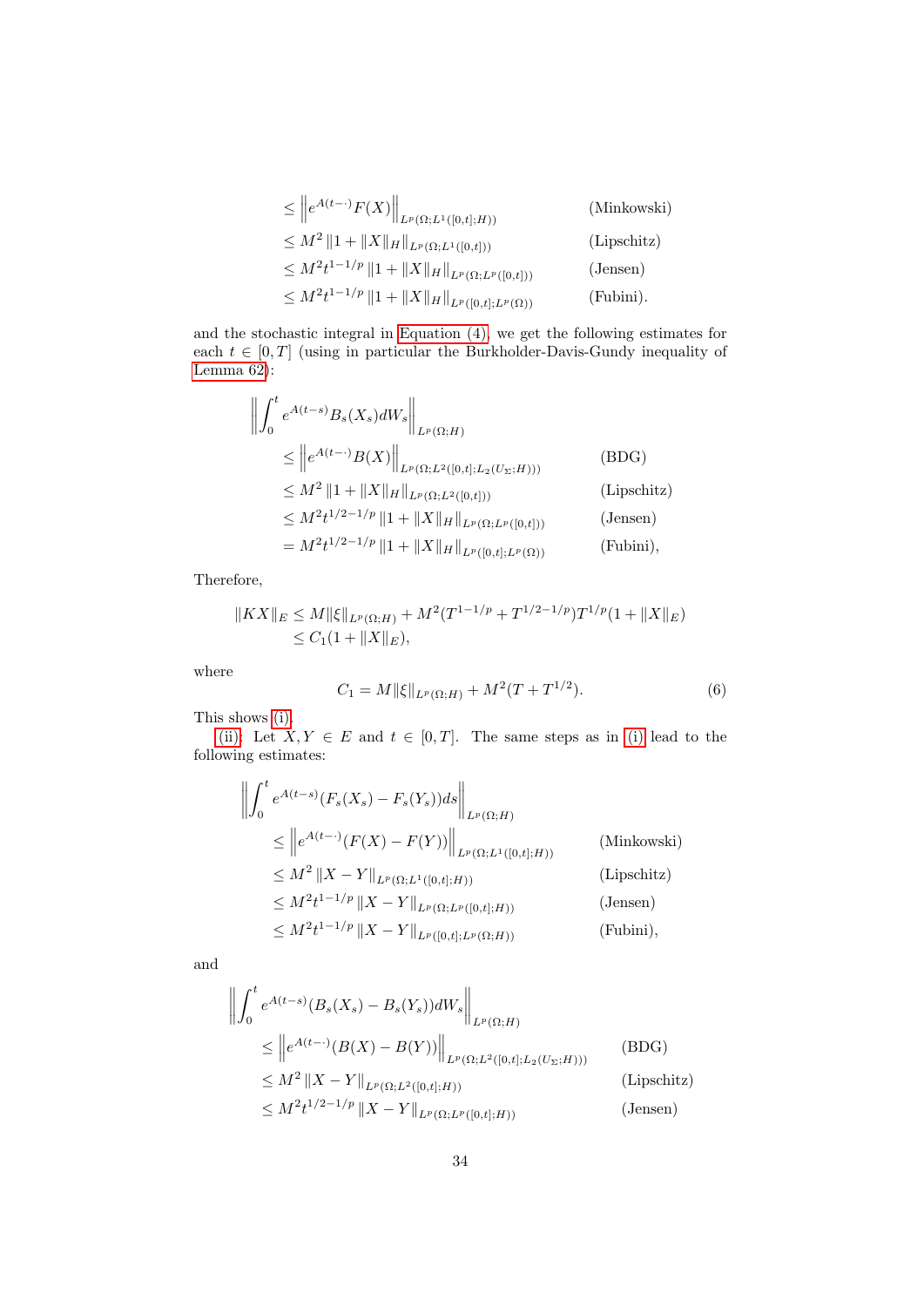$$
= M^2 t^{1/2 - 1/p} \|X - Y\|_{L^p([0, t]; L^p(\Omega; H))}
$$
 (Fubini).

Therefore,

$$
||KX_t - KY_t||_{L^p(\Omega;H)} \leq M^2(T^{1-1/p} + T^{1/2-1/p}) ||X - Y||_{L^p([0,t];L^p(\Omega;H))}.
$$

Taking the supremum over  $t \in [0, T]$  and using Hölder's inequality shows

$$
||KX - KY||E \le C_2 ||X - Y||E,
$$

where

<span id="page-34-0"></span>
$$
C_2 = M^2(T + T^{1/2}).
$$
\n(7)

This shows [\(ii\).](#page-32-2)

[\(iii\):](#page-32-3) The last estimate above implies

$$
||X_t - Y_t||_{L^p(\Omega;H)} \le ||X_t - KX_t - Y_t + KY_t||_{L^p(\Omega;H)} + ||KX_t - KY_t||_{L^p(\Omega;H)}
$$
  
\n
$$
\le ||X - KX - Y + KY||_E
$$
  
\n
$$
+ M^2 (T^{1-1/p} + T^{1/2-1/p}) ||X - Y||_{L^p([0,t];L^p(\Omega;H))}.
$$

Taking the *p*-th power and using  $(a+b)^p \leq 2^{p-1}(a^p + b^p)$  for any  $a, b \geq 0$  yields

$$
||X_t - Y_t||_{L^p(\Omega;H)}^p \le 2^{p-1} ||X - KX - Y + KY||_E^p
$$
  
+  $2^{p-1} M^{2p} (T^{1-1/p} + T^{1/2-1/p})^p \int_0^t ||X_s - Y_s||_{L^p(\Omega;H)}^p ds.$ 

By Gronwalls inequality may be applied because both sides are bounded, and we get

$$
||X_t - Y_t||_{L^p(\Omega;H)}^p \le 2^{p-1} ||X - KX - Y + KY||_E^p
$$
  
 
$$
\times \exp \left(2^{p-1} M^{2p} (T^{1-1/p} + T^{1/2-1/p})^p T\right).
$$

Taking the  $p$ -th root establishes [\(iii\)](#page-32-3) with

<span id="page-34-1"></span>
$$
C_3 = 2^{1-1/p} \exp\left(2^{1-1/p} M^2 (T + T^{1/2})\right). \tag{8}
$$

[\(iv\):](#page-32-4) For sufficiently small T,  $K : E \to E$  is a contraction by [\(i\)](#page-32-1) and [\(ii\).](#page-32-2) In this case, Banach's fixed point theorem gives a unique solution of  $(4)$  in  $E$ . For arbitrary  $T$ , existence follows by concatenation of small time intervals, and uniqueness follows from [\(iii\).](#page-32-3)  $\Box$ 

*Proof of [Theorem 68.](#page-31-1)* Let  $p \geq 2$  be fixed.

Existence: For each  $n \in \mathbb{N}$ , let  $\Gamma_n = \mathbb{1}_{\|\xi\|_H \leq n}$ , and let  $X^n \in E$  satisfy for each  $t \in [0, T]$ 

$$
X_t^n = \Gamma_n e^{At} \xi + \int_0^t e^{A(t-s)} \Gamma_n F_s(X_s^m) ds + \int_0^t e^{A(t-s)} \Gamma_n B_s(X_s^m) dW_s.
$$

Then one has for for all  $m \ge n$  that  $\Gamma_n X^n = \Gamma_n X^m \in E$  because all processes  $\Gamma_n X^m$  satisfy one and the same equation

$$
\Gamma_n X_t^m = \Gamma_n e^{At} \xi + \int_0^t e^{A(t-s)} \Gamma_n F_s(\Gamma_n X_s^m) ds + \int_0^t e^{A(t-s)} \Gamma_n B_s(\Gamma_n X_s^m) dW_s.
$$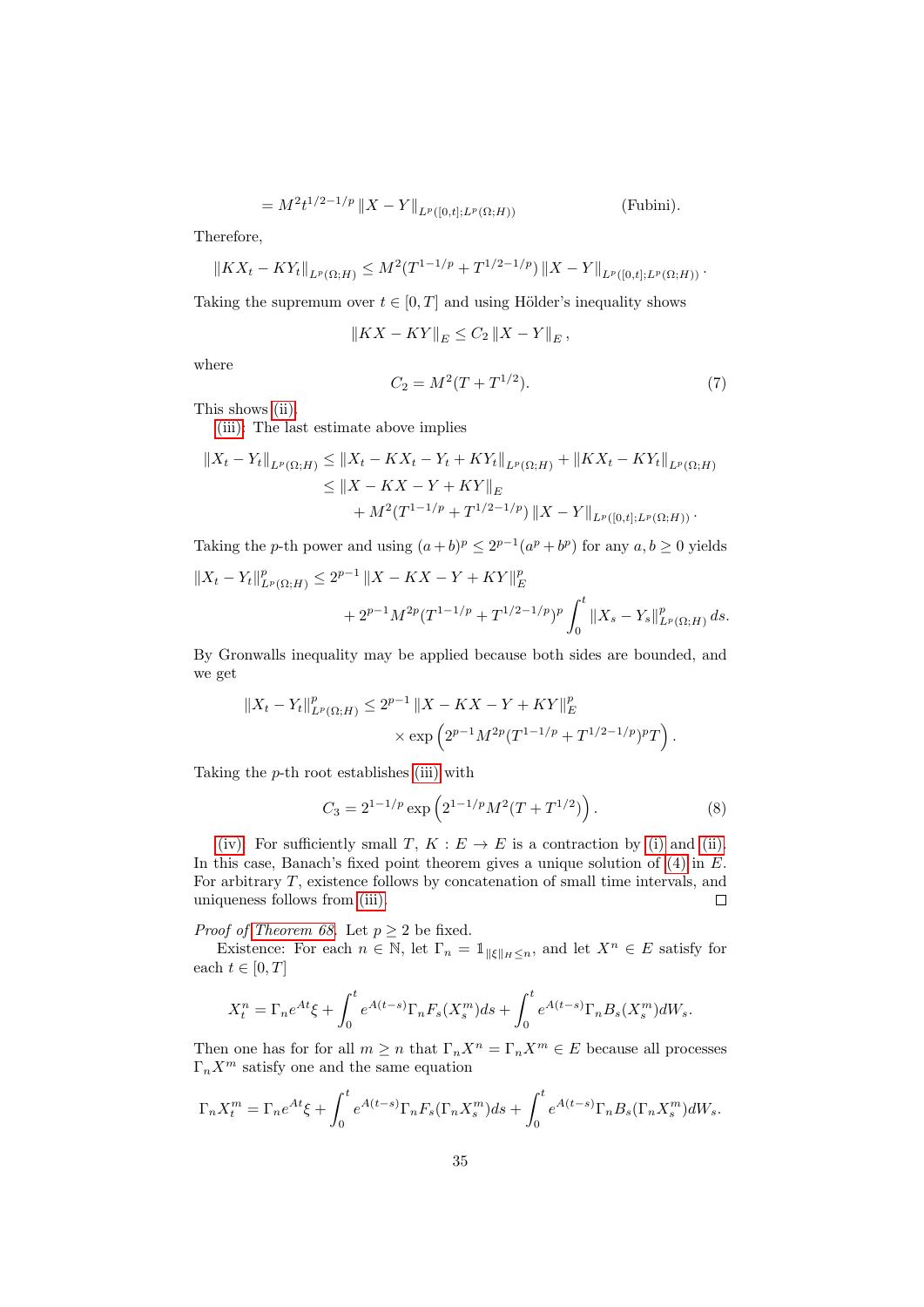Thus, for each  $t \in [0, T]$ , the limit  $X_t := \lim_{n \to \infty} \Gamma_n X_t^n$  exists a.s. The  $dt \otimes \mathbb{P}$ equivalence class of  $X$  contains a predictable process, which satisfies  $(5)$  and is a mild solution of [\(4\).](#page-29-2) This establishes existence.

Uniqueness: Let  $X$  and  $Y$  be mild solutions of [\(4\)](#page-29-2) satisfying [\(5\).](#page-32-0) For each  $n \in \mathbb{N}$ , let

$$
S_n = \inf \left\{ t \in [0, T] : \|X_s\|^2 + \|Y_s\|^2 \ge n \right\} \wedge T,
$$

let  $X_t^n = \Gamma_n X_{t \wedge S_n}$ , let  $Y_t^n = \Gamma_n Y_{t \wedge S_n}$ , and define for each  $Z \in E$  and  $t \in [0, T]$ 

$$
K_n Z_t = e^{A(t \wedge S_n)} \Gamma_n \xi + \int_0^t e^{A(t-s)} \mathbbm{1}_{(0, S_n]} \Gamma_n F_s(Z_s) ds
$$

$$
+ \int_0^t e^{A(t-s)} \mathbbm{1}_{(0, S_n]} \Gamma_n B_s(Z_s) dW_s.
$$

Then  $X^n$  and  $Y^n$  belong to E and satisfy  $X^n = K_n X^n$ ,  $Y^n = K_n Y^n$ . By [Lemma 70](#page-32-5)[.\(iii\),](#page-32-3)  $X^n = Y^n \in E$ . Therefore,  $X = Y$  up to modifications.  $\Box$ 

### <span id="page-35-0"></span>6.3 Existence of continuous modifications

<span id="page-35-2"></span>71 Theorem. The mild solution provided by [Theorem 68](#page-31-1) has a continuous modification.

We need some auxiliary lemmas.

<span id="page-35-1"></span>**72 Lemma.** Let  $p > 2$ , let  $\xi \in L^p(\Omega; H)$ , let X be the mild solution provided by [Lemma 70,](#page-32-5) and let  $\alpha < 1/2$ . Then the process

$$
Z_t = \int_0^t (t-s)^{-\alpha} e^{A(t-s)} B_s(X_s) dW_s.
$$

belongs to  $L^p(\Omega; L^p([0,T]; H)).$ 

*Proof.* Let  $M \in (0,\infty)$  be as in the proof of [Lemma 70,](#page-32-5) and let  $I_{[0,T]}$  denote the identity on  $[0, T]$ . Then

$$
||Z||_{L^{p}(\Omega; L^{p}([0, T]; H))} = \int_{0}^{T} \mathbb{E} [||Z_{t}||_{H}^{p}] dt
$$
 (Fubini)  
\n
$$
\leq c_{p}^{p} \int_{0}^{T} \mathbb{E} \left[ \left( \int_{0}^{t} (t - s)^{-2\alpha} ||e^{A(t - s)} B_{s}(X_{s})||_{L_{2}(U_{\Sigma}; H)}^{2} ds \right)^{p/2} \right] dt
$$
 (BDG)  
\n
$$
\leq c_{p}^{p} M^{2p} \int_{0}^{T} \mathbb{E} \left[ \left( \int_{0}^{t} (t - s)^{-2\alpha} (1 + ||X_{s}||_{H})^{2} ds \right)^{p/2} \right] dt
$$
 (Lipschitz)  
\n
$$
= c_{p}^{p} M^{2p} \mathbb{E} \left[ ||I^{-2\alpha} + (1 + ||X||_{\infty})^{2} ||^{p/2} \right]
$$

$$
= c_p^p M^{2p} \mathbb{E} \left[ \left\| I^{-2\alpha} \star (1 + \|X\|_H)^2 \right\|_{L^{p/2}([0,T])}^{p/2} \right]
$$
\n
$$
\left[ \|I^{-2\alpha}\|_{L^{p/2}([0,T])}^{p/2} \right] \tag{Fubini}
$$

$$
\leq c_p^p M^{2p} \mathbb{E}\left[\left\|I^{-2\alpha}\right\|_{L^1([0,T])}^{p/2}\left\|(1+\|X\|_H)^2\right\|_{L^{p/2}([0,T])}^{p/2}\right] \tag{Young}
$$

$$
= c_p^p M^{2p} \| I^{-2\alpha} \|_{L^1([0,T])}^{p/2} \int_0^T \mathbb{E} \left[ (1 + \|X_t\|_H)^p \right] dt \tag{Fubini}
$$

The right-hand side is finite thanks to the condition  $\alpha < 1/2$  and [Lemma 70.](#page-32-5)  $\Box$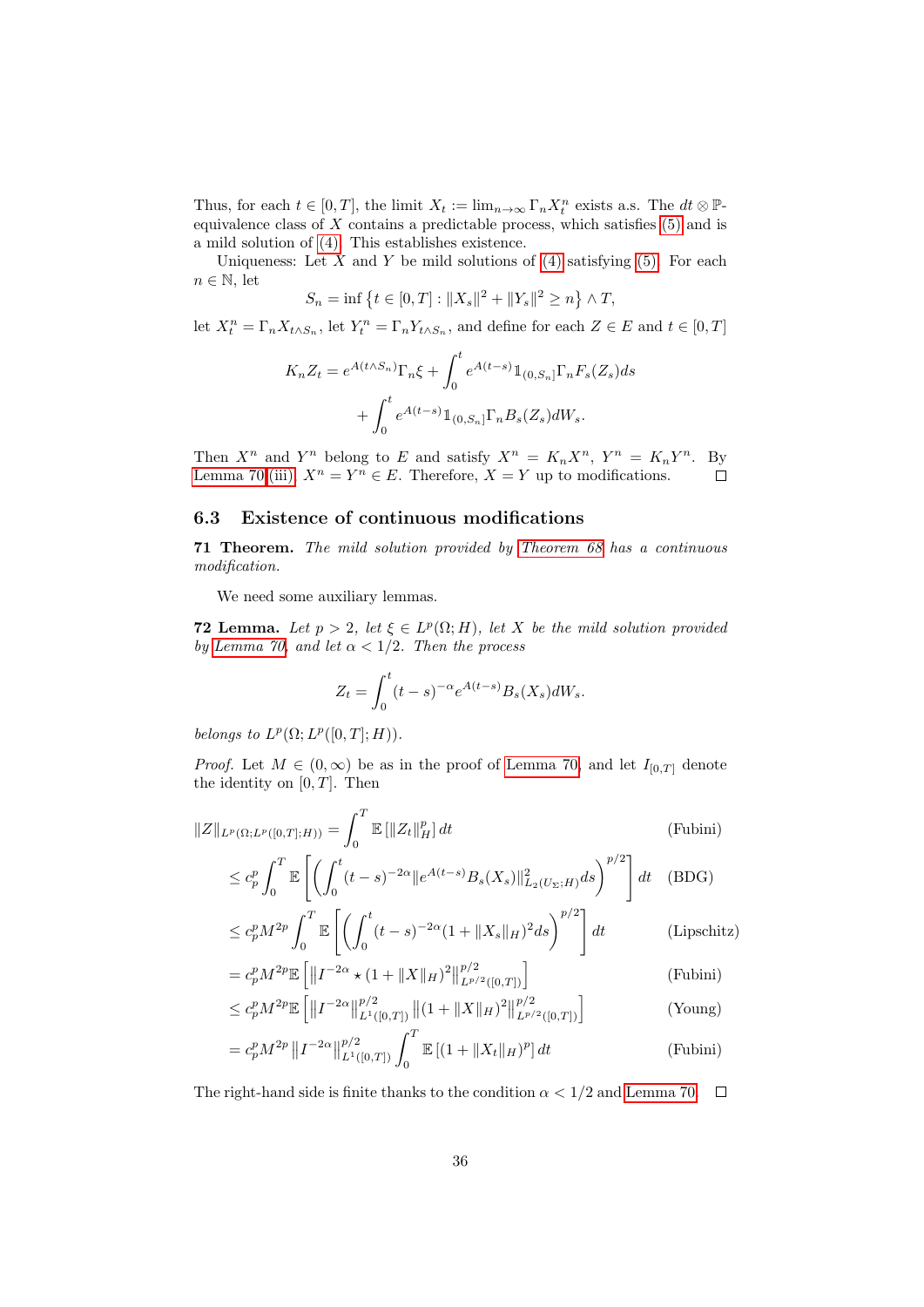<span id="page-36-0"></span>**73 Lemma.** For any  $p > 1$  and  $\alpha > 1/p$ ,

$$
(G_{\alpha}z)_t = \int_0^t (t-s)^{\alpha-1} e^{A(t-s)} z_s ds
$$

defines a bounded linear operator  $G_{\alpha}: L^p([0,T]; H) \to C([0,T]; H)$ .

*Proof.* Let q be such that  $1/p + 1/q = 1$ , and let  $I_{[0,T]}$  be the identity on  $[0,T]$ . For any  $t \in [0, T]$ ,

$$
\|(G_{\alpha}z)_{t}\|_{H} \leq M \int_{0}^{t} (t-s)^{\alpha-1} \|z_{s}\|_{H} ds \qquad \text{(Minkowski)}
$$

$$
\leq M \left\|I_{[0,T]}^{\alpha-1}\right\|_{L^{q}} \|z\|_{L^{p}([0,T];H)} \qquad \text{(Hölder)}
$$

and similarly, for any  $s, t \in [0, T]$ ,

$$
\|(G_{\alpha}z)_{s} - (G_{\alpha}z)_{t}\|_{H} = \left\|\int_{0}^{T} u^{\alpha-1}e^{Au}(\mathbb{1}_{[0,s]}(u)z_{s-u} - \mathbb{1}_{[0,t]}(u)z_{t-u})du\right\|_{H}
$$
  

$$
\leq M \left\|I_{[0,T]}^{\alpha-1}\right\|_{L^{q}} \|\mathbb{1}_{[0,s]}(u)z_{s-u} - \mathbb{1}_{[0,t]}(u)z_{t-u}\|_{L^{p}([0,T];H)}.
$$

This shows that  $G_{\alpha}z$  belongs to  $C([0,T];H)$  if z is continuous. By the density of continuous functions in  $L^p([0,T];H)$ , this holds for general z.  $\Box$ 

<span id="page-36-1"></span>**74 Lemma.** Let  $p > 2$ , assume that  $\xi \in L^p(\Omega; H)$ , let X be the mild solution provided by [Lemma 70,](#page-32-5) let  $\alpha \in (1/p, 1/2)$ , and let Z be as in [Lemma 72.](#page-35-1) Then the process

$$
\frac{\sin(\alpha \pi)}{\pi} G_{\alpha} Z
$$

is a continuous modification of the process

$$
\int_0^\cdot e^{A(\cdot-s)} B_s(X_s) dW_s.
$$

Proof. We use Euler's reflection formula for the Beta function, which states that for each  $0 \leq s \leq t$  and  $\alpha \in (0,1)$ ,

$$
\int_{s}^{t} (t-u)^{\alpha-1} (u-s)^{-\alpha} du = \int_{0}^{1} (1-u)^{\alpha-1} u^{-\alpha} du = \text{Beta}(\alpha, 1-\alpha) = \frac{\pi}{\sin(\alpha \pi)}.
$$

For each  $t \in [0, T]$ , assuming that we may apply the stochastic Fubini theorem,

$$
G_{\alpha}Z_t = \int_0^t (t-u)^{\alpha-1} e^{A(t-u)} \int_0^u (u-s)^{-\alpha} e^{A(u-s)} B_s(X_s) dW_s du
$$
  
= 
$$
\int_0^t \int_0^u (t-u)^{\alpha-1} (u-s)^{-\alpha} e^{A(t-s)} B_s(X_s) dW_s du
$$
  
= 
$$
\int_0^t \int_s^t (t-u)^{\alpha-1} (u-s)^{-\alpha} du e^{A(t-s)} B_s(X_s) dW_s = \frac{\pi}{\sin(\alpha \pi)} Y_t.
$$

To verify the condition of Fubini's theorem, we estimate

$$
\int_0^t \left\| s \mapsto (t-u)^{\alpha-1} e^{A(t-u)} (u-s)^{-\alpha} e^{A(u-s)} B_s(X_s) \right\|_{L^2([0,u];L_2(U_\Sigma;H))} du
$$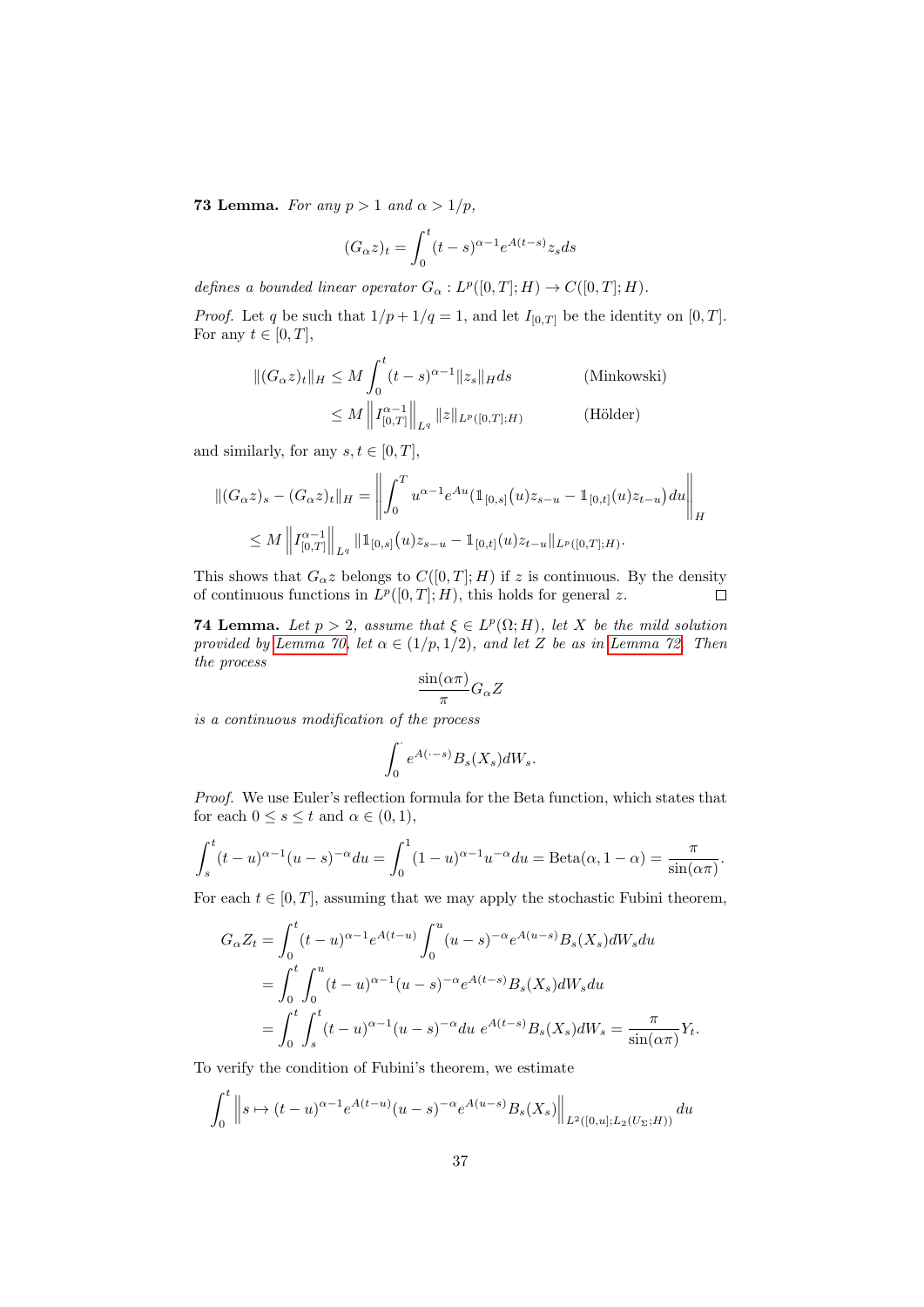$$
\leq M \int_0^t (t-u)^{\alpha-1} \|s \mapsto (u-s)^{-\alpha} e^{A(u-s)} B_s(X_s) \|_{L^2([0,u];L_2(U_\Sigma;H))} du
$$
  
=  $M \int_0^t (t-u)^{\alpha-1} \|Z_u\|_{L^2(\Omega;H))} du$  (Itō's isometry)  
 $\leq M \left\| I_{[0,T]}^{\alpha-1} \right\|_{L^q} \|Z\|_{L^p([0,t];L^2(\Omega;H))}$  (Lemma 73).

 $\Box$ 

The right-hand side is finite by Jensen's inequality and [Lemma 72.](#page-35-1)

*Proof of [Theorem 71.](#page-35-2)* For each  $n \in \mathbb{N}$ , let  $\Gamma_n = \mathbb{1}_{\|\xi\|_H \leq n}$ , and let  $X^n = \Gamma_n X$ . We saw in the proof of [Theorem 68](#page-31-1) that  $X^n$  is an E-valued solution (where E is defined with respect to some fixed  $p > 2$ ) of the truncated SPDE

$$
X_t^n = \Gamma_n e^{At} \xi + \int_0^t e^{A(t-s)} \Gamma_n F_s(X_s^m) ds + \int_0^t e^{A(t-s)} \Gamma_n B_s(X_s^m) dW_s.
$$

The Bochner integral is continuous by [Lemma 73,](#page-36-0) and the stochastic integral has a continuous modification by [Lemma 74.](#page-36-1) As this holds for each  $n \in \mathbb{N}$ , X has a continuous modification.  $\Box$ 

#### <span id="page-37-0"></span>6.4 Literature

[Theorem 68](#page-31-1) and the supporting [Lemma 70](#page-32-5) correspond to parts of [\[DZ14,](#page-56-1) Theorem 7.2 and 7.5]. [Section 6.3](#page-35-0) is taken from [\[DZ14\]](#page-56-1).

## <span id="page-37-1"></span>7 Heath–Jarrow–Morton equation

#### <span id="page-37-2"></span>7.1 Bond prices and interest rates

**75 Definition.** We denote time by  $t \in \mathbb{R}_+$ , time to maturity by  $x \in \mathbb{R}_+$ , and maturity by  $T = t + x$ , the price of zero-coupon bonds by  $P(t,T) = P_t(x)$ , the yields (or spot rate) by  $Y(t,T) = Y_t(x)$ , the instantaneous forward rate by  $f(t,T) = f_t(x)$ , the short rate by  $r_t = f_t(0)$ , and the bank account by  $B_t = \exp(\int_0^t r_s ds)$ . The following fundamental relation holds:

$$
P(t,T) = \exp(-(T-t)Y(t,T)) = \exp\left(-\int_t^T f(t,s)ds\right).
$$

76 Remark. The Euro-Area yield curves are public and can be viewed at <http://ecb.europa.edu/stats/money/yc/>.

#### <span id="page-37-3"></span>7.2 Existence and uniqueness

<span id="page-37-4"></span>77 Setting. We want to analyze the equation

$$
df_t = (Af_t(x) + \alpha_t(f))dt + \sigma_t(f)dW_t
$$

subject to the following assumptions:

<span id="page-37-5"></span>(i)  $(\Omega, \mathcal{F}, \mathbb{P}, (\mathcal{F}_t)_{t \in \mathbb{R}_+})$  is a stochastic basis, U is a separable Hilbert space, and W is an  $I_U$ -cylindrical Brownian motion on U with respect to  $(\mathcal{F}_t)$ .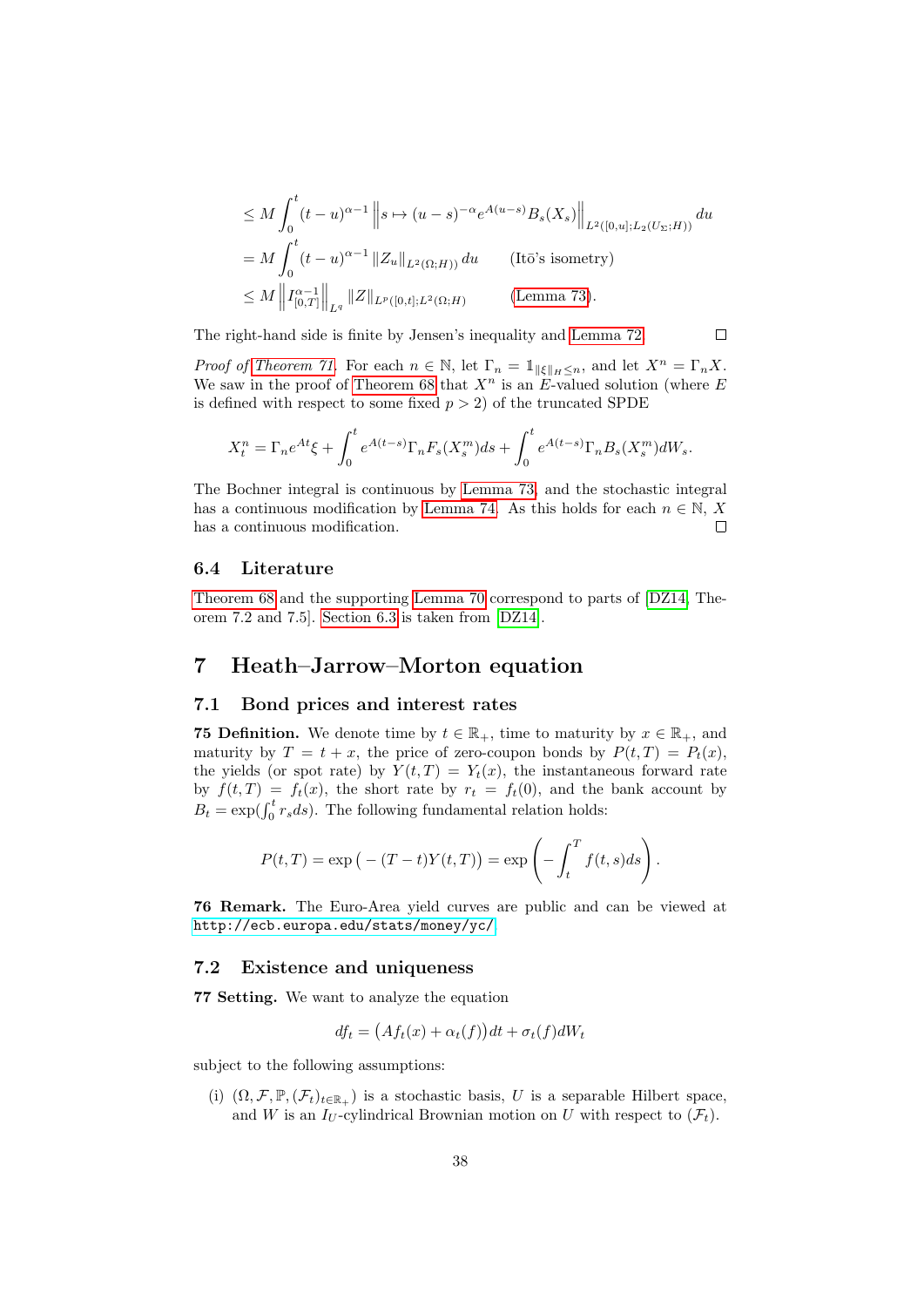<span id="page-38-1"></span>(ii) H is a separable Hilbert space consisting of continuous functions  $\mathbb{R}_+ \to \mathbb{R}$ such that point evaluations

$$
\delta_x: H \to \mathbb{R}, f \mapsto f(x)
$$

are continuous for all  $x \in \mathbb{R}_+$ .

- <span id="page-38-2"></span>(iii) For each  $f \in H$  and  $t \in \mathbb{R}_+$ , the function  $S_t f := f(t+)$  belongs to H, and  $S: \mathbb{R}_+ \to L(H)$  is a strongly continuous semigroup on H. The generator of S is denoted by A.
- (iv) There is a linear subspace  $H_0$  of H such that the following mapping is sounded bilinear:

$$
m: H_0 \times H_0 \to H, \qquad m(f, g)(x) = f(x) \int_0^x g(y) dy.
$$

(v) The functions

$$
\lambda: \mathbb{R}_+ \times \Omega \times H \to U, \qquad \sigma: \mathbb{R}_+ \times \Omega \times H \to L_2(U;H)
$$

are  $\mathcal{P} \otimes \mathcal{B}(H)$ -measurable, and

$$
\alpha: \mathbb{R}_+ \times \Omega \times H \to H
$$

is given by

$$
\alpha_t(f) = \text{Tr}\left(m(\sigma_t(f), \sigma_t(f))\right) + \sigma_t(f)\lambda_t(f).
$$

**78 Remark.** The trace in the definition of  $\alpha$  is well-defined because

$$
\operatorname{Tr}\left(m(\sigma_t(f), \sigma_t(f))\right) = \sum_{n=1}^{\infty} \left\| (m(\sigma_t(f)e_n, \sigma_t(f)e_n) \right\|_H
$$
  

$$
\leq \|m\|_{L(H_0, H_0; H} \|\sigma_t(f)\|_{L_2(U; H_0}^2).
$$

<span id="page-38-0"></span>**79 Theorem.** Assume that [Setting 77](#page-37-4) holds, let  $\sigma$  be bounded, let  $\sigma$  and  $\lambda$  be Lipschitz in f, and let  $f_0 \in L^0(\mathcal{F}_0; H)$ . Then there is an up to modifications unique predictable process  $f : \mathbb{R}_+ \times \Omega \to H$  which satisfies for each  $t \in \mathbb{R}_+$  that

$$
f_t = S_t f_0 + \int_0^t S_{t-s} \alpha_s(f_s) ds + \int_0^t S_{t-s} \sigma_s dW_s
$$

and

$$
\mathbb{P}\left[\forall t \in \mathbb{R}_+ : \int_0^t \|f_s\|_H^2 ds < \infty\right] = 1.
$$

*Proof.* For each  $f, g \in H$  set

$$
\alpha_t(f,g) = \text{Tr}\left(m(\sigma_t(f), \sigma_t(g))\right) + \sigma_t(f)\lambda_t(g)
$$

and observe that

$$
\|\alpha_t(f) - \alpha_t(g)\|_H = \frac{1}{2}\|\alpha_t(f - g, f + g) + \alpha_t(f + g, f - g)\|_H
$$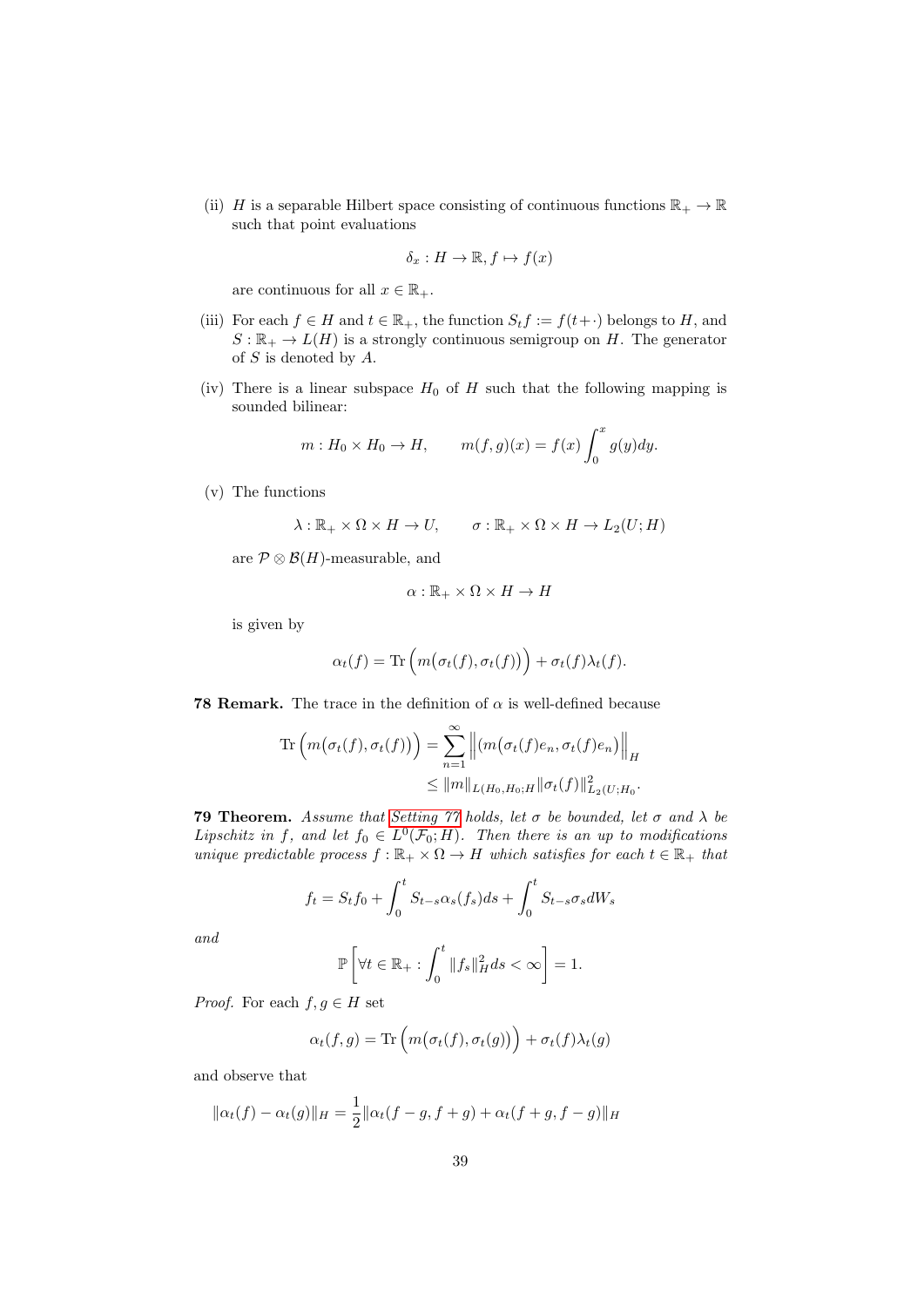$$
\leq ||m||_{L(H_0, H_0; H} ||\sigma_t(f - g)||_{L_2(U; H_0)} ||\sigma_t(f + g)||_{L_2(U; H_0)}
$$
  
+ 
$$
\frac{1}{2} ||\sigma_t(f - g)||_{L_2(U; H_0)} ||\lambda_t(f + g)||_U
$$
  
+ 
$$
\frac{1}{2} ||\sigma_t(f + g)||_{L_2(U; H_0)} ||\lambda_t(f - g)||_U
$$
  

$$
\leq C||f - g||_H
$$

for some constant  $C \in \mathbb{R}_+$  which does not depend on f, g. Thus,  $\alpha$  and  $\sigma$  are Lipschitz continuous, and the result follows from [Theorem 68.](#page-31-1)  $\Box$ 

## <span id="page-39-0"></span>7.3 Absence of arbitrage

- **80 Definition.** (i) A probability measure  $\mathbb{Q}$  on  $\bigcup_{t\in\mathbb{R}_+} \mathcal{F}_t$  is called a local martingale measure if for every  $T \in \mathbb{R}_+$  the process  $(B_t^{-1}P(t,T))_{t \in [0,T]}$  is a P-local martingale.
- (ii) An interest rate model is called free of arbitrage if there exists a local martingale measure  $\mathbb Q$  on  $\bigcup_{t\in\mathbb{R}_+} \mathcal F_t$  which is equivalent to  $\mathbb P$  on  $\mathcal F_t$  for every  $t \in \mathbb{R}_+$ .

81 Theorem. Let  $\mathbb P$  and f be as in [Theorem 79.](#page-38-0) Then  $\mathbb P$  is a local martingale measure if and only if  $\sigma_t(f)\lambda_t(f)$  vanishes  $dt \otimes \mathbb{P}\text{-almost surely.}$ 

Proof. As a first step we show that the theorem holds under the additional assumption that  $f_0 \in L^2(\mathcal{F}_0; H)$ . For each  $T \in \mathbb{R}_+$  and  $f \in H$  let

$$
I_T f = \int_0^T f(x) dx.
$$

Then  $I_T: H \to \mathbb{R}$  is continuous because

$$
|I_Tf| \leq |T| \sup_{x \in [0,T]} |f(x)| \leq |T| \sup_{x \in [0,T]} \|\delta_x\|_{H^*} \|f\|_H
$$

and  $\sup_{x \in [0,T]} ||\delta_x||_{H^*} < \infty$  by the Banach-Steinhaus theorem. Therefore,

$$
- \log P(t,T) = \int_0^{T-t} f_t(x)dx = I_{T-t}f_t
$$
  
=  $I_{T-t}S_tf_0 + \int_0^t I_{T-t}S_{t-s}\alpha_s(f_s)ds + \int_0^t I_{T-t}S_{t-s}\sigma_s(f_s)dW_s$   
=  $(I_T - I_t)f_0 + \int_0^t (I_{T-s} - I_{t-s})\alpha_s(f_s)ds + \int_0^t (I_{T-s} - I_{t-s})\sigma_s(f_s)dW_s$   
=  $I_Tf_0 + \int_0^t I_{T-s}\alpha_s(f_s)ds + \int_0^t I_{T-s}\sigma_s(f_s)dW_s$   
-  $I_tf_0 - \int_0^t \int_s^t \delta_{u-s}\alpha_s(f_s)duds - \int_0^t \int_s^t \delta_{u-s}\sigma_s(f_s)dudW_s.$ 

To verify that we may apply Fubini's theorem to the last two integrals, note that the solution f lies in the space E of [Lemma 70](#page-32-5) with  $p = 2$ . Thus, letting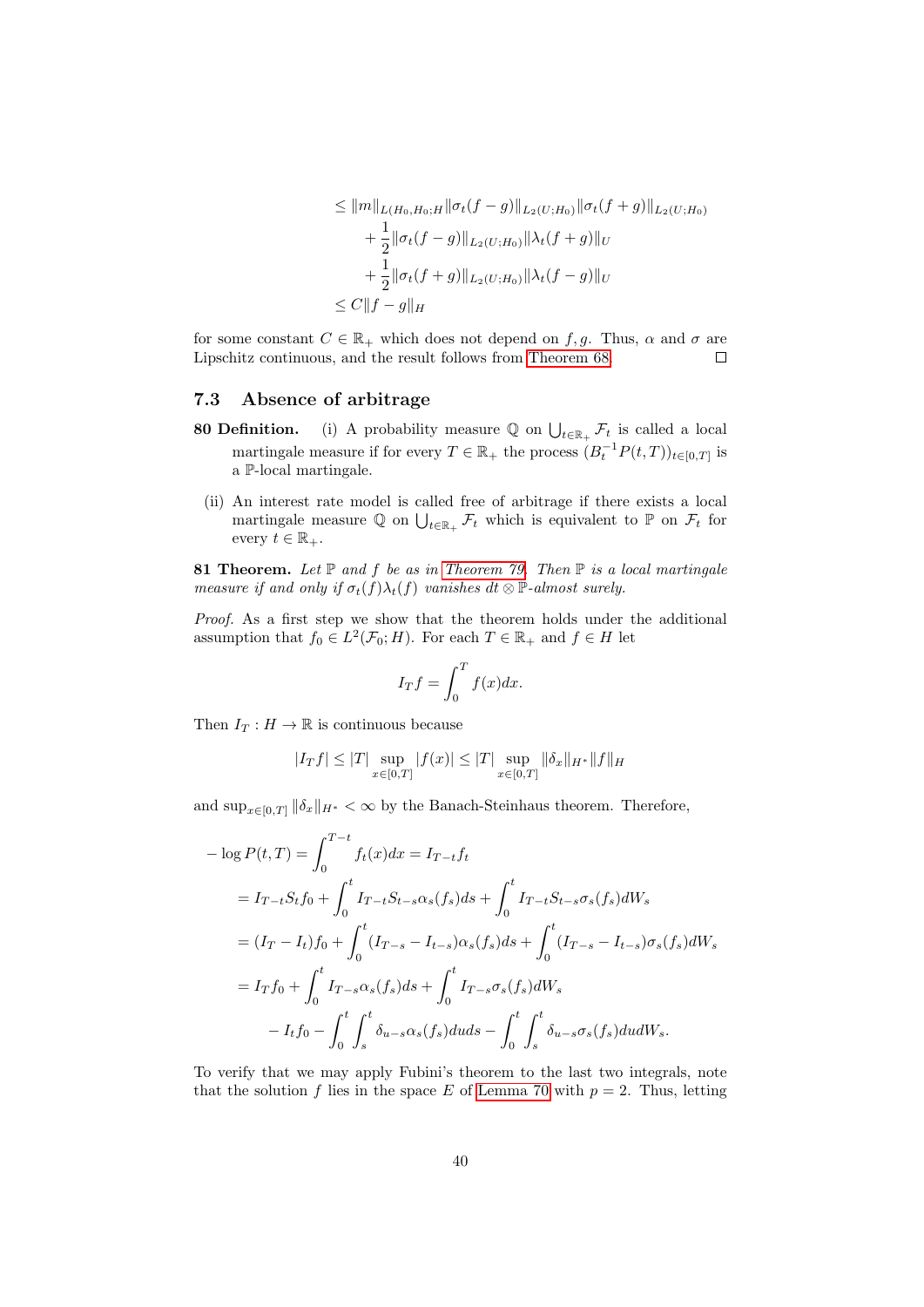$|\alpha|_{\text{Lip}}$  and  $|\sigma|_{\text{Lip}}$  denote the Lipschitz constants of  $\alpha$  and  $\sigma$  with respect to f, we have

$$
\mathbb{E}\left[\int_0^t \int_0^u |\delta_{u-s}\alpha_s(f_s)| ds du\right] \leq t^2 \sup_{x \in [0,t]} \|\delta_x\|_{H^*} |\alpha|_{\text{Lip}} \|f\|_E < \infty
$$

and

$$
\mathbb{E}\left[\int_0^t \left(\int_0^u \|\delta_{u-s}\sigma_s(f_s)\|_{L_2(U;\mathbb{R})}^2 ds\right)^{1/2} du\right]
$$
  
\n
$$
\leq \int_0^t \left(\int_0^u \mathbb{E}\left[\|\delta_{u-s}\sigma_s(f_s)\|_{L_2(U;\mathbb{R})}^2\right] ds\right)^{1/2} du
$$
  
\n
$$
\leq t^{3/2} \sup_{x \in [0,t]} \|\delta_x\|_{H^*} |\sigma|_{\text{Lip}} \|f\|_E < \infty.
$$

Therefore, we can apply Fubini's theorem and get

$$
-\log P(t,T) = I_T f_0 + \int_0^t I_{T-s} \alpha_s(f_s) ds + \int_0^t I_{T-s} \sigma_s(f_s) dW_s
$$
  

$$
-I_t f_0 - \int_0^t \int_0^u \delta_{u-s} \alpha_s(f_s) ds du - \int_0^t \int_0^u \delta_{u-s} \sigma_s(f_s) dW_s du
$$
  

$$
= I_T f_0 + \int_0^t I_{T-s} \alpha_s(f_s) ds + \int_0^t I_{T-s} \sigma_s(f_s) dW_s
$$
  

$$
- \int_0^t \delta_0 \left( S_u f_0 + \int_0^u S_{u-s} \alpha_s(f_s) ds + \int_0^u S_{u-s} \sigma_s(f_s) dW_s \right) du
$$
  

$$
= I_T f_0 + \int_0^t I_{T-s} \alpha_s(f_s) ds + \int_0^t I_{T-s} \sigma_s(f_s) dW_s - \int_0^t r_u du.
$$

By Itō's formula, the processes  $P(t,T)$  and  $\tilde{P}(t,T) := B_t^{-1} P(t,T)$  satisfy

$$
P(t,T) = \exp\left(-I_Tf_0 - \int_0^t I_{T-s}\alpha_s(f_s)ds - \int_0^t I_{T-s}\sigma_s(f_s)dW_s + \int_0^t r_udu\right)
$$
  
=  $P(0,T) - \int_0^t P(s,T)I_{T-s}\sigma_s(f_s)dW_s$   
+  $\int_0^t P(s,T)\left(r_s - I_{T-s}\alpha_s(f_s) + \frac{1}{2}\operatorname{Tr}\left(I_{T-s}\sigma_s(f_s), I_{T-s}\sigma_s(f_s)\right)\right)ds,$ 

and

$$
\tilde{P}(t,T) = \tilde{P}(0,T) - \int_0^t \tilde{P}(s,T)I_{T-s}\sigma_s(f_s)dW_s
$$
  
+ 
$$
\int_0^t \tilde{P}(s,T) \left(-I_{T-s}\alpha_s(f_s) + \frac{1}{2}\operatorname{Tr}\left(I_{T-s}\sigma_s(f_s), I_{T-s}\sigma_s(f_s)\right)\right)ds.
$$

For each  $g\in H$  one has

$$
m(g,g)(x) = g(x) \int_0^x g(y) dy = \frac{d}{dx} \frac{1}{2} \left( \int_0^x g(y) dy \right)^2,
$$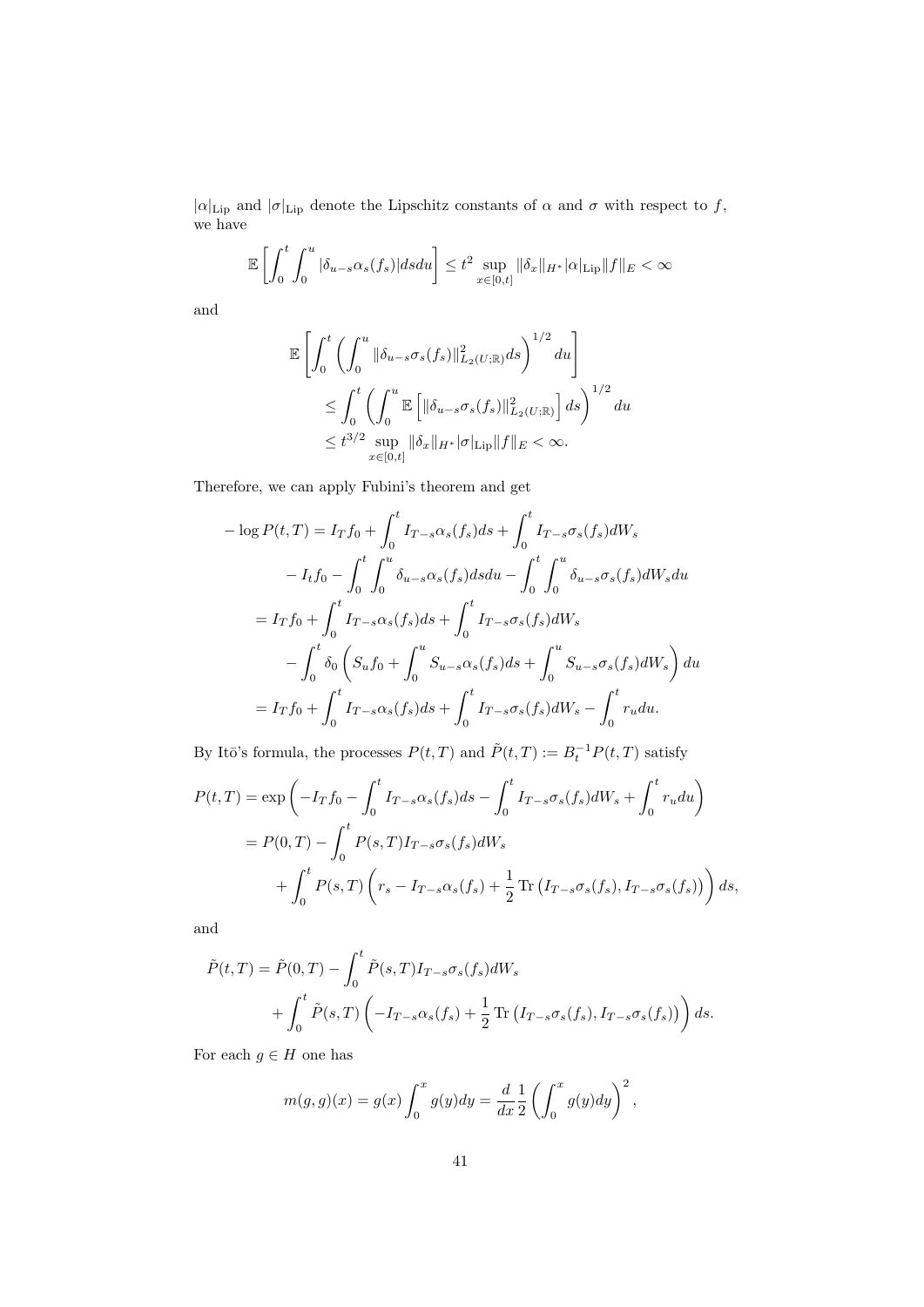which implies that

$$
I_{T-s} \operatorname{Tr} \left( m(\sigma_s(f_s), \sigma_s(f_s)) \right) = \frac{1}{2} \operatorname{Tr} \left( I_{T-s} \sigma_s(f_s), I_{T-s} \sigma_s(f_s) \right).
$$

Therefore, by the definition of  $\alpha$ ,

<span id="page-41-1"></span>
$$
\tilde{P}(t,T) = \tilde{P}(0,T) - \int_0^t \tilde{P}(s,T)I_{T-s}\sigma_s(f_s)\lambda_s ds - \int_0^t \tilde{P}(s,T)I_{T-s}\sigma_s(f_s)dW_s
$$
  
=  $\tilde{P}(0,T)\mathcal{E}\left(\int_0^{\cdot} I_{T-s}\sigma_s(f_s)(dW_s - \lambda_s ds)\right)_t,$  (9)

where  $\mathcal E$  denotes the stochastic exponential. This process is a local martingale for each T if and only if for each  $T \in \mathbb{R}_+$  the following is a  $dt \otimes \mathbb{P}$ -null set:

$$
\{(t,\omega)\in[0,T]\times\Omega: I_{T-t}\sigma_t(f_t)\lambda_t\neq 0\}.
$$

Differentiation with respect to T shows that this is equivalent to  $\sigma_t(f_t)\lambda_t$  vanishing  $dt \otimes \mathbb{P}$ -almost surely. This establishes the theorem under the assumption that  $f_0 \in L^2(\mathcal{F}_0; H)$ . The general case follows using the localization technique in the existence proof of [Lemma 70.](#page-32-5)  $\Box$ 

82 Corollary. Let  $P$  and  $f$  be as in [Theorem 79,](#page-38-0) and assume that for each  $t \in \mathbb{R}_+$ 

$$
\mathbb{E}\left[\exp\left(-\frac{1}{2}\int_0^t \|\lambda_s(f_s)\|_U^2 ds + \int_0^t \langle \lambda_s(f_s), \cdot \rangle_U dW_s\right)\right] = 1.
$$

Then the bond market is free of arbitrage.

*Proof.* Let  $\mathbb{Q}$  be the probability measure on  $\bigcup_{t\in\mathbb{R}_+} \mathcal{F}_t$  which satisfies for each  $t \in \mathbb{R}_+$  that

$$
\frac{d\mathbb{Q}|_{\mathcal{F}_t}}{d\mathbb{P}|_{\mathcal{F}_t}} = \exp\left(-\frac{1}{2}\int_0^t \|\lambda_s(f_s)\|_{U}^2 ds + \int_0^t \langle \lambda_s(f_s), \cdot \rangle_{U} dW_s\right).
$$

By Girsanov's theorem, the process  $W_t - \int_0^t \lambda_s ds$  is a Brownian motion under  $\mathbb{Q}$ . It follows from [\(9\)](#page-41-1) that the discounted bond prices are local martingales under Q. Thus, Q is an equivalent local martingale measure, and the bond market is free of arbitrage.  $\Box$ 

#### <span id="page-41-0"></span>7.4 Examples

The following lemma shows that the presence of the shift semigroup in the HJM equation is due to the parametrization of forward rates as functions of time to maturity  $x$  instead of maturity  $T$ . Moreover, it shows how mild solutions of the HJM equation can be constructed forward rate processes which are defined pointwise for every maturity T.

<span id="page-41-2"></span>**83 Lemma.** Let [Setting 77](#page-37-4)[.\(i\)](#page-37-5) be in place. For every  $T \in \mathbb{R}_+$  let

$$
\alpha(\cdot,T):[0,T]\times\Omega\to\mathbb{R},\qquad \sigma(\cdot,T):[0,T]\times\Omega\to L_2(U;\mathbb{R})
$$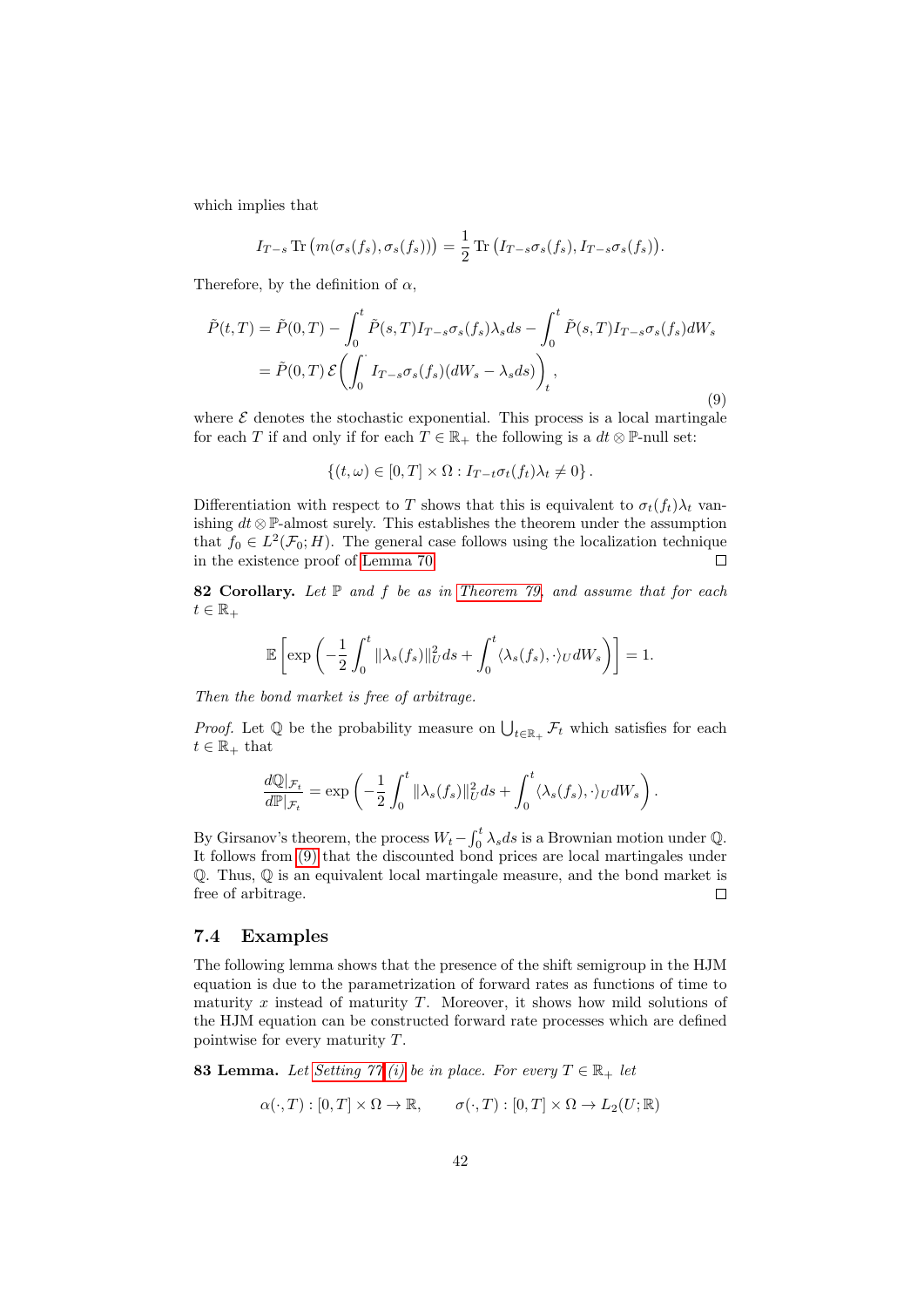be predictable processes such that

$$
\int_0^T |\alpha(s,T)|ds < \infty, \qquad \int_0^T \|\sigma(s,T)\|_{L_2(U;\mathbb{R})}^2 ds < \infty.
$$

Then the following statements hold:

(i) The equation

$$
f(t,T) = f(0,T) + \int_0^t \alpha(s,T)ds + \int_0^t \sigma(s,T)dW_s,
$$

holds for every  $t \in [0, T]$  and every  $T \in \mathbb{R}_+$  if and only if the equation

$$
f_t(x) = S_t f_0(x) + \int_0^t S_{t-s} \alpha_s(x) ds + \int_0^t S_{t-s} \sigma_s(x) dW_s
$$

holds for every  $t, x \in \mathbb{R}_+$ , where S is the shift semigroup on functions  $\mathbb{R}_+ \to \mathbb{R}$  and where

$$
f_t(x) = f(t, t + x),
$$
  $\alpha_t(x) = \alpha(t, t + x),$   $\sigma_t(x) = \sigma(t, t + x).$ 

[\(ii\)](#page-38-1) If additionally Setting  $77.(\text{ii})-(\text{iii})$  holds, if there are predictable processes

 $f: \mathbb{R}_+ \times \Omega \to H$ ,  $\alpha: \mathbb{R}_+ \times \Omega \to H$ ,  $\sigma: \mathbb{R}_+ \times \Omega \to L_2(U;H)$ 

such that for every  $x \in \mathbb{R}_+$ ,

$$
f_t(x) = \delta_x f_t
$$
,  $\alpha_t(x) = \delta_x \alpha_t$ ,  $\sigma_t(x) = \delta_x \sigma_t$ ,

and if for every  $t \in \mathbb{R}_+$ ,

$$
\int_0^t \|\alpha_s\|_H ds < \infty, \qquad \int_0^t \|\sigma_s\|_{L_2(U;H)}^2 ds < \infty,
$$

then f is a mild solution of the HJM equation on H.

Proof. See exercises or [\[Fil01,](#page-56-11) Sections 4.1 and 4.2].

 $\Box$ 

The following is a common choice of a Hilbert space containing the forward rate curves.

<span id="page-42-0"></span>**84 Lemma.** Let  $\alpha > 3$ , and let

$$
H = \left\{ f \in H^1_{\text{loc}} : ||f||_H < \infty \right\},\
$$

where

$$
||f||_H^2 = |f(0)|^2 + \int_0^\infty |f'(x)|^2 w(x) dx, \qquad w(x) = (1+x)^\alpha.
$$

Then  $H$  satisfies Setting  $77.(ii)-(iii)$  $77.(ii)-(iii)$  $77.(ii)-(iii)$ .

Proof. See exercises or [\[Fil01,](#page-56-11) Theorem 5.1.1 and Example 5.1.2].

 $\Box$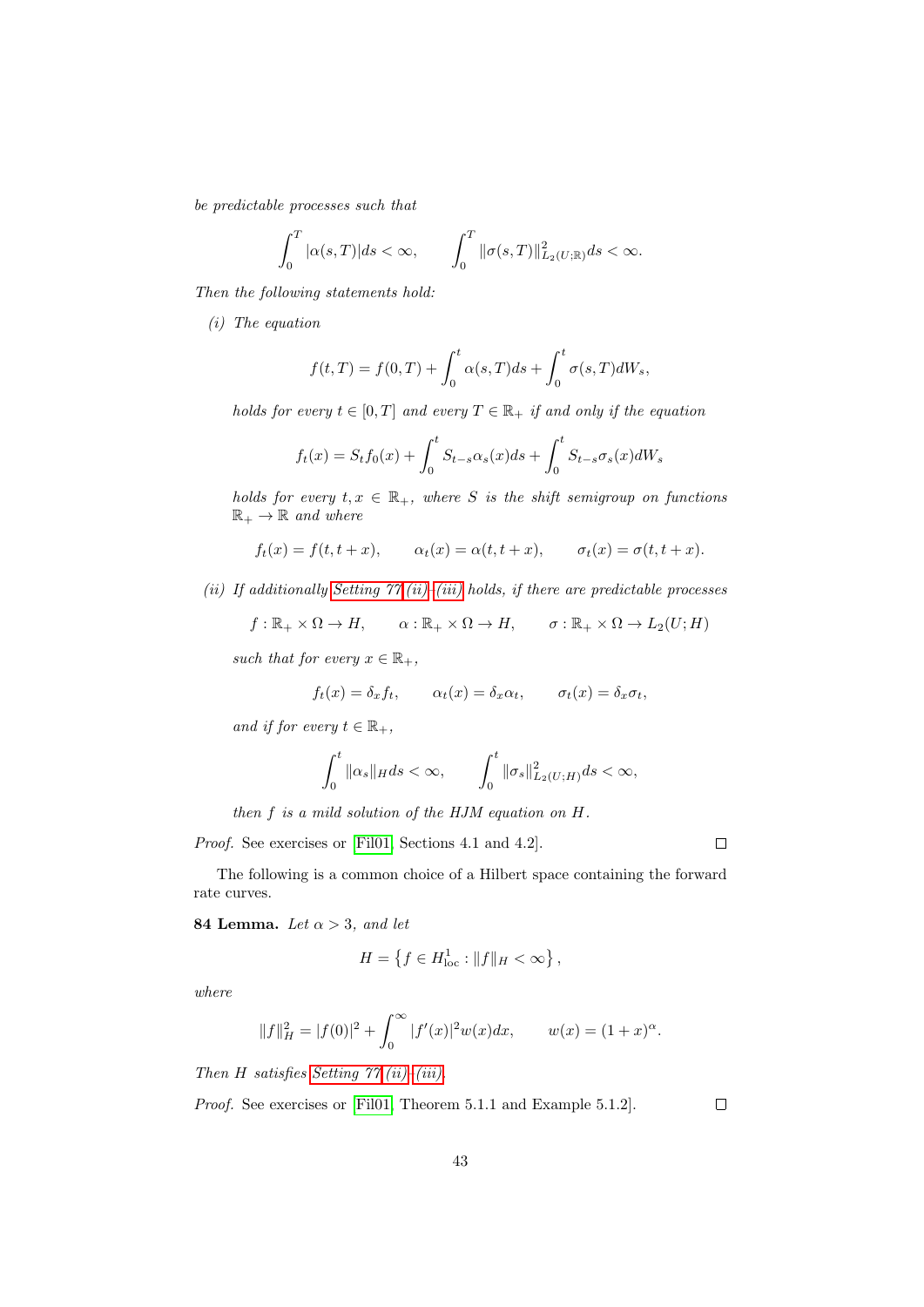<span id="page-43-3"></span>**85 Lemma.** Let H be as in [Lemma 84,](#page-42-0) let  $\theta \in H$ , let  $\beta < 0$ , let  $a > 0$ , let  $U = \mathbb{R}$ , let W be I<sub>U</sub>-Brownian motion, let  $(r_t)_{t \in \mathbb{R}_+}$  be the unique solution of

$$
dr_t = (\theta(t) + \beta r_t)dt + \sqrt{a}dW_t,
$$
\n(10)

and define for each  $t, x \in \mathbb{R}_+$ 

$$
P_t(x) = \mathbb{E}\left[\exp\left(-\int_t^{t+x} r(s)ds\right) \middle| \mathcal{F}(t)\right],
$$
  

$$
f_t(x) = -\frac{d}{dx}\log P_t(x).
$$

Then f is the unique mild solution of the HJM equation with  $\lambda = 0$  and

$$
\sigma_t(f)(u)(x) = \sqrt{a}e^{\beta x}u, \qquad t \in \mathbb{R}_+, f \in H, u \in U, x \in \mathbb{R}_+.
$$

Proof. See exercises or [\[Fil09,](#page-56-12) Section 5.4.1] and [Lemma 83.](#page-41-2)

**86 Lemma.** Let H be as in [Lemma 84,](#page-42-0) let  $\theta \in H$  satisfy  $\theta(x) \geq 0$  for each  $x \in \mathbb{R}_+$ , let  $\beta < 0$ , let  $\alpha > 0$ , let  $U = \mathbb{R}$ , let W be  $I_U$ -Brownian motion, let  $(r_t)_{t \in \mathbb{R}_+}$  be the unique solution of

$$
dr_t = (\theta(t) + \beta r_t)dt + \sqrt{\alpha r_t}dW_t,
$$
\n(11)

and define  $P_t(x)$  and  $f_t(x)$  as in [Lemma 85.](#page-43-3) Then f is a mild solution of the HJM equation with  $\lambda = 0$  and

$$
\sigma_t(f)(u)(x) = -\sqrt{\alpha f(0)} \Psi'(x)u, \qquad t \in \mathbb{R}_+, f \in H, u \in U, x \in \mathbb{R}_+,
$$

where for each  $x \in \mathbb{R}_+$ ,

$$
\Psi(x) = \frac{-2(e^{\gamma x} - 1)}{\gamma(e^{\gamma x} + 1) - \beta(e^{\gamma x} - 1)}, \qquad \gamma = \sqrt{\beta^2 + 2\alpha}.
$$

Proof. See exercises or [\[Fil09,](#page-56-12) Section 5.4.2] and [Lemma 83.](#page-41-2)

## $\Box$

#### <span id="page-43-0"></span>7.5 Literature

This section is similar to [\[CT07,](#page-56-13) Chapter 6] and [\[Fil01,](#page-56-11) Chapters 4 and 5]. Further information can be found in the textbook [\[Fil09\]](#page-56-12) and in the extensive monograph [\[BM07\]](#page-55-2).

## <span id="page-43-1"></span>8 Stochastic evolution equations with unbounded coefficients

#### <span id="page-43-2"></span>8.1 Interpolation spaces

<span id="page-43-4"></span>87 Definition. Let H be a Hilbert space, let  $A : D(A) \subseteq H \rightarrow H$  be a symmetric diagonal linear operator with inf  $\sigma_P(A) > 0$ .

 $\Box$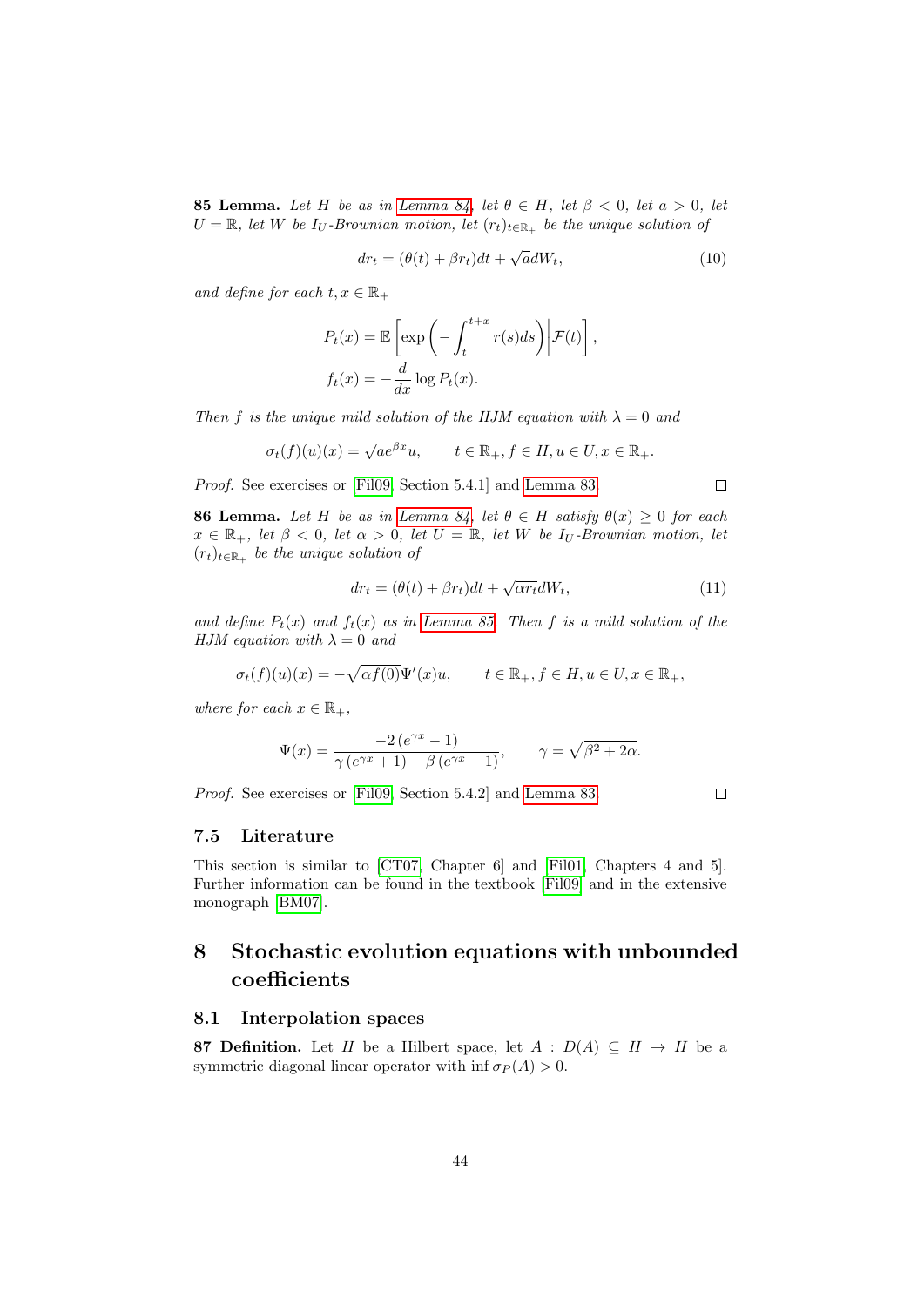(i) For each  $r \geq 0$ ,  $A^r : D(A^r) \subseteq H \longrightarrow H$  is the linear operator which is defined on

$$
D(A^r) = \left\{ v \in H : \sum_{\lambda \in \sigma_P(A)} \left\| \lambda^r P_{\ker(\lambda - A)}(v) \right\|_H^2 < \infty \right\},\,
$$

and which satisfies for each  $v \in D(A^r)$  that

$$
A^r v = \sum_{\lambda \in \sigma_P(A)} P_{\ker(\lambda - A)}(v).
$$

(ii) A family of interpolation spaces associated to A is a family  $(H_r)_{r \in \mathbb{R}}$  of Hilbert spaces such that for all  $q \geq 0$ , all  $r \geq s$ , and all  $v \in H_r$ ,  $H_q =$  $D(A^q), H_r \subseteq H_s \subseteq \overline{H_r}^{H_s}$ , and  $||v||_{H_r} = ||A^{r-s}v||_{H_s}$ .

### 88 Remark.

- Interpolation spaces as in [Definition 87](#page-43-4) exist and are unique [\[Jen15,](#page-56-14) Theorem 3.5.24].
- For each  $r \in \mathbb{R}$  the scalar product  $\langle \cdot, \cdot \rangle_H$  admits an extension to a nondegenerate continuous bilinear form  $H_r \times H_{-r} \to \mathbb{R}$ .
- Interpolation spaces for more general operators are defined in [\[EN99,](#page-56-15) Section 2.5].

## <span id="page-44-0"></span>8.2 Smoothing effect of the semigroup

<span id="page-44-3"></span>**89 Lemma.** Let H be a Hilbert space, let  $A: D(A) \subseteq H \rightarrow H$  be a symmetric diagonal linear operator with  $\sup \sigma_P(A) < 0$ . Then

- <span id="page-44-1"></span> $(i)$  A is the generator of a strongly continuous semigroup, and
- <span id="page-44-2"></span>(ii) For each  $r > 0$  it holds that

$$
\sup_{t\in[0,\infty)}\left\|(-tA)^re^{At}\right\|_{L(H)}\leq\left(\frac{r}{e}\right)^r<\infty.
$$

*Proof.* [\(i\):](#page-44-1) As A is diagonal, there is an orthonormal basis  $\mathbb B$  of H and a function  $\lambda : \mathbb{B} \to \mathbb{R}$  such that for each  $v \in D(A)$ ,

$$
Av = \sum_{b \in \mathbb{B}} e^{\lambda_b t} \langle b, v \rangle_H b.
$$

The assumption that  $\sup \sigma_P(A) < 0$  ensures that the following function is welldefined,

$$
S : [0, \infty) \to L(H), \qquad S_t v = \sum_{b \in \mathbb{B}} e^{\lambda_b t} \langle b, v \rangle_H b.
$$

S is a semigroup because for each  $s, t \geq 0$  and  $v \in H$ ,

$$
S_s S_t v = S_s \left( \sum_{b \in \mathbb{B}} e^{\lambda_b t} \langle b, v \rangle_H b \right) = \sum_{b \in \mathbb{B}} e^{\lambda_b t} \langle b, v \rangle_H S_s b
$$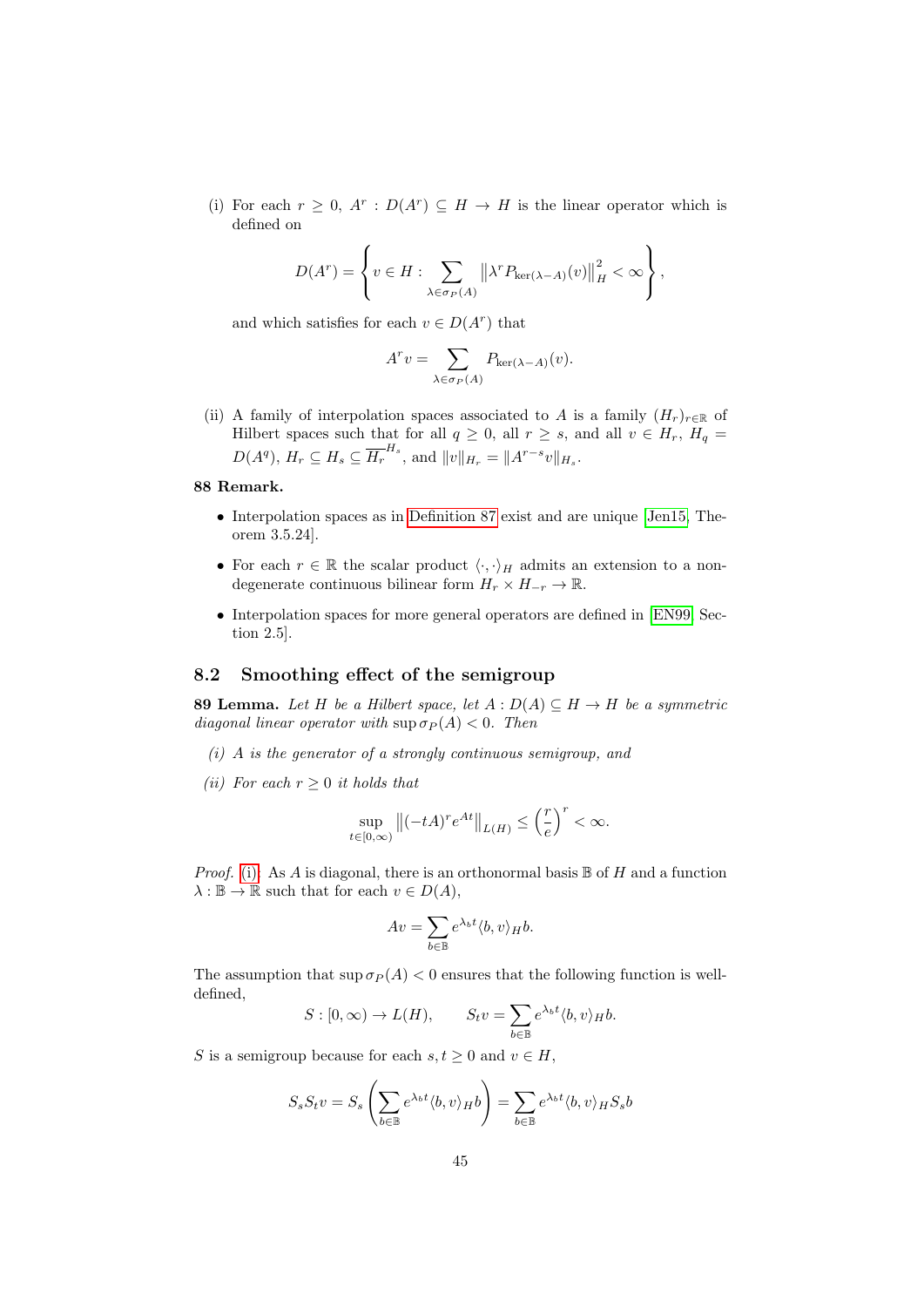$$
= \sum_{b \in \mathbb{B}} e^{\lambda_b t} \langle b, v \rangle_H e^{\lambda_b s} b = S_{s+t} v,
$$

and S is strongly continuous because one has for each  $v \in H$  by the dominated convergence theorem that

$$
\lim_{t \searrow 0} ||S_t v - v||_H^2 = \lim_{t \searrow 0} \left\| \sum_{b \in \mathbb{B}} \left( e^{\lambda_b t} - 1 \right) \langle b, v \rangle_H b \right\|_H^2
$$

$$
= \lim_{t \searrow 0} \sum_{b \in \mathbb{B}} \left| e^{\lambda_b t} - 1 \right|^2 \left| \langle b, v \rangle_H \right|^2 = 0.
$$

The generator of S is an extension of A because for each  $v \in D(A)$ , by the dominated convergence theorem,

$$
\lim_{t \searrow 0} \left\| \frac{S_t v - v}{t} - Av \right\|_H^2 = \lim_{t \searrow 0} \left\| \sum_{b \in \mathbb{B}} \left( \frac{e^{\lambda_b t} - 1}{t} - \lambda_b \right) \langle b, v \rangle_H b \right\|_H^2
$$

$$
= \lim_{t \searrow 0} \sum_{b \in \mathbb{B}} \left| \frac{e^{\lambda_b t} - 1}{t} - \lambda_b \right|^2 \left| \langle b, v \rangle_H \right|^2 = 0.
$$

Conversely,  $A$  extends the generator of  $S$ : if  $v$  belongs to the domain of the generator of S, there exists  $w \in H$  such that

$$
0 = \lim_{t \searrow 0} \left\| \frac{S_t v - v}{t} - w \right\|^2 = \lim_{t \searrow 0} \sum_{b \in \mathbb{B}} \left| \frac{e^{\lambda_b t} - 1}{t} \langle b, v \rangle_H - \langle b, w \rangle_H \right|^2,
$$

which implies that  $\langle b, w \rangle_H = \lambda_b \langle b, v \rangle_H$  and

$$
\sum_{b\in\mathbb{B}}|\lambda_b|^2\left|\langle b,v\rangle_H\right|^2=\sum_{b\in\mathbb{B}}\left|\langle b,w\rangle_H\right|^2<\infty,
$$

and therefore  $v \in D(A)$  and  $w = Av$ . Therefore, the generator of S equals A. [\(ii\):](#page-44-2) For each  $r, t \geq 0$  one has

$$
\left\|(-tA)^re^{At}\right\|_{L(H)} = \sup_{b \in \mathbb{B}} \left|(-t\lambda_b)^re^{\lambda_b t}\right| \le \sup_{x \in (0,\infty)} \left|x^re^{-x}\right| \le \left(\frac{r}{e}\right)^r < \infty. \quad \Box
$$

#### <span id="page-45-0"></span>8.3 Existence and uniqueness

<span id="page-45-1"></span>90 Setting. We want to analyze the equation

$$
dX_t = (AX_t + F(X_t))dt + B(X_t)dW_t
$$

subject to the following assumptions:

- (i)  $T \in [0, \infty)$ ,  $(\Omega, \mathcal{F}, \mathbb{P}, (\mathcal{F}_t)_{t \in [0, T]})$  is a stochastic basis, U is a separable Hilbert space, and  $(W_t)_{t \in [0,T]}$  is an  $I_U$ -cylindrical Brownian motion on U with respect to  $(\mathcal{F}_t)_{t\in[0,T]}.$
- (ii) H is a separable Hilbert space,  $A : D(A) \subseteq H \rightarrow H$  is a symmetric diagonal linear operator with  $\sup \sigma_P(A) < 0$ , and  $(H_r)_{r \in \mathbb{R}}$  is a family of interpolation spaces associated to  $-A$ .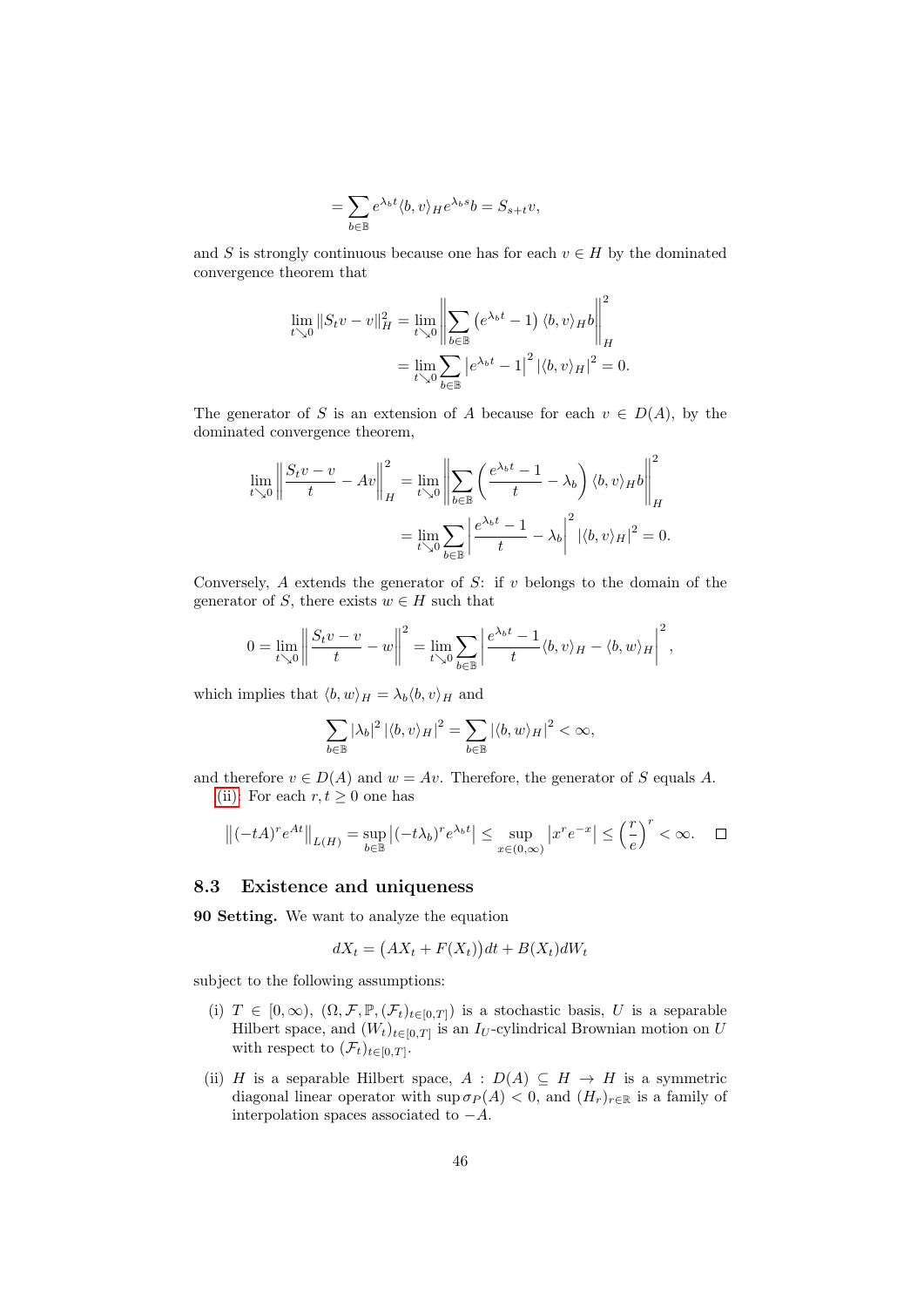- (iii)  $\gamma \in \mathbb{R}, p \in [2, \infty)$ , and  $\xi \in L^p(H_\gamma)$ .
- (iv)  $\eta \in [0, 1)$ , and F and B are  $\mathcal{P} \otimes \mathcal{B}(H_{\gamma})$ -measurable mappings

$$
F: [0, T] \times \Omega \times H_{\gamma} \to H_{\gamma - \eta}, \qquad (t, \omega, x) \mapsto F_t(\omega, x),
$$
  
\n
$$
B: [0, T] \times \Omega \times H_{\gamma} \to L_2(U; H_{\gamma - \eta/2}), \qquad (t, \omega, x) \mapsto B_t(\omega, x).
$$

<span id="page-46-0"></span>91 Theorem. Let [Setting 90](#page-45-1) hold, and let F and B be Lipschitz continuous in x with a Lipschitz constant not depending on  $(t, \omega)$ . Then there exists a unique up to modifications predictable processes  $X : [0, T] \times \Omega \to H_{\gamma}$  which satisfies for each  $t \in [0, T]$  that

$$
X_t = e^{At} \xi + \int_0^t e^{A(t-s)} F_s(X_s) ds + \int_0^t e^{A(t-s)} B_s(X_s) dW_s
$$

and

$$
\mathbb{P}\left[\int_0^T \|X_s\|_{H_\gamma}^2 ds < \infty\right] = 1.
$$

Proof. The proof is similar to [Lemma 70.](#page-32-5) We set up a fixed point problem on the Banach space  $E$  of  $dt \otimes \mathbb{P}$ -equivalence classes of predictable processes  $X : [0, T] \times \Omega \rightarrow H$  satisfying

$$
||X||_E := \sup_{t \in [0,T]} ||X_t||_{L^p(\Omega;H_\gamma)} < \infty.
$$

There are three key estimates. First, by the smoothing effect of the semigroup [\(Lemma 89](#page-44-3)[.\(ii\)\)](#page-44-2), one has for each  $t \geq 0$  and  $r \in [0, e]$  that

$$
||e^{At}||_{L(H_{\gamma-r};H_{\gamma})} = ||(-A)^{\gamma}e^{At}(-A)^{r-\gamma}||_{L(H;H)}
$$
  
=  $t^{-\eta} ||(-tA)^{r}e^{At}||_{L(H;H)} \leq t^{-r} \left(\frac{r}{e}\right)^{r} \leq t^{-r}.$ 

Second, for any predictable process  $F : [0, T] \times \Omega \to H_{\gamma - \eta}$  one has

$$
\left\| \int_{0}^{t} e^{A(t-s)} F_s ds \right\|_{L^{p}(\Omega; H_{\gamma})}
$$
\n
$$
\leq \int_{0}^{t} \left\| e^{A(t-s)} F_s \right\|_{L^{p}(\Omega; H_{\gamma})} ds \qquad \text{(Minkowski)}
$$
\n
$$
\leq \int_{0}^{t} (t-s)^{-\eta} \left\| F_s \right\|_{L^{p}(\Omega; H_{\gamma}, \gamma)} ds \qquad \text{(smoothing)}
$$

$$
\leq \int_0^t (t-s)^{-\eta} \|F_s\|_{L^p(\Omega; H_{\gamma-\eta})} ds \tag{smoothing}
$$
\n
$$
\leq \int_0^t (t-s)^{-\eta} \|F_s\|_{L^p(\Omega; H_{\gamma-\eta})} ds \tag{S.
$$

$$
\leq \sqrt{\int_0^t (t-s)^{-\eta} ds \int_0^t (t-s)^{-\eta} ||F_s||_{L^p(\Omega; H_{\gamma-\eta})}^2 ds} \qquad \text{(C-S)}
$$
  
=  $\sqrt{\frac{t^{1-\eta}}{1-\eta} \int_0^t (t-s)^{-\eta} ||F_s||_{L^p(\Omega; H_{\gamma-\eta})}^2 ds}$   

$$
\leq \frac{t^{1-\eta}}{1-\eta} \sqrt{\int_0^t ||F_s||_{L^p(\Omega; H_{\gamma-\eta})}^2 ds} \qquad \text{(Young)}.
$$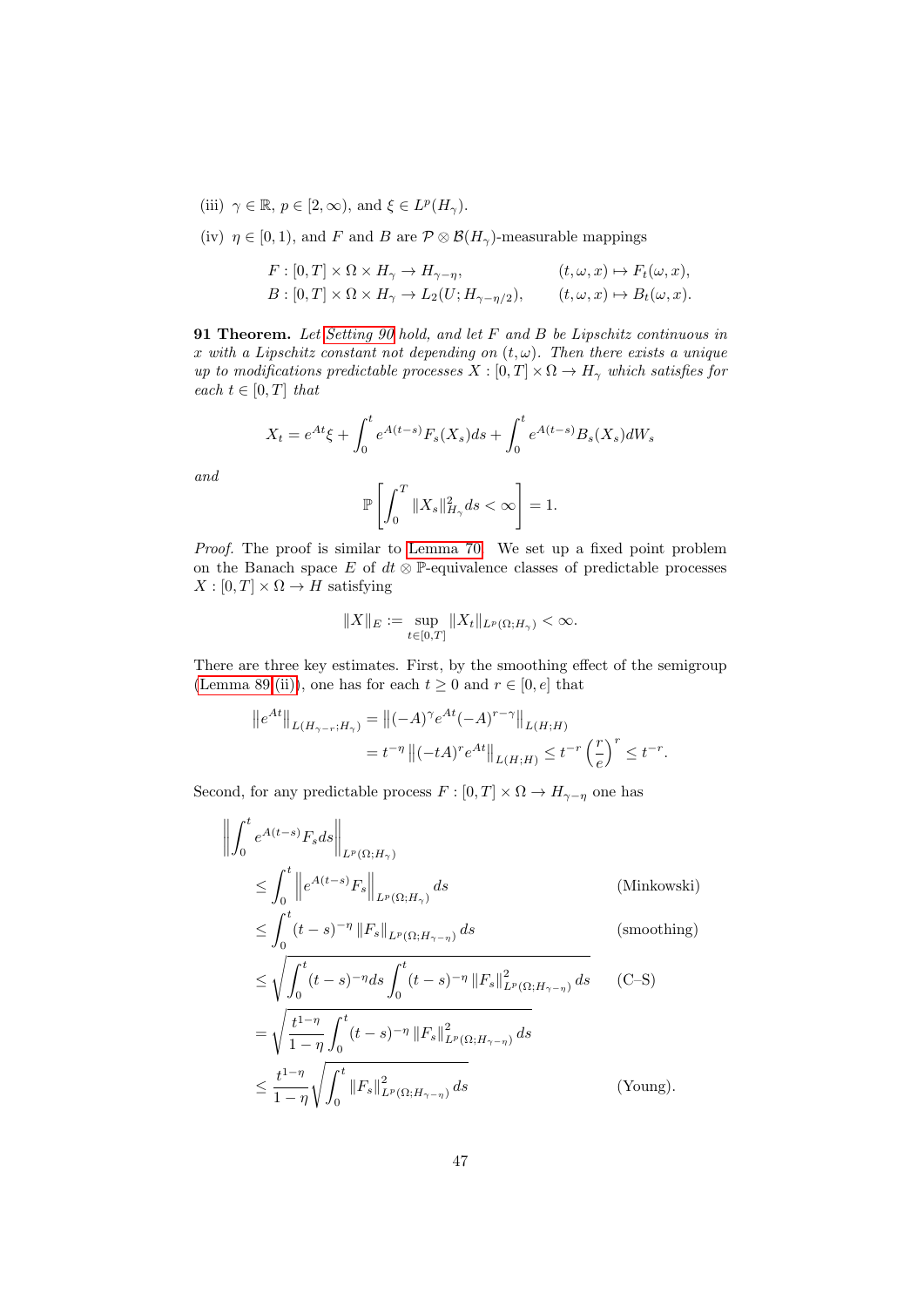Third, for any predictable process  $B : [0, T] \times \Omega \to L_2(U; H_{\gamma - \eta})$  one has

$$
\left\| \int_{0}^{t} e^{A(t-s)} B_{s} dW_{s} \right\|_{L^{p}(\Omega; H_{\gamma})}
$$
\n
$$
\leq \sqrt{\frac{p(p-1)}{2} \int_{0}^{t} \left\| e^{A(t-s)} B_{s} \right\|_{L^{p}(\Omega; L_{2}(U; H_{\gamma}))}^{2}} dS
$$
\n
$$
\leq \sqrt{\frac{p(p-1)}{2} \int_{0}^{t} (t-s)^{-\eta} \left\| B_{s} \right\|_{L^{p}(\Omega; L_{2}(U; H_{\gamma-\eta/2}))}^{2}} dS
$$
\n(5DG)

\n
$$
\leq \sqrt{\frac{p(p-1)}{2} \frac{t^{1-\eta}}{1-\eta} \int_{0}^{t} \left\| B_{s} \right\|_{L^{p}(\Omega; L_{2}(U; H_{\gamma-\eta/2}))}^{2}} dS
$$
\n(Young).

These estimates imply the local contraction property of the fixed point mapping and therefore existence and uniqueness similarly to the proof of [Lemma 70.](#page-32-5)  $\Box$ 

### 92 Remark.

- The condition  $\xi \in L^p((\Omega, \mathcal{F}_0, \mathbb{P}); H_\gamma)$  can be relaxed to  $\xi \in L^0((\Omega, \mathcal{F}_0, \mathbb{P}); H_\gamma)$ using localization as in the proof of [Theorem 68.](#page-31-1)
- A priori estimates can be obtained using a generalized Gronwall inequality [\[Jen15,](#page-56-14) Corollary 1.4.6] applied to the expressions one step before Young's inequality (see [\[Jen15,](#page-56-14) Proposition 7.1.4].

#### <span id="page-47-0"></span>8.4 Literature

This section follows the setup and notation of [\[Jen15,](#page-56-14) Section 7]. At the expense of heavier notation most results can be extended to analytic semigroups with generators that are not necessarily diagonal linear operators [\[DZ14,](#page-56-1) Section 6.5].

## <span id="page-47-1"></span>9 Stochastic heat equation

#### <span id="page-47-2"></span>9.1 Existence and uniqueness

<span id="page-47-3"></span>93 Setting. We want to analyze the equation

$$
dX_t(x) = (\theta \Delta X_t(x) + f(x, X_t(x)))dt + b(x, X_t(x))dW_t(x), \qquad x \in (0, 1),
$$

in the following setting:

- (i)  $T \in [0, \infty)$ ,  $(\Omega, \mathcal{F}, \mathbb{P}, (\mathcal{F}_t)_{t \in [0,T]})$  is a stochastic basis,  $U = L^2((0,1)),$ and  $(W_t)_{t\in[0,T]}$  is an I<sub>U</sub>-cylindrical Brownian motion with respect to  $(\mathcal{F}_t)_{t\in[0,T]}.$
- (ii)  $H = U, \theta > 0$ , and  $\Delta : H_0^2((0,1)) \subseteq H \to H$  is the Laplace operator.
- (iii)  $f, b : (0, 1) \times \mathbb{R} \to \mathbb{R}$  are measurable functions, are Lipschitz in the second variable, and satisfy  $f(\cdot,0), b(\cdot,0) \in L^2((0,1)).$

<span id="page-47-4"></span>**94 Theorem.** Under the assumptions of [Setting 93,](#page-47-3) the following statements hold: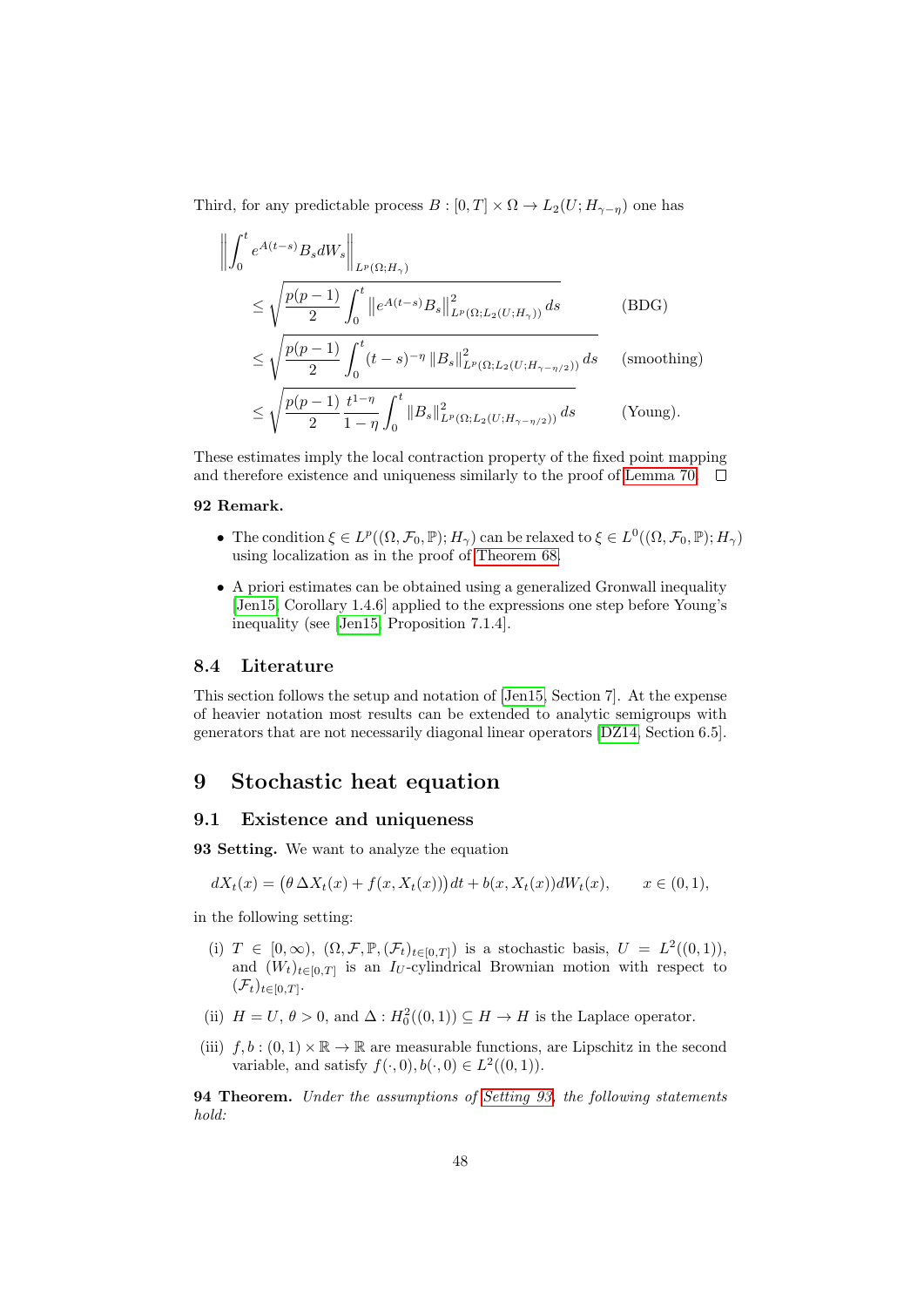- <span id="page-48-0"></span>(i)  $A := \theta \Delta$  is a diagonal linear operator, which satisfies sup  $\sigma_P(A) < 0$  and generates a strongly continuous semigroup.
- <span id="page-48-1"></span>(ii) For any  $\beta < -1/4$ , the following mappings are well-defined and Lipschitz continuous,

$$
F: H \to H,
$$
  
\n
$$
F(v)(x) = f(x, v(x)),
$$
  
\n
$$
B: H \to L_2(U; H_\beta),
$$
  
\n
$$
B(v)(u)(x) = b(x, v(x))u(x),
$$

where  $H_\beta$  denotes an interpolation space associated to  $-A$ .

<span id="page-48-2"></span>(iii) For each  $\xi \in L^2((\Omega, \mathcal{F}_0, \mathbb{P}); H)$  there exist a unique up to modifications predictable process  $X : [0, T] \times \Omega \rightarrow H$  which satisfies for each  $t \in [0, T]$ that

$$
X_t = e^{At} \xi + \int_0^t e^{A(t-s)} F(X_s) ds + \int_0^t e^{A(t-s)} B(X_s) dW_s
$$

and

$$
\mathbb{P}\left[\int_0^T \|X_s\|_H^2 ds < \infty\right] = 1.
$$

Proof. We follow [\[Jen15,](#page-56-14) Section 7.2.1].

[\(i\):](#page-48-0) For each  $n \in \mathbb{N}$  and  $x \in (0,1)$  let

$$
e_n(x) = \sqrt{2}\sin(n\pi x).
$$

Then  $(e_n)_{n=1,2,...}$  is an orthonormal basis of H, each  $e_n$  is contained in  $D(A)$ , and  $Ae_n = -\theta \pi^2 n^2 e_n$ . Thus, A is a diagonal linear operator, which satisfies  $\sup \sigma_P(A) = -\theta \pi^2 < 0$ . By [Lemma 89](#page-44-3) it generates a strongly continuous semigroup  $S$ . This proves [\(i\).](#page-48-0)

[\(ii\):](#page-48-1) Let  $|f|_{\text{Lip}}$  and  $|b|_{\text{Lip}}$  denote the Lipschitz constants of f and b in the second variable. The mapping  $F : H \to H$  is well-defined and Lipschitz continuous because for each  $u, v \in H$ ,

$$
||F(u)||_{L^2((0,1))} \le ||f(\cdot,0)||_{L^2((0,1))} + ||f(\cdot,u(\cdot)) - f(\cdot,0)||_{L^2((0,1))}
$$
  
\n
$$
\le ||f(\cdot,0)||_{L^2((0,1))} + |f|_{\text{Lip}}||u||_{L^2((0,1))} < \infty,
$$
  
\n
$$
||F(u) - F(v)||_{L^2((0,1))} \le |f|_{\text{Lip}}||u - v||_{L^2((0,1))} < \infty.
$$

The mapping  $B: H \to L_2(H; H_\beta)$  is well-defined because for each  $v \in H$ ,

$$
||B(v)||_{L_2(U;H_\beta}^2 = \sum_{k=1}^\infty ||b(\cdot,v(\cdot))e_k(\cdot)||_{H_\beta}^2
$$
  
\n
$$
= \sum_{k=1}^\infty ||(-A)^\beta b(\cdot,v(\cdot))e_k(\cdot)||_H^2 \qquad ((-A)^\beta \text{ is isometry})
$$
  
\n
$$
= \sum_{k,l=1}^\infty |\langle e_l, (-A)^\beta b(\cdot,v(\cdot))e_k(\cdot)\rangle_H|^2 \qquad \text{(Parseval)}
$$
  
\n
$$
= \sum_{l=1}^\infty ||(-A)^\beta e_l||_H^2 \sum_{k=1}^\infty |\langle e_l, b(\cdot,v(\cdot))e_k(\cdot)\rangle_H|^2 \qquad (e_l \text{ is eigenvector})
$$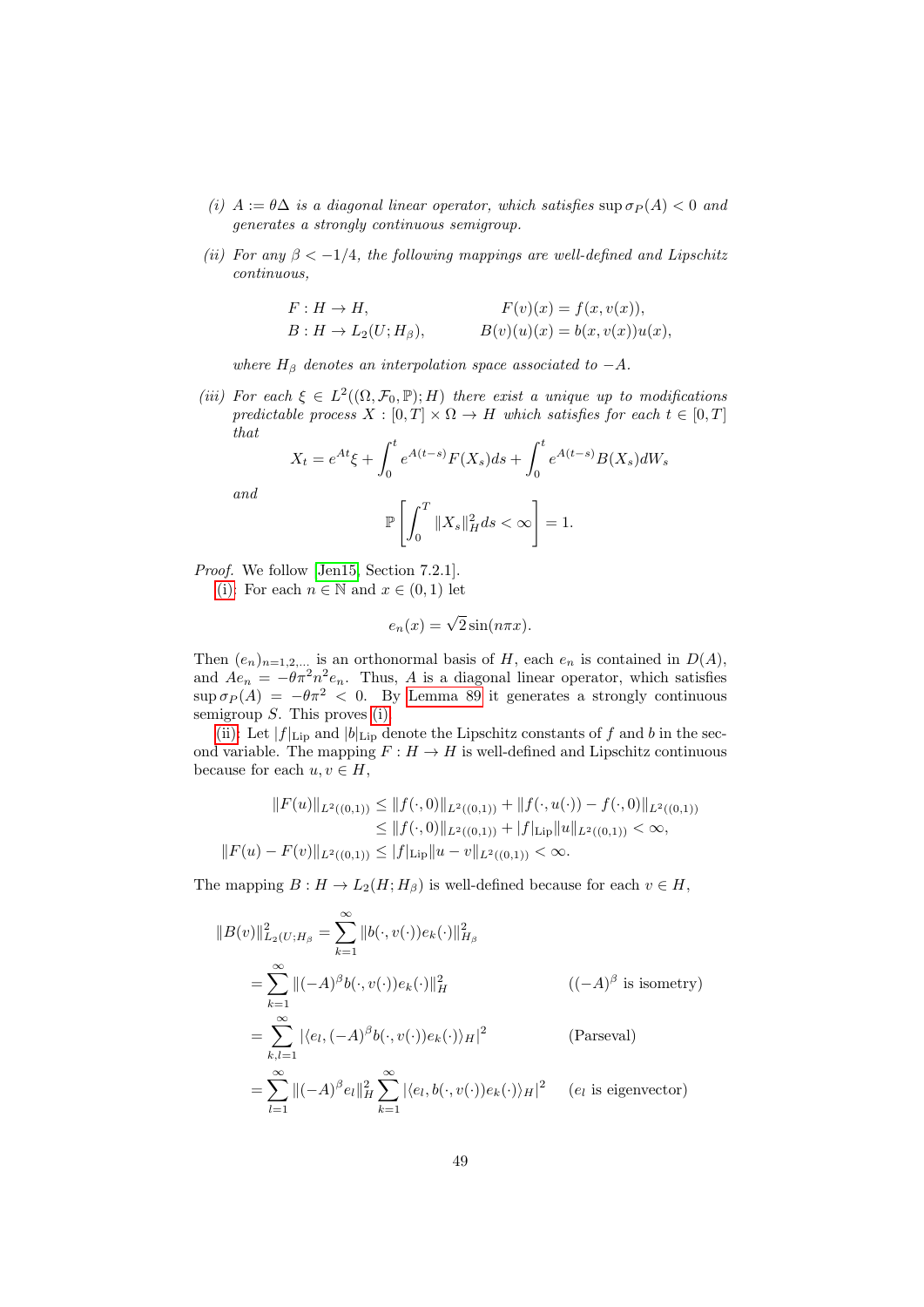$$
= \sum_{l=1}^{\infty} \|(-A)^{\beta} e_l\|_H^2 \|b(\cdot, v(\cdot))e_l(\cdot)\|_H^2 \qquad (\langle e_l, be_k \rangle_H = \langle be_l, e_k \rangle_H, \leq 2 \sum_{l=1}^{\infty} \|(-A)^{\beta} e_l\|_H^2 \|b(\cdot, v(\cdot))\|_H^2 \qquad (\|e_l\|_{L^{\infty}((0,1))} = \sqrt{2}) = 2 \|b(\cdot, v(\cdot))\|_H^2 \|(-A)^{\beta}\|_{L_2(U;H)}^2 < \infty. \qquad (\sum_{k=1}^{\infty} k^{4\beta} < \infty).
$$

Moreover,  $B: H \to L_2(H; H_\beta)$  is Lipschitz continuous because for each  $v, w \in$  $H$ , by a similar estimate as above,

$$
||B(v) - B(w)||_{L_2(U;H_\beta)}^2 \le 2||b(\cdot, v(\cdot)) - b(\cdot, w(\cdot))||_H^2 ||(-A)^\beta||_{L_2(U;H)}^2
$$
  

$$
\le 2|b|_{\text{Lip}} ||v - w||_H^2 < \infty.
$$

[\(iii\):](#page-48-2) This follows from [Theorem 91](#page-46-0) with  $\gamma = 0$ ,  $p = 2$ ,  $\eta \in (1/2, 1)$  using  $(i)$ – $(ii)$ .  $\Box$ 

## <span id="page-49-0"></span>9.2 Literature

This section is taken from [\[Jen15,](#page-56-14) Section 7.2.1]. The stochastic heat equation is also called continuous-time parabolic Anderson model. Higher-dimensional analogues of the equation are studied in the context of stochastic quantization (see [\[DZ14,](#page-56-1) Section 13.7] for an overview).

## <span id="page-49-1"></span>10 Stochastic wave equation

## <span id="page-49-2"></span>10.1 Overview of wave equations

The following is an overview of some well-known equations for the height  $u(x, t)$ of a wave at time  $t$  and location  $x$ . Many qualitative properties of the equation can be seen by studying traveling wave solutions, i.e., solutions of the form  $u(x, t) = f(x - ct)$ , where f is a function and c is a constant.

| Name         | Equation                        | Traveling wave solutions                                     |
|--------------|---------------------------------|--------------------------------------------------------------|
| Transport    | $u_t + u_x = 0$                 | $u(x,t) = f(x - t)$                                          |
| Wave         | $u_{tt} - u_{rr} = 0$           | $u(x,t) = f(x \pm t)$                                        |
| Klein-Gordon | $u_{tt} - u_{xx} + u = 0$       | $u(x,t) = a \cos(k(x - ct - x_0))$                           |
|              |                                 | $c^2 < 1, k = (1 - c^2)^{-1/2}$                              |
| sine-Gordon  | $u_{tt} - u_{xx} + \sin(u) = 0$ | $u(x,t) = \frac{2}{\pi} \arctan(e^{\sqrt{2\pi}k(x-ct-x_0)})$ |
|              |                                 | $c^2 < 1, k = \pm (1 - c^2)^{-1/2}$                          |
| Airy         | $u_t + u_{xxx} = 0$             | $u(x,t) = a \cos(k(x - ct - x_0)) + b$                       |
|              |                                 | $c < 0, k = (-c)^{1/2}$                                      |
| KdV          | $u_t + uu_x + u_{xxx} = 0$      | $u(x,t) = 3c \operatorname{sech}^{2}(k/2(x - ct - x_{0}))$   |
|              |                                 | $c > 0, k = c^{1/2}$                                         |
| Schrödinger  | $\sqrt{-1}u_t = -u_{xx}$        | $u(x,t) = e^{\sqrt{-1}k(x-ct-x_0)}$                          |
|              |                                 | $c \neq 0, k = c$                                            |

One speaks of dispersion if there are multiple possible values of  $c$ , of causality if compactly supported initial data leads to compactly supported solutions, of a conservation law if the equation is of the form  $u_t = \partial_x(\dots)$ , of a wave train if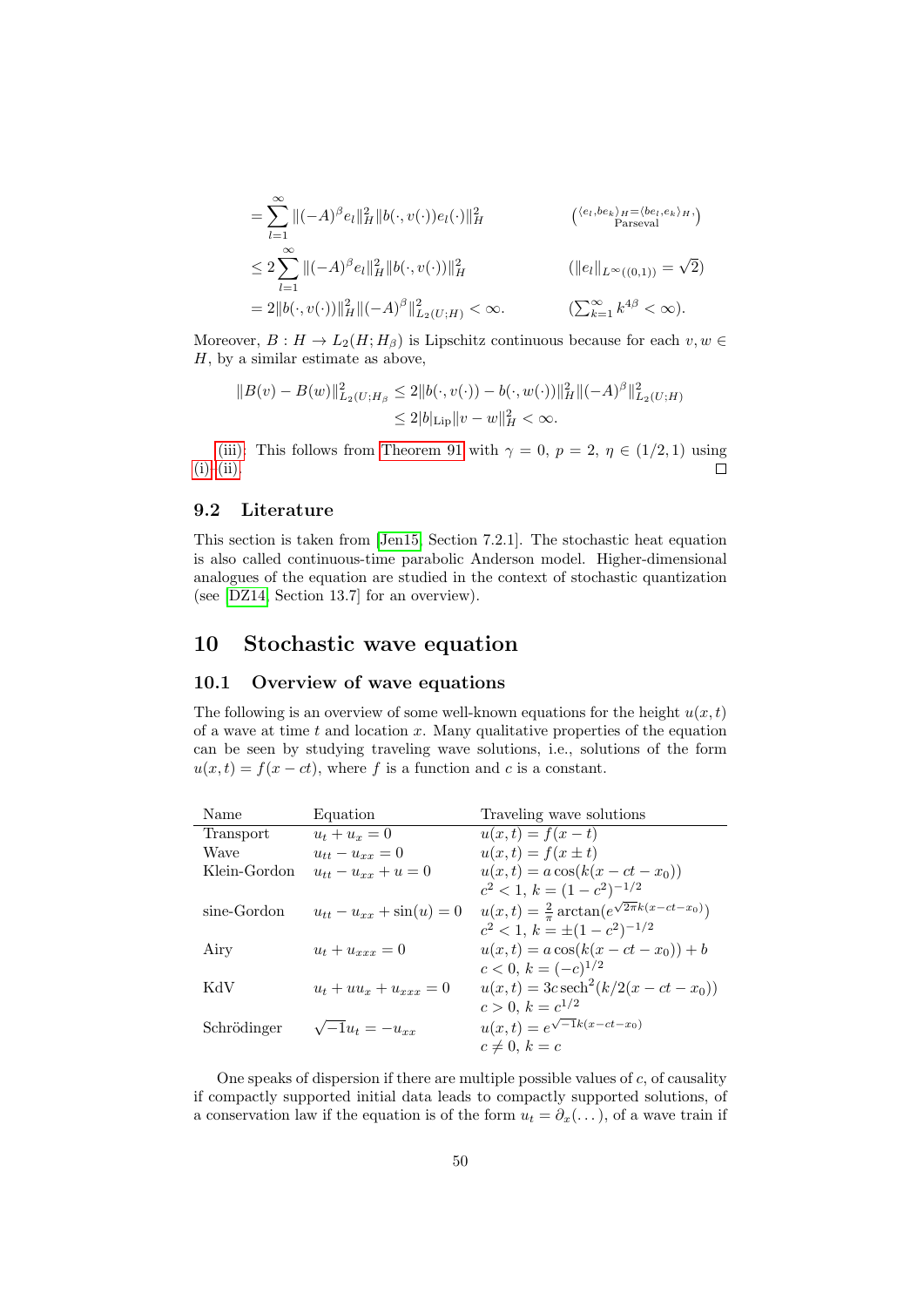f is periodic, of a wave front if f is monotonic, and of a solitary wave if f has a unique local maximum.

#### <span id="page-50-0"></span>10.2 Existence and uniqueness

<span id="page-50-1"></span>95 Setting. We want to analyze the equation

$$
\partial_t^2 X_t(x) = \theta \Delta X_t(x) + f(x, X_t(x)) + b(x, X_t(x)) \dot{W}_t(x), \qquad x \in (0, 1),
$$

where  $\dot{W}$  is space-time white noise, by rewriting it as a first-order system

$$
\begin{cases} dX_t(x) = Y_t(x)dt, \\ dY_t(x) = (\theta \Delta X_t(x) + f(x, X_t(x)))dt + b(x, X_t(x))dW_t(x), \end{cases}
$$

in the following setting:

- (i)  $T \in [0, \infty)$ ,  $(\Omega, \mathcal{F}, \mathbb{P}, (\mathcal{F}_t)_{t \in [0, T]})$  is a stochastic basis,  $U = L^2((0, 1))$ , and  $(W_t)_{t\in[0,T]}$  is a  $I_U$ -Brownian motion with respect to  $(\mathcal{F}_t)_{t\in[0,T]}$ .
- (ii)  $H = U, \theta > 0$ , and  $\Delta : H_0^2((0,1)) \subset H \to H$  is the Laplace operator.
- (iii)  $f, b : (0, 1) \times \mathbb{R} \to \mathbb{R}$  are measurable functions, are Lipschitz in the second variable, and satisfy  $f(\cdot,0), b(\cdot,0) \in L^2((0,1)).$

96 Theorem. Under the assumptions of [Setting 95,](#page-50-1) the following statements hold:

- <span id="page-50-2"></span>(i) The linear operator  $\theta \Delta$  is diagonal, satisfies sup  $\sigma_P(\theta \Delta) < 0$ , and has an associated family  $(H_r)_{r \in \mathbb{R}}$  of interpolation spaces.
- <span id="page-50-3"></span>(ii) The linear operator

$$
A: H_{1/2} \times H_0 \subset H_0 \times H_{-1/2} \to H_0 \times H_{-1/2}, \qquad (v, w) \mapsto (w, \theta \Delta v),
$$

generates a strongly continuous group of isometries on  $H_0 \times H_{-1/2}$ .

<span id="page-50-4"></span>(iii) The following mappings are well-defined and Lipschitz continuous,

$$
F: H_0 \times H_{-1/2} \to H_0 \times H_{-1/2}, \qquad F(v, w)(x) = (0, f(x, v(x))),
$$
  
\n
$$
B: H_0 \times H_{-1/2} \to L_2(U; H_0 \times H_{-1/2}), \quad B(v, w)(u)(x) = (0, b(x, v(x))u(x)).
$$

<span id="page-50-5"></span>(iv) For each  $\xi \in L^2((\Omega, \mathcal{F}_0, \mathbb{P}); H_0 \times H_{-1/2})$  there exists a unique up to modifications predictable process  $(X, Y) : [0, T] \times \Omega \to H_0 \times H_{-1/2}$  which satisfies for each  $t \in [0, T]$  that

$$
(X_t, Y_t) = e^{At} \xi + \int_0^t e^{A(t-s)} F(X_s, Y_s) ds + \int_0^t e^{A(t-s)} B(X_s, Y_s) dW_s
$$

and

$$
\mathbb{P}\left[\int_0^T \left(\|X_s\|_{H_0}^2 + \|Y_s\|_{H_{-1/2}}^2\right) ds < \infty\right] = 1.
$$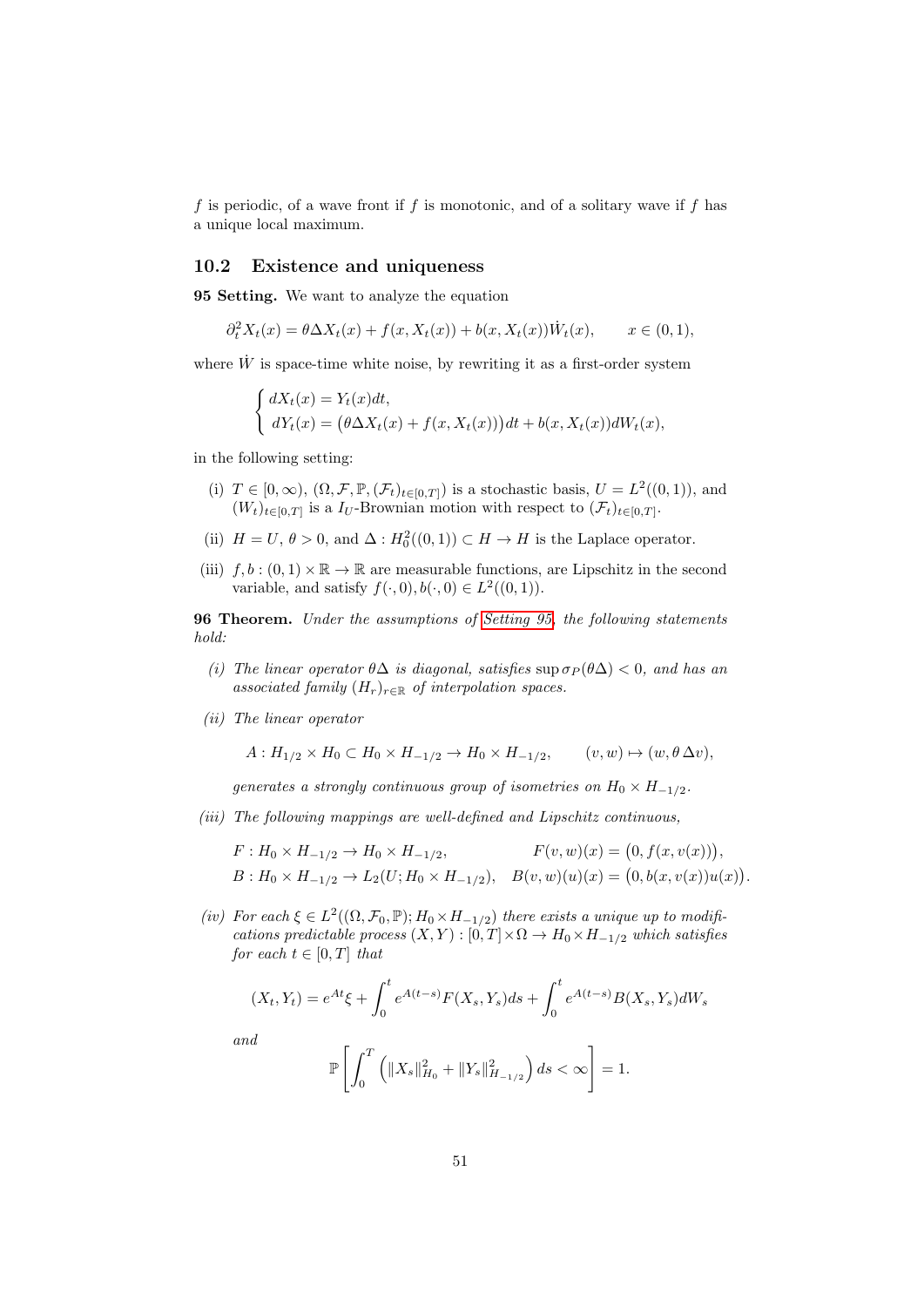Proof. [\(i\):](#page-50-2) This was shown in [Theorem 94.](#page-47-4)[\(i\).](#page-48-0)

[\(ii\):](#page-50-3)  $A^*$  is an extension of  $-A$  because for each  $(v_1, w_1), (v_2, w_2) \in D(A)$ ,

$$
\langle A(v_1, w_1), (v_2, w_2) \rangle_{H_0 \times H_{-1/2}} = \langle w_1, v_2 \rangle_{H_0} + \langle \theta \Delta v_1, w_2 \rangle_{H_{-1/2}}
$$
  
=  $\langle (-\theta \Delta)^{1/2} w_1, (-\theta \Delta)^{1/2} v_2 \rangle_{H_{-1/2}} + \langle (-\theta \Delta)^{-1/2} \theta \Delta v_1, (-\theta \Delta)^{-1/2} w_2 \rangle_{H_0}$   
=  $\langle w_1, -\theta \Delta v_2 \rangle_{H_{-1/2}} - \langle v_1, w_2 \rangle_{H_0} = -\langle (v_1, w_1), A(v_2, w_2) \rangle_{H_0 \times H_{-1/2}}.$ 

To see that  $A^* = -A$  let  $(v, w) \in D(A^*)$ . Then the following linear mapping is bounded:

$$
H_{1/2} \times H_0 \subset H_0 \times H_{-1/2} \to \mathbb{R}, \qquad (h,k) \mapsto \langle A(h,k), (v,w) \rangle_{H_0 \times H_{-1/2}}.
$$

Rewriting the last expression as

$$
\langle A(h,k), (v,w) \rangle_{H_0 \times H_{-1/2}} = \langle k, v \rangle_{H_0} + \langle \theta \Delta h, w \rangle_{H_{-1/2}}
$$
  
=  $\langle k, v \rangle_{H_0} + \langle -(-\theta \Delta)^{1/2} h, (-\theta \Delta)^{-1/2} w \rangle_{H_0}$ 

and using that  $(-\theta \Delta)^{1/2}$ :  $H_0 \to H_{-1/2}$  is an isometry shows that the following linear mappings are bounded,

$$
H_0 \subset H_{-1/2} \to \mathbb{R}, \qquad k \mapsto \langle k, v \rangle_{H_0},
$$
  
\n
$$
H_0 \subset H_{-1/2} \to \mathbb{R}, \qquad h \mapsto \langle h, (-\theta \Delta)^{-1/2} w \rangle_{H_0}.
$$

By [\[NJW15,](#page-56-16) Lemma 3.10.(ii)] this implies that v and  $(-\theta \Delta)^{-1/2}w$  belong to  $H_{1/2}$ , which is equivalent to  $(v, w) \in H_{1/2} \times H_0 = D(A)$ . This proves that  $A^* = -A$ . It follows from a theorem of Stone [\[EN99,](#page-56-15) Theorem 3.24] that A generates a strongly continuous group of isometries. This proves [\(ii\).](#page-50-3)

[\(iii\):](#page-50-4) This follows from [Theorem 94.](#page-47-4)[\(ii\).](#page-48-1)

[\(iv\):](#page-50-5) This follows from [Theorem 91](#page-46-0) using [\(ii\)](#page-50-3)[–\(iii\).](#page-50-4)

$$
\qquad \qquad \Box
$$

#### <span id="page-51-0"></span>10.3 Literature

The overview of wave equations is inspired by Peter D. Miller's lecture notes [\[Mil06\]](#page-56-17). The stochastic wave equation is also called continuous-time hyperbolic Anderson model. An extensive analysis of the stochastic wave equation can be found in [\[NJW15\]](#page-56-16).

## <span id="page-51-1"></span>11 Stochastic Schrödinger equation

## <span id="page-51-2"></span>11.1 Quantum mechanics

97 Definition. According to John von Neumann's and Paul Dirac's axiomatization of quantum mechanics and Schrödinger's view of quantum dynamics, a physical system is described by the following ingredients:

- States are one-dimensional subspaces of a separable complex Hilbert space H. Thus, for every non-zero  $v \in H$ , span<sub>C</sub> $\{v\}$  is a state.
- Observables are self-adjoint linear operators on  $H$ . The expectation (in the sense of probability) of an observable T under a state  $\text{span}_{\mathcal{C}}\{v\}$  with  $||v|| = 1$  is defined as  $\langle Tv, v \rangle_H$ .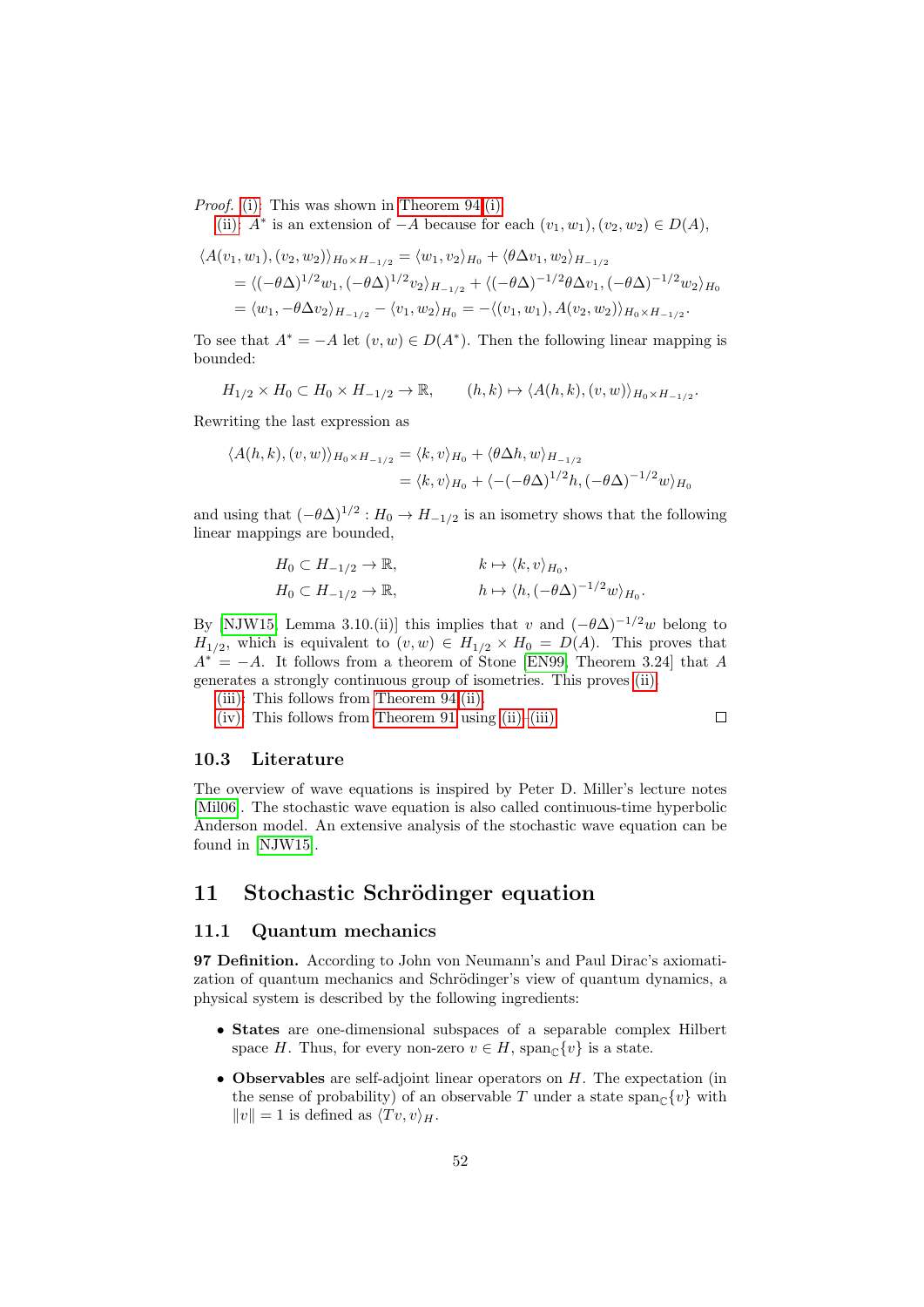• Dynamics of the states  $X : \mathbb{R}_+ \to H$  are encoded in Schrödinger's equation √

$$
\sqrt{-1}\hbar dX_t = AX_t dt,
$$

where  $\hbar$  is a constant and A is a self-adjoint linear operator on H, which is called the Hamiltonian. Note that Schrödinger's equation is normpreserving, i.e.,  $-\sqrt{-1}A$  generates a strongly continuous group of isometries on H by a theorem of Stone [\[EN99,](#page-56-15) Theorem 3.24].

**98 Example** (Harmonic oscillator).  $H = L^2(\mathbb{R}; \mathbb{C})$  and

$$
A(v)(x)=-\frac{\hbar^2}{2m}\Delta v(x)+\frac{1}{2}m\omega^2x^2v(x),
$$

where m and  $\omega$  are constants. A typical observable is the position operator  $Tv(x)=xv(x).$ 

99 Remark. There are several extensions and modifications of Schrödinger's equation. For example, one may add a nonlinearities and noise. The noise is typically added in Stratonovich form to preserve the property that  $||X_t||_H =$  $||X_0||_H$ . This leads to equations of the form

$$
\sqrt{-1}\hbar dX_t = (AX_t + F(X_t))dt + B(X_t) \circ dW_t,
$$

where  $F: H \to H$ ,  $B: H \to L_2(U;H)$ , W is real-valued Brownian motion on a Hilbert space U, and  $\circ dW_t$  is the Stratonovich integral. This equation can be recast in Itō form as

$$
\sqrt{-1}\hbar dX_t = \left(AX_t + F(X_t) + \frac{1}{2}\operatorname{Tr}_{U_Q}B'(X_t)B(X_t)\right)dt + B(X_t) \circ dW_t,
$$

provided that

$$
\operatorname{Tr}_{U_Q} B'(X_t)B(X_t) = \sum_{u \in \mathbb{U}} \Big( B'(X_t) \big( B(X_t)u \big) \Big) u \in H,
$$

where  $U$  is an orthonormal basis of the reproducing kernel Hilbert space  $U_Q$  of the cylindrical Brownian motion W.

#### <span id="page-52-0"></span>11.2 Existence and uniqueness

<span id="page-52-1"></span>100 Setting. We want to analyze the equation

$$
\sqrt{-1} dX_t(x) = (\Delta X_t(x) + f(x, X_t(x)))dt + b(x, X_t(x))dW_t(x), \qquad x \in \mathbb{R}^d,
$$

in the following setting:

- (i)  $T \in [0, \infty)$ ,  $(\Omega, \mathcal{F}, \mathbb{P}, (\mathcal{F}_t)_{t \in [0,T]})$  is a stochastic basis,  $d \in \mathbb{N} \setminus \{0\}, r > d/2$ ,  $U = H^r(\mathbb{R}^d; \mathbb{C}), Q \in L_1(U)$ , and  $(W_t)_{t \in [0,T]}$  is a Q-Brownian motion with respect to  $(\mathcal{F}_t)_{t\in[0,T]}$ .
- (ii)  $H = L^2(\mathbb{R}^d; \mathbb{C})$  and  $\Delta : H^2(\mathbb{R}^d; \mathbb{C}) \subset H \to H$  is the Laplace operator.
- (iii)  $f, b : (0, 1) \times \mathbb{R} \to \mathbb{R}$  are measurable functions, are Lipschitz in the second variable, and satisfy  $f(\cdot,0), b(\cdot,0) \in L^2((0,1)).$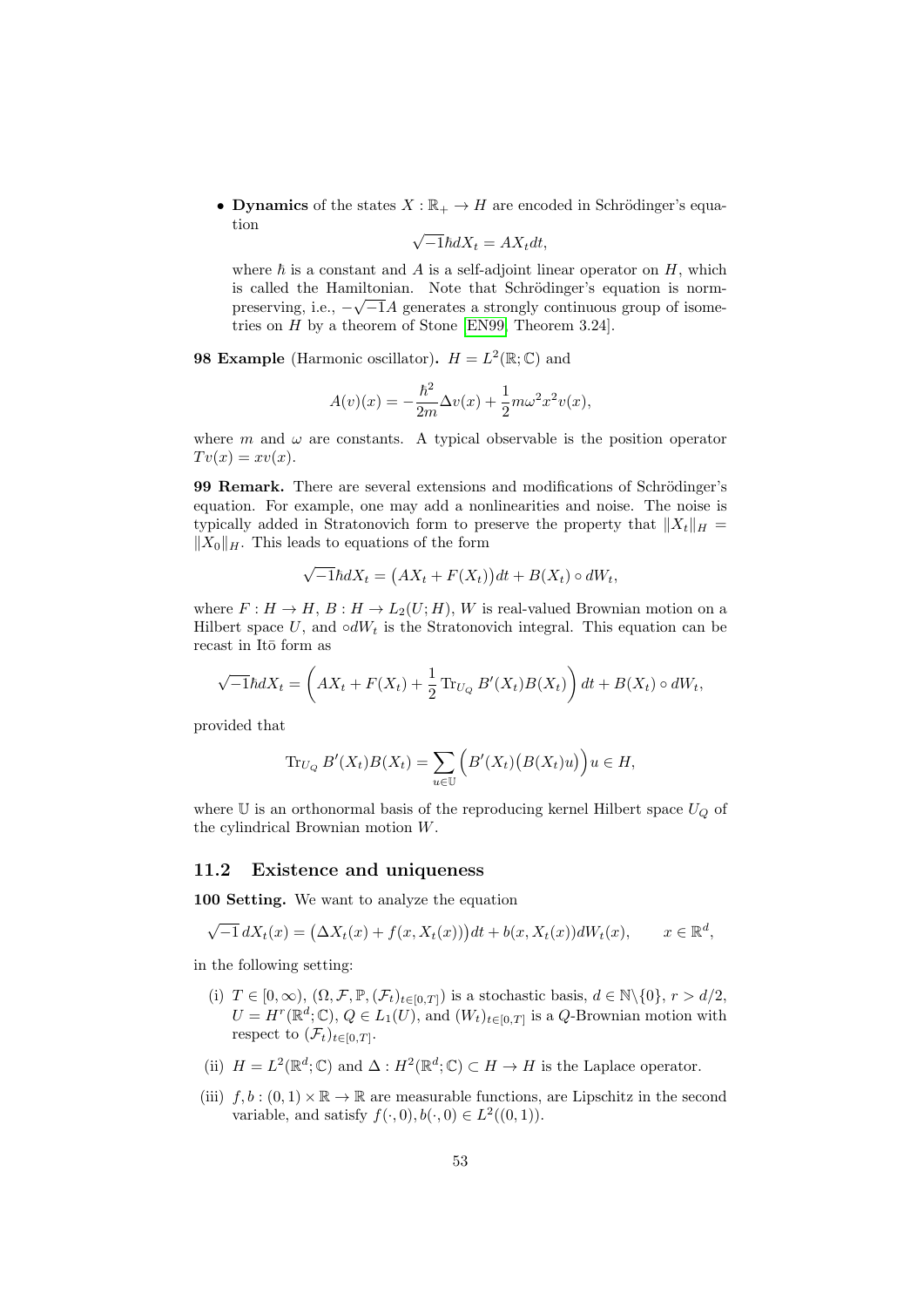<span id="page-53-3"></span>101 Theorem. Under the assumptions of [Setting 93,](#page-47-3) the following statements hold:

- <span id="page-53-0"></span>(i)  $A := \sqrt{-1} \Delta$  generates a strongly continuous group of isometries on H.
- <span id="page-53-1"></span>(ii) The following mappings are well-defined and Lipschitz continuous,

$$
F: H \to H, \qquad F(v)(x) = -\sqrt{-1}f(x, v(x)),
$$
  
\n
$$
B: H \to L_2(U_Q; H), \qquad B(v)(u)(x) = -\sqrt{-1}b(x, v(x))u(x).
$$

<span id="page-53-2"></span>(iii) For each  $\xi \in L^2((\Omega, \mathcal{F}_0, \mathbb{P}); H)$  there exist a unique up to modifications predictable process  $X : [0, T] \times \Omega \rightarrow H$  which satisfies for each  $t \in [0, T]$ that

$$
X_t = e^{At} \xi + \int_0^t e^{A(t-s)} F(X_s) ds + \int_0^t e^{A(t-s)} B(X_s) dW_s
$$

and

$$
\mathbb{P}\left[\int_0^T \|X_s\|_H^2 ds < \infty\right] = 1.
$$

*Proof.* [\(i\):](#page-53-0) Let^denote the Fourier transform. For each  $v \in H$  and  $t \in \mathbb{R}$  let  $S_t v$ be the unique element of H which satisfies for each  $\xi \in \mathbb{R}$  that

$$
\widehat{S_t v}(\xi) = \exp(-it\xi^2)\widehat{v}(\xi). \tag{12}
$$

 $\Box$ 

Thus, in the Fourier domain,  $S_t$  is a multiplication operator by a function of absolute value one. It is easy to verify that  $S$  is a strongly continuous group of isometries on  $H$ , whose generator is  $A$  [\[EN99,](#page-56-15) Propositions 4.11 and 4.12].

[\(ii\):](#page-53-1) The Lipschitz continuity of  $F$  follows by the same argument as in the proof of [Theorem 94](#page-47-4)[.\(ii\).](#page-48-1) The Lipschitz continuity of  $B$  can be seen as follows. First, the mapping

$$
H \to H, \qquad v \mapsto b(\cdot, v(\cdot))
$$

is Lipschitz by the same argument as in the proof of [Theorem 94.](#page-47-4)[\(ii\).](#page-48-1) Second, by the Sobolev embedding theorem U is continuously embedded in  $L^{\infty}(\mathbb{R}^d;\mathbb{C}),$ and therefore multiplication  $H \times U \to H$  is continuous. Third, the embedding  $i_Q: U_Q \to U$  is Hilbert-Schmidt because for any orthonormal basis B of U and any orthonormal basis  $\mathbb U$  of  $U_Q$ ,

$$
\begin{aligned} \Vert i_Q \Vert_{L_2(U_Q;U)} &= \sum_{u \in \mathbb{U}} \Vert i_Q u \Vert_U^2 = \sum_{u \in \mathbb{U}} \sum_{v \in \mathbb{B}} \vert \langle i_Q u, v \rangle_U \vert^2 = \sum_{u \in \mathbb{U}} \sum_{v \in \mathbb{B}} \vert \langle u, Qv \rangle_{U_Q} \vert^2 \\ &= \sum_{v \in \mathbb{B}} \Vert Qv \Vert_{U_Q}^2 = \sum_{v \in \mathbb{B}} \langle Qv, v \rangle_U^2 = \text{Tr}(Q) \leq \Vert Q \Vert_{L_1(U)} < \infty. \end{aligned}
$$

The mapping  $B$  is a composition of these three mappings, and it follows that  $B$ is Lipschitz continuous. This shows [\(ii\).](#page-53-1)

[\(iii\):](#page-53-2) This follows from [Theorem 91](#page-46-0) using  $(i)$ –[\(ii\).](#page-53-1)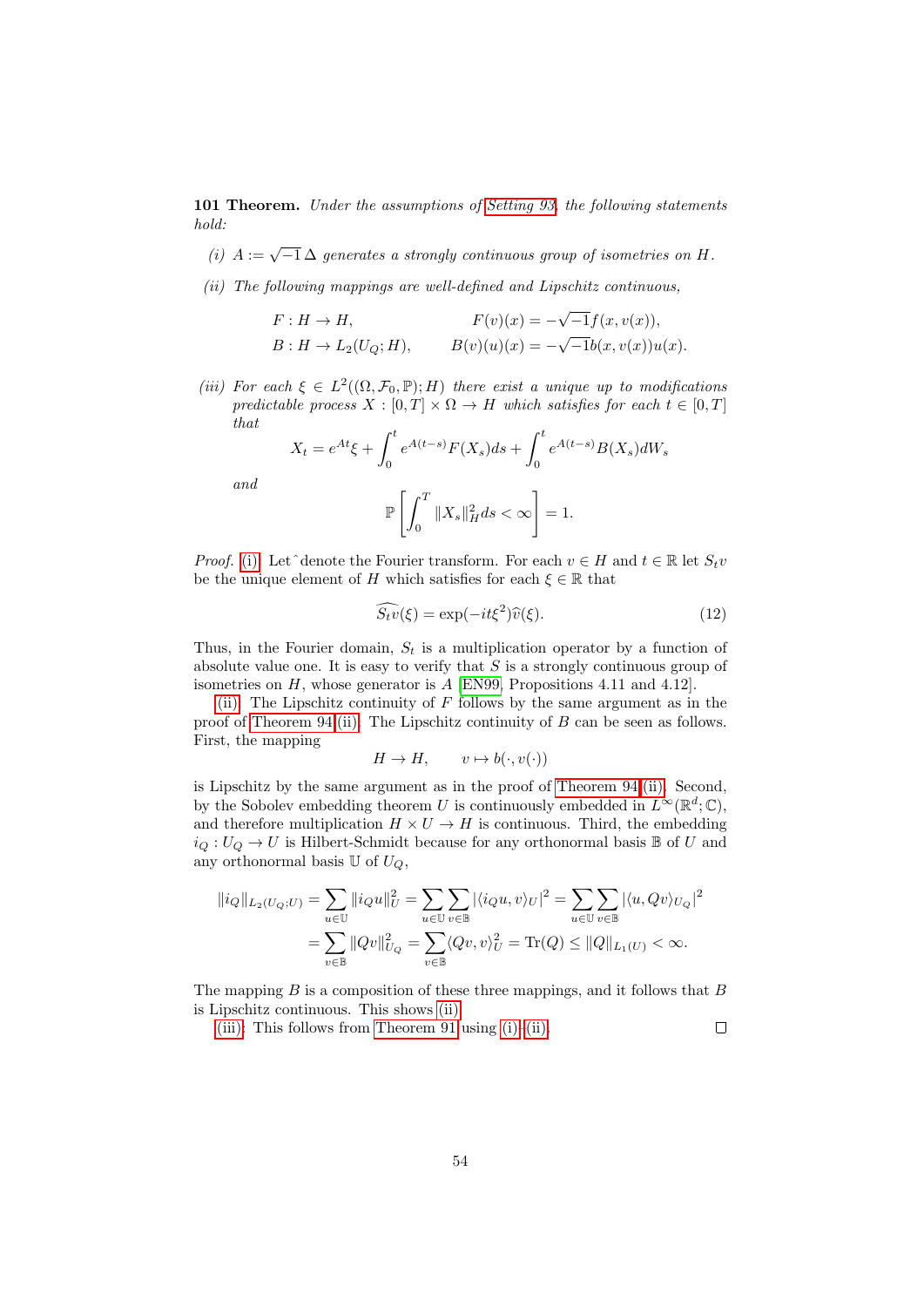#### <span id="page-54-0"></span>11.3 Literature

The following variant of Schrödinger's equation is a basic model for nonlinear waves,

$$
\sqrt{-1} dX_t(x) = (\Delta X_t(x) + |X_t(x)|^{2\sigma}) dt + X_t(x) \circ dW_t(x), \qquad x \in \mathbb{R}^d,
$$

where  $\sigma > 0$  is a constant and ∘dW<sub>t</sub> is a Stratonovich integral (see [\[DZ14,](#page-56-1) Section 13.23] for an overview). This equation does not fit into [Setting 100](#page-52-1) because of the non-Lipschitz drift. Solutions exist only locally in time and blow up with positive probability in finite time [\[BD02\]](#page-55-3).

## <span id="page-54-1"></span>12 Stochastic linearized Korteweg–de Vries equation

#### <span id="page-54-2"></span>12.1 History of the Korteweg–de Vries equation

In the 19th century much research was devoted to the study of water waves, particularly in England and France (see [\[Jag\]](#page-56-18) for a historical account).

- In 1834 naval architect Scott Russel observed a solitary wave, which was traveling in the Union Canal between Edinburgh and Glasgow at a speed of about 13 km/h without changing its shape. This led him to perform extensive experiments and to search for a mathematical model of such "great traveling waves."
- Some of Russel's contemporaries, including foremost Airy, dismissed Russel's observation as impossible. Others, including Rayleigh, Boussinesq, and finally Korteweg and de Vries [\[KV95\]](#page-56-19) took up the quest and derived new shallow-water limits of the Navier-Stokes equations. These new equations admit solitary traveling waves, similar to the ones observed by Russel.

#### <span id="page-54-3"></span>12.2 Existence and uniqueness

<span id="page-54-4"></span>102 Setting. We want to study a perturbed linearized KdV (or Airy) equation,

$$
dX_t(x) = (AX_t(x) + f(x, X_t(x))) dt + b(x, X_t(x))dW_t, \qquad x \in \mathbb{R},
$$

in the following setting:

- (i)  $T \in [0, \infty)$ ,  $(\Omega, \mathcal{F}, \mathbb{P}, (\mathcal{F}_t)_{t \in [0,T]})$  is a stochastic basis,  $d \in \mathbb{N} \setminus \{0\}, r > 1/2$ ,  $U = H^r(\mathbb{R}), Q \in L_1(U)$ , and  $(W_t)_{t \in [0,T]}$  is a Q-Brownian motion with respect to  $(\mathcal{F}_t)_{t\in[0,T]}$ .
- (ii)  $H = L^2(\mathbb{R})$  and  $A : H^3(\mathbb{R}) \subset H \to H$  is given by  $u \mapsto -u'''$ .
- (iii)  $f, b : (0, 1) \times \mathbb{R} \to \mathbb{R}$  are measurable functions, are Lipschitz in the second variable, and satisfy  $f(\cdot,0), b(\cdot,0) \in L^2((0,1)).$

103 Theorem. Under the assumptions of [Setting 102,](#page-54-4) the following statements hold: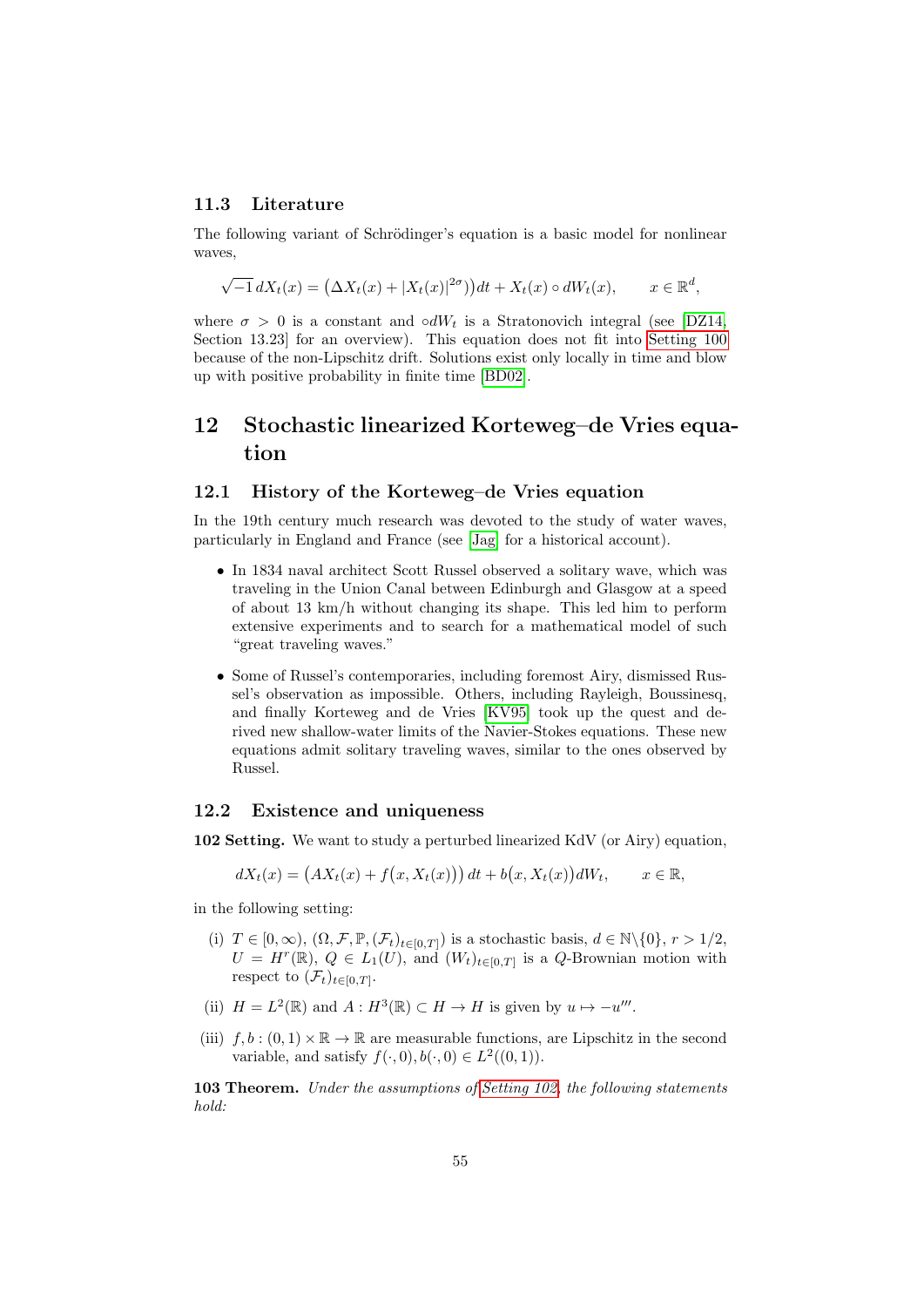#### <span id="page-55-4"></span>(i) A generates a strongly continuous group of isometries on H.

<span id="page-55-5"></span>(ii) The following mappings are well-defined and Lipschitz continuous,

$$
F: H \to H,
$$
  
\n
$$
F(v)(x) = f(x, v(x)),
$$
  
\n
$$
B: H \to L_2(U_Q; H),
$$
  
\n
$$
B(v)(u)(x) = b(x, v(x))u(x).
$$

<span id="page-55-6"></span>(iii) For each  $\xi \in L^2((\Omega, \mathcal{F}_0, \mathbb{P}); H)$  there exist a unique up to modifications predictable process  $X : [0, T] \times \Omega \to H$  which satisfies for each  $t \in [0, T]$ that

$$
X_t = e^{At} \xi + \int_0^t e^{A(t-s)} F(X_s) ds + \int_0^t e^{A(t-s)} B(X_s) dW_s
$$

and

$$
\mathbb{P}\left[\int_0^T \|X_s\|_H^2 ds < \infty\right] = 1.
$$

*Proof.* [\(i\):](#page-55-4) Let  $\hat{ }$  denote the Fourier transform, and let  $i = \sqrt{-1}$ . For each  $v \in H$ and  $t \in [0, \infty)$  let  $S_t v$  be the unique element of H which satisfies for each  $\xi \in \mathbb{R}$ that

$$
\widehat{S_t v}(\xi) = \exp(it\xi^3)\widehat{v}(\xi). \tag{13}
$$

 $\Box$ 

Thus, in the Fourier domain,  $S_t$  is a multiplication operator by a function of absolute value one. It is easy to verify that  $S$  is a strongly continuous group of isometries on  $H$ , whose generator is  $A$  [\[EN99,](#page-56-15) Propositions 4.11 and 4.12].

[\(ii\):](#page-55-5) This follows as in [Theorem 101.](#page-53-3)[\(ii\).](#page-53-1)

[\(iii\):](#page-55-6) This follows from [Theorem 91](#page-46-0) using  $(i)$ –[\(ii\).](#page-55-5)

### <span id="page-55-0"></span>12.3 Literature

The historical account is inspired by [\[Jag\]](#page-56-18). It is possible to replace the colored noise by white noise and to add the nonlinearity  $uu_x$ , but this requires a different fixed point argument [\[BD98;](#page-55-7) [BDT99\]](#page-55-8).

## References

- <span id="page-55-1"></span>[AB06] C. D. Aliprantis and K. C. Border. *Infinite dimensional analysis. A* Hitchhiker's guide. 3rd ed. Springer, 2006.
- <span id="page-55-3"></span>[BD02] A. de Bouard and A. Debussche. "On the effect of a noise on the solutions of the focusing supercritical nonlinear Schrödinger equation". In: Probability theory and related fields 123.1 (2002), pp. 76–96.
- <span id="page-55-7"></span>[BD98] A. de Bouard and A. Debussche. "On the stochastic Korteweg–de Vries equation". In: Journal of Functional Analysis 154.1 (1998), pp. 215–251.
- <span id="page-55-8"></span>[BDT99] A. de Bouard, A. Debussche, and Y. Tsutsumi. "White noise driven Korteweg–de Vries equation". In: Journal of Functional Analysis 169.2 (1999), pp. 532–558.
- <span id="page-55-2"></span>[BM07] D. Brigo and F. Mercurio. Interest Rate Models - Theory and Practice. Springer, 2007.